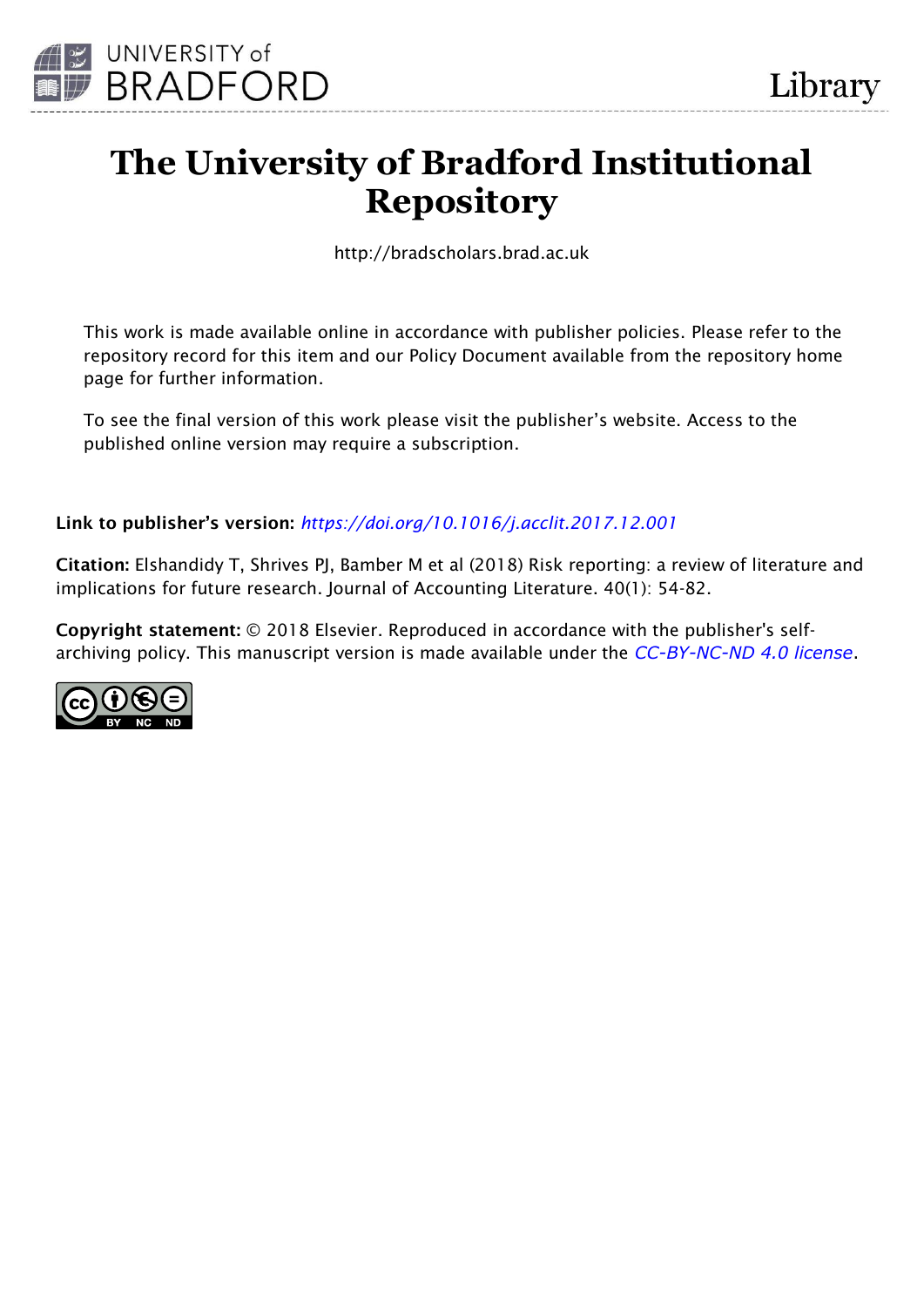# **Risk reporting: A review of the literature and implications for future research\***

**Journal of Accounting Literature, 40(1), 54-82**

**Tamer Elshandidy\*\* University of Bradford**  T.Elshandidy@bradford.ac.uk **Philip J. Shrives Northumbria University** 

[Philip.Shrives@northumbria.ac.uk](mailto:Philip.Shrives@northumbria.ac.uk)

**Matt Bamber** 

 **University of Toronto** 

[matt.bamber@rotman.utoronto.ca](mailto:matt.bamber@rotman.utoronto.ca)

**Santhosh Abraham Excelsior College**  [SAbraham1@excelsior.edu](mailto:SAbraham1@excelsior.edu)

\*We thank the Associate Editor, Michael Willenborg, and two anonymous referees for their constructive and helpful comments. This paper has benefited from comments and suggestions from participants at the 18th Annual Conference of the Financial Reporting and Business Communication Research Unit (University of Bristol, 2014) and the British Accounting and Finance Association Conference, South West Area Group (Cardiff Business School, 2014). We thank Chris Chapman, Mark Clatworthy, Stuart Cooper, Mike Jones, Kevin Holland and Steven Young for their helpful suggestions.

\*\*Correspondence should be addressed to Tamer Elshandidy, Bradford University School of Management, the University of Bradford, Emm Lane, Bradford, BD9 4JL. Email: [T.Elshandidy@bradford.ac.uk](mailto:T.Elshandidy@bradford.ac.uk)

**Citation:** 

**Elshandidy, T., Shrives, P., Bamber, M., & Abraham, S. (2018). Risk reporting: A review of the literature and implications for future research. Journal of Accounting Literature, 40(1), 54-82.** <https://doi.org/10.1016/j.acclit.2017.12.001>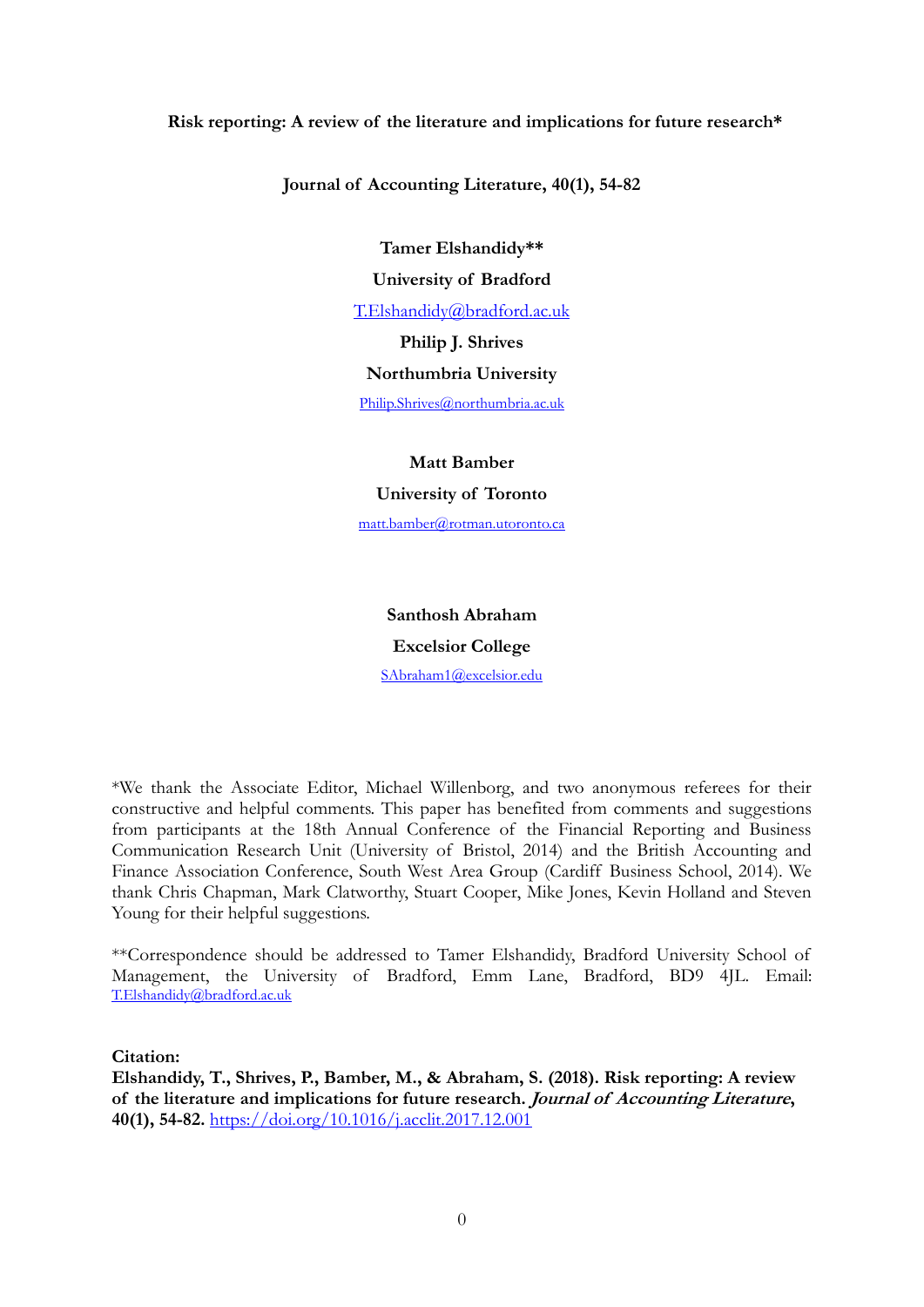# **Risk reporting: A review of the literature and implications for future research**

# **Abstract:**

This paper provides a wide-ranging and up-to-date (1997-2016) review of the archival empirical risk-reporting literature. The reviewed papers are classified into two principal themes: the incentives for and/or informativeness of risk reporting. Our review demonstrates areas of significant divergence in the literature specifically: mandatory versus voluntary risk reporting, manual versus automated content analysis, within-country versus cross-country variations in risk reporting, and risk reporting in financial versus non-financial firms. Our paper identifies a number of issues which require further research. In particular we draw attention to two: first, a lack of clarity and consistency around the conceptualization of risk; and second, the potential costs and benefits of standard-setters' involvement.

# **JEL Classifications**: D82 ; G14 ; G18 ; M41 ; M42

**Keywords**: Risk-reporting incentives and informativeness; mandatory and voluntary risk reporting; manual and automated content analysis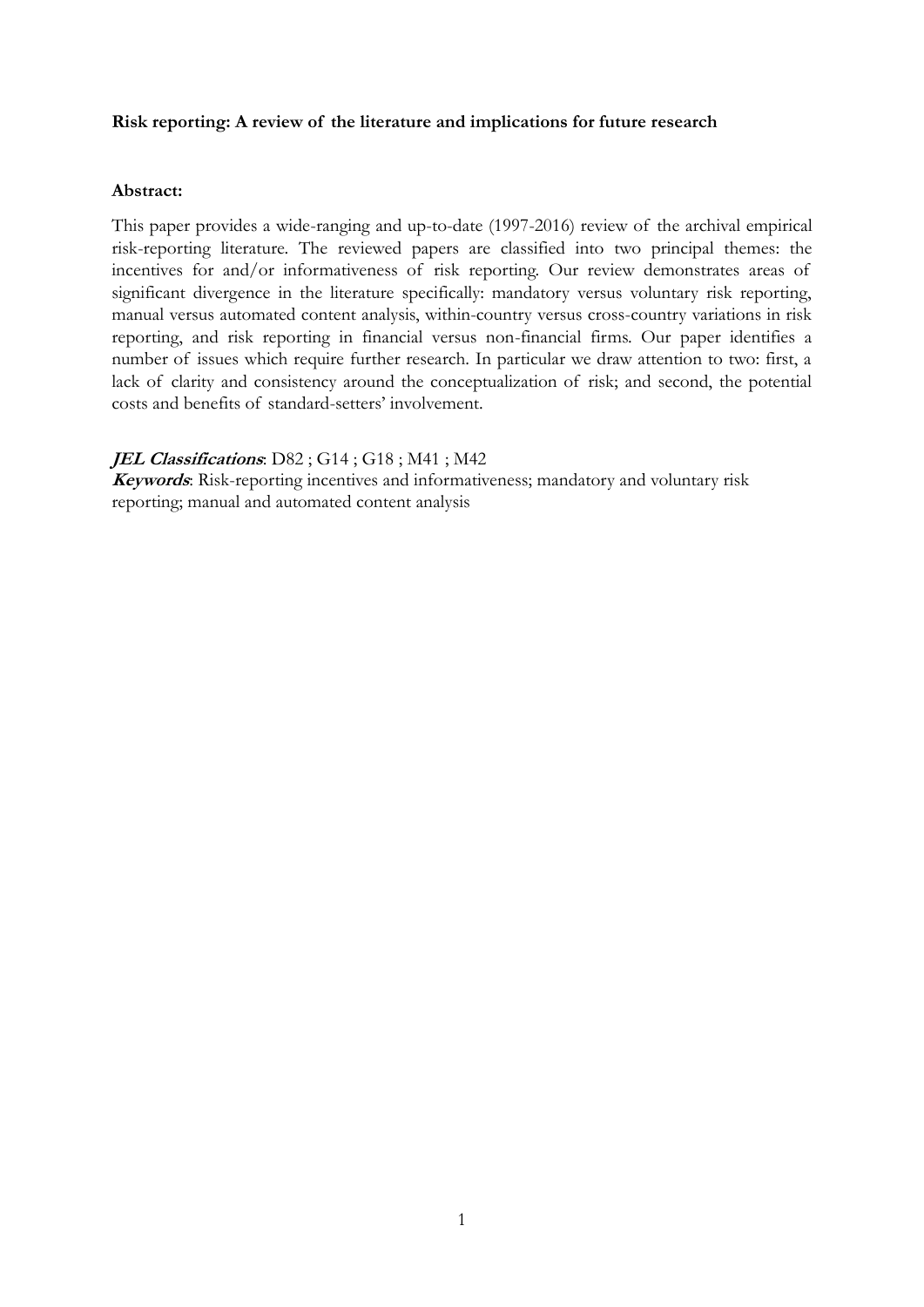#### **1. Introduction**

A substantial body of risk-reporting regulations (e.g., ICAEW, 1997, 2011; SEC, 1997, 2010) has emerged demanding greater quantity and quality in firms' risk reporting. A series of accounting scandals and the recent financial crisis have emphasized the importance of this topic. Hence, there has been a great deal of scrutiny of firms' risk-reporting practices (e.g., Pérignon & Smith, 2010; Singleton‐Green, 2012). Various groups of stakeholders have urged regulators to act to ensure that users of financial statements are protected from material levels of information asymmetry (Bamber & McMeeking, 2015). The complexities and controversiality of regulating risk-reporting practices, as well as the regulations themselves, have played a major role in the emergence of a large and growing risk-reporting literature.

This study collates and critically discusses the recent risk-reporting research, highlights trends and patterns, and suggests opportunities for future research. The following aspects of this article are noteworthy: it focuses on archival empirical studies of external risk reporting; it is a wide-ranging review of recent literature (1997-2016); and it complements and extends previous reviews (i.e., Ryan, 1997, 2012a).

Our review considers literature that deals with external risk reporting as part of a firm's disclosure strategy, which we organize around two themes: (i) the underlying drivers and determinants (the main incentives) that motivate firms to provide risk information; and (ii) whether externally reported risk information is informative, by observing its impact on market indicators (e.g., the stock price, investor-perceived risk, market liquidity). This focus allows us to build on the recent trend in the literature for examining the narrative sections of firms' annual reports (for a review see, Beattie, 2014). The study of risk reporting has been facilitated by the availability of machine-readable data and the increased(-ing) sophistication of automated content analysis software, methodologies, and techniques (for a review see, Li, 2010; Loughran & McDonald, 2016). Thus, our paper also supplements these recent reviews of narrative disclosures and content analysis with a practical focus on risk reporting.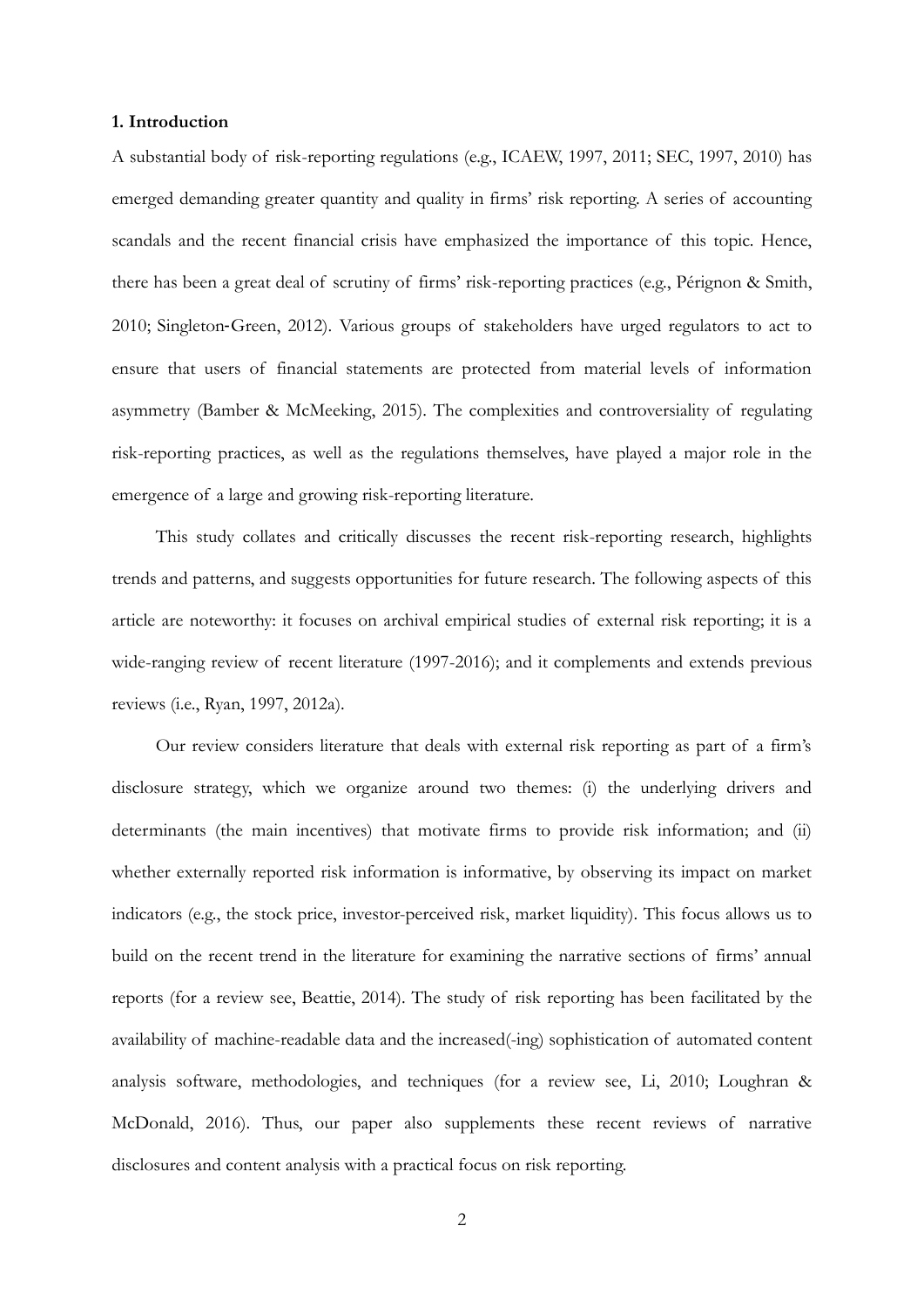Our article provides a wide-ranging review of the recent literature. We cover papers published between 1997, the year of the last published similarly wide-ranging survey of Ryan (1997), and 2016 that have appeared in an internationally recognized peer-reviewed journal. We define such journals according to the UK's Association of Business Schools (ABS) journal quality ranking guide (i.e., those termed 3 star and 4 star journals), the Australian Business Deans' Council, ABDC, (i.e., those termed A or A star journals), or the Financial Times 50 journals (FT50), which are compiled based on the Business School research rank in America and Canada. We review 32 papers. Table 1 provides details of these, categorizing each according to their primary theme (i.e., incentives, informativeness, or both).

#### **[Insert Table 1 about here]**

Our article complements Ryan (1997) and extends Ryan (2012a). Our survey reviews work on risk disclosure that has been published after Ryan (1997) and synthesizes its principal themes into incentives for risk disclosure and/or informativeness of risk information. Ryan (1997) concludes that disclosure guidelines should concentrate on providing useful decision-making information to help investors identify sources of risk. This information should enable investors to determine both the *ex-ante* exposure to risk and the *ex post* realization of risk. Ryan (2012a) focuses mostly on the potential opportunities offered by risk information and concludes that firms do not appear to estimate – and auditors, analysts, and others do not appear to evaluate – fair values with as much effort if these values are *disclosed* rather than *recognized*.

Our review differs significantly from Ryan's (2012a) highly-selective and primarily policyoriented risk-reporting survey. For example, our paper discusses the distinctions between, and implications of, research on (i) mandatory versus voluntary disclosures, emphasizing differences between the incentives for, and informativeness of, risk reporting; (ii) quantitative versus qualitative disclosures; and (iii) risk reporting in the US versus international settings.

Our paper makes three important contributions to knowledge. First, we provide an up-todate review of the recent risk-reporting literature. We identify existing gaps and provide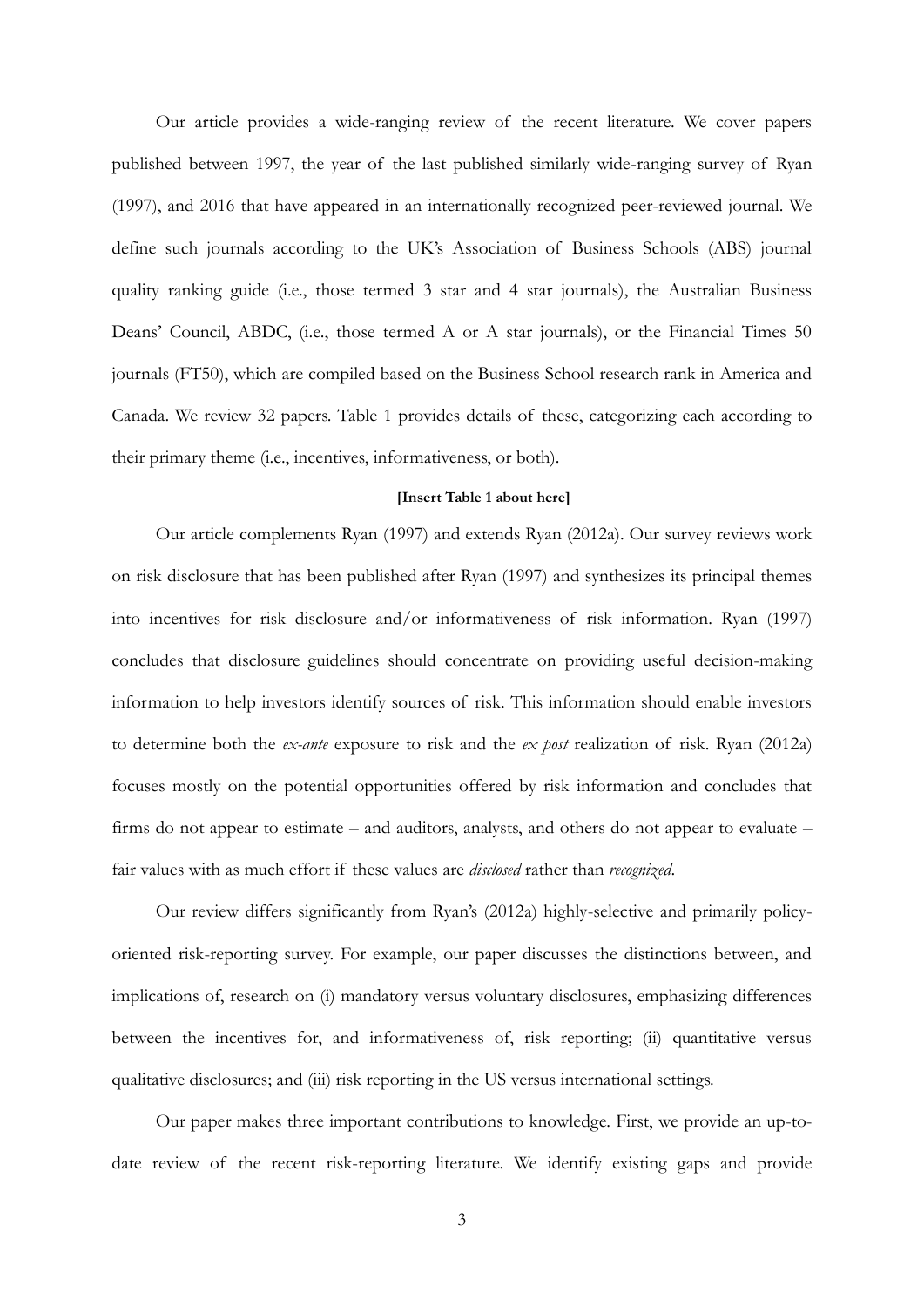suggestions as to how future research might fill them. Second, this paper exposes the significant areas of divergence in the literature in relation to key risk-reporting themes. Highlighting and discussing these areas provides the opportunity to offer suggestions for future research, collaboration, and reconciliation, particularly across countries. Finally, given that the international standard-setters are reassessing their stance on disclosure requirements while at the same time developing a risk-reporting framework, our study provides guidance on the various differences between risk-reporting approaches. Specifically, our paper identifies important areas of divergence between the US-based and EU/Australasian (AUS)-based research on risk reporting and, in so doing, establishes a wider understanding of the debate on international convergence. These areas include the following: (i) the majority of EU/AUS research focuses on why firms might reveal risk information while the majority of US research is concerned with how the market reacts to risk information that is principally provided under Securities and Exchange Commission (SEC) requirements; (ii) US-based research predominantly focuses on mandatory disclosure while the EU/AUS work considers voluntary, quasi-voluntary or quasi-mandatory, and mandatory disclosure; and (iii) the methodological approach varies with EU/AUS-based research generally employing manual data collection and analysis, and focusing on shorter time periods (normally one year), while recent US-based research shows a preference towards computerized content analysis approaches that allow the gathering of extensive datasets over longer time periods. Figure 1 summarizes the criteria for paper selection, identifies the main themes, and provides details of those divergent features.

## **[Insert Figure 1 about here]**

This paper proceeds as follows: Sections 2, 3 and 4 critique the recent archival empirical research on the incentives for, and informativeness of, risk reporting. Section 5 identifies the key areas of divergence between these studies, draws conclusions, and proposes a number of avenues for future research.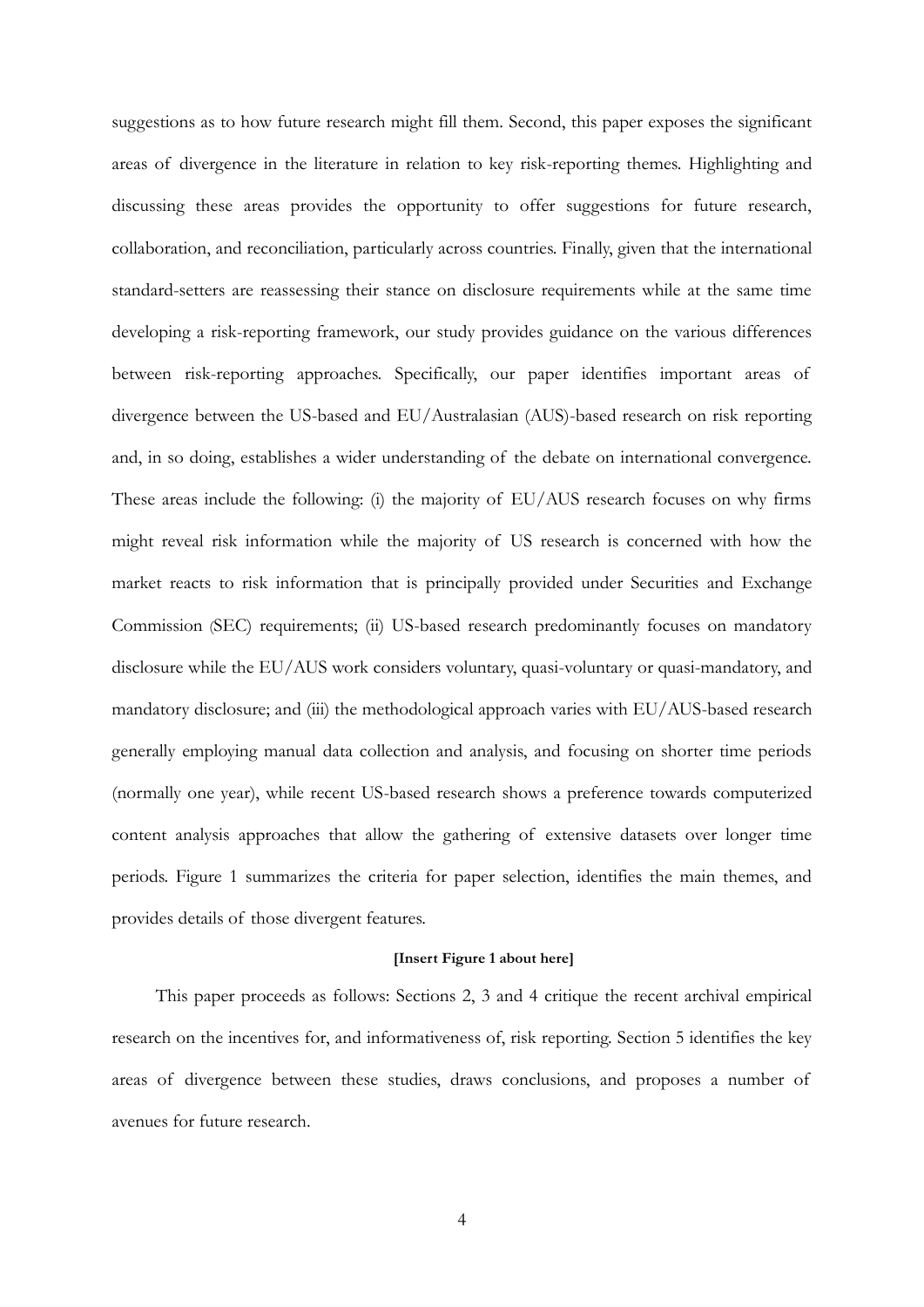#### **2. Empirical research on the incentives for risk reporting**

This section discusses studies that examine why firms reveal different quantities and qualities of risk information. Three main methodological approaches have been adopted to address the 'incentives' question. The most common is that of manual and/or automated content analysis using either number of sentences or words, or both. Among the 16 studies that focus on incentives, five adopt a manual approach, and three utilize an automated approach. Six studies adopt some form of disclosure index and two use questionnaires. Given that the two questionnaire-based studies preceded the others, we begin our discussion there. We then proceed to the content analysis studies, leading to those that specifically employed disclosure indices. Additional related details are provided in Table 2 (jurisdiction, sample, findings, theory, and limitations).

#### **[Insert Table 2 about here]**

#### *2.1 Questionnaires*

We identified two studies utilizing a questionnaire approach. Solomon (1999) surveys 40 UKbased institutional investors to investigate the extent to which UK investment institutions are likely to adopt a single (managing the foreign exchange risk of their own portfolios) or a dual (also encouraging their investee firms to engage in a hedging relationship) strategy to reduce expected losses related to foreign exchange risk. She finds an increased awareness of the importance of managing foreign exchange risk. Institutional investors are likely to pay attention not only to their own portfolios but also to those of their investee firms. She also finds that UK institutional investors demanded more information on how firms manage their risks than currently was being disclosed.

Based on 97 questionnaires, Solomon et al. (2000) find UK institutional investors generally do not favor a regulated corporate risk disclosure environment or a general statement of business risk. Respondents indicated that risk disclosures were informative in relation to their portfolio investment decisions but were neutral in attitude towards other aspects. The variations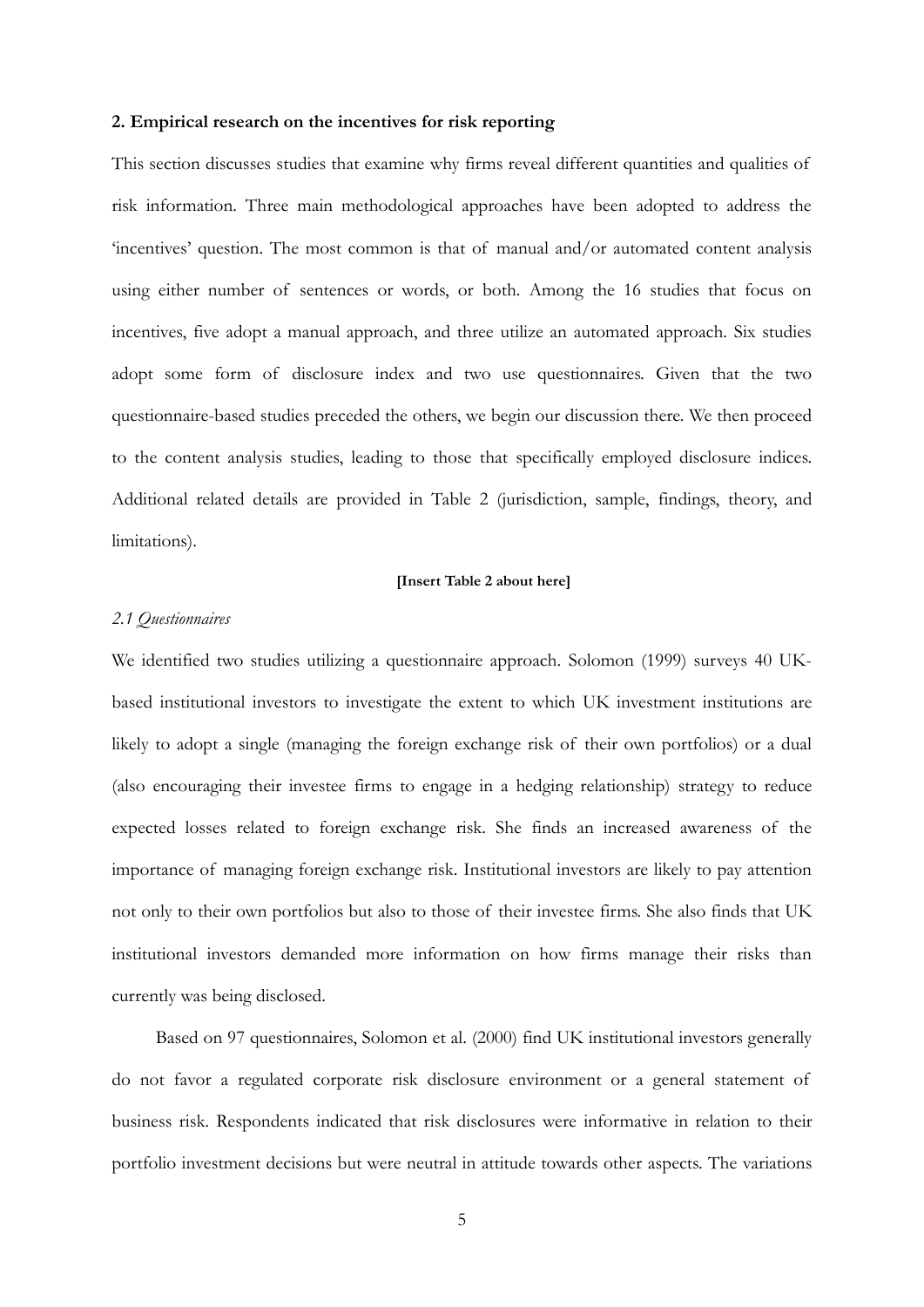in attitudes towards risk disclosures among UK institutional investors seem to be driven by the type of fund managed and their investment horizons. Solomon et al. (2000) also develop a framework portraying how various stages (e.g., identification, estimation and disclosure of risk) are required to achieve better reporting of firms' riskiness. Concentrating on the reporting of information about firms' riskiness, they find UK institutional investors rely on corporate reports as a key source of risk information, preferring the voluntary format.

In this first group, the two studies emphasize some important aspects which are repeated in the next two groups of studies. They claim that risk information in annual reports is useful and that mandatory requirements can encourage additional discretionary risk reporting.

#### *2.2 Content analysis*

-

The second group uses manual or automated content analysis. First, we examine those using the manual approach. One of the most influential, arguably, is Beretta and Bozzolan (2004). Shevlin (2004) claims their work signifies a step forward in the construction of a measure suitable for voluntary disclosure research. They propose a framework, comprising four dimensions, to analyze firms' risk disclosures, namely: *quantity, density, depth, and outlook profile*.<sup>1</sup> They argue that attention must be paid not only to the volume of disclosure but also to the questions of what is disclosed and how*.* They find that the quantity of risk disclosure for their sample of Italian firms is mainly driven by firm size as opposed to industry type. Interestingly, however, the results for the overall quality of risk disclosure suggest that neither size nor industry dominates the managerial risk disclosure decision, but rather the influence of these two factors varies across the four dimensions. Beretta and Bozzolan (2004: 265) conclude with the claim that their proposed synthetic measure of risk reporting "can be used to rank the quality of the disclosure of risks."

<sup>&</sup>lt;sup>1</sup> The definitions of these dimensions are interesting. Rather than being 'as is', the raw *quantity* of disclosure (number of risk-reporting related phrases in the Management Discussion and Analysis [MD&A]) is adjusted for two external factors to create a relative measure: (i) industry, and (ii) size. *Density* is defined as the ratio between the number of sentences in which risk information is provided over the total number of sentences included in the MD&A. In their framework, *depth* is defined by two properties: (i) the sign of the economic impact (i.e., positive, negative, equal, or not disclosed) of the risk-related disclosure; and (ii) the measures used to communicate the expected performance. *Outlook profile* refers to how management communicate the approach adopted to face the risks identified, thus distinguishing between those who simply identify risks and those who provide information about how management intend to mitigate them (Beretta & Bozzolan, 2004: pp. 271-275).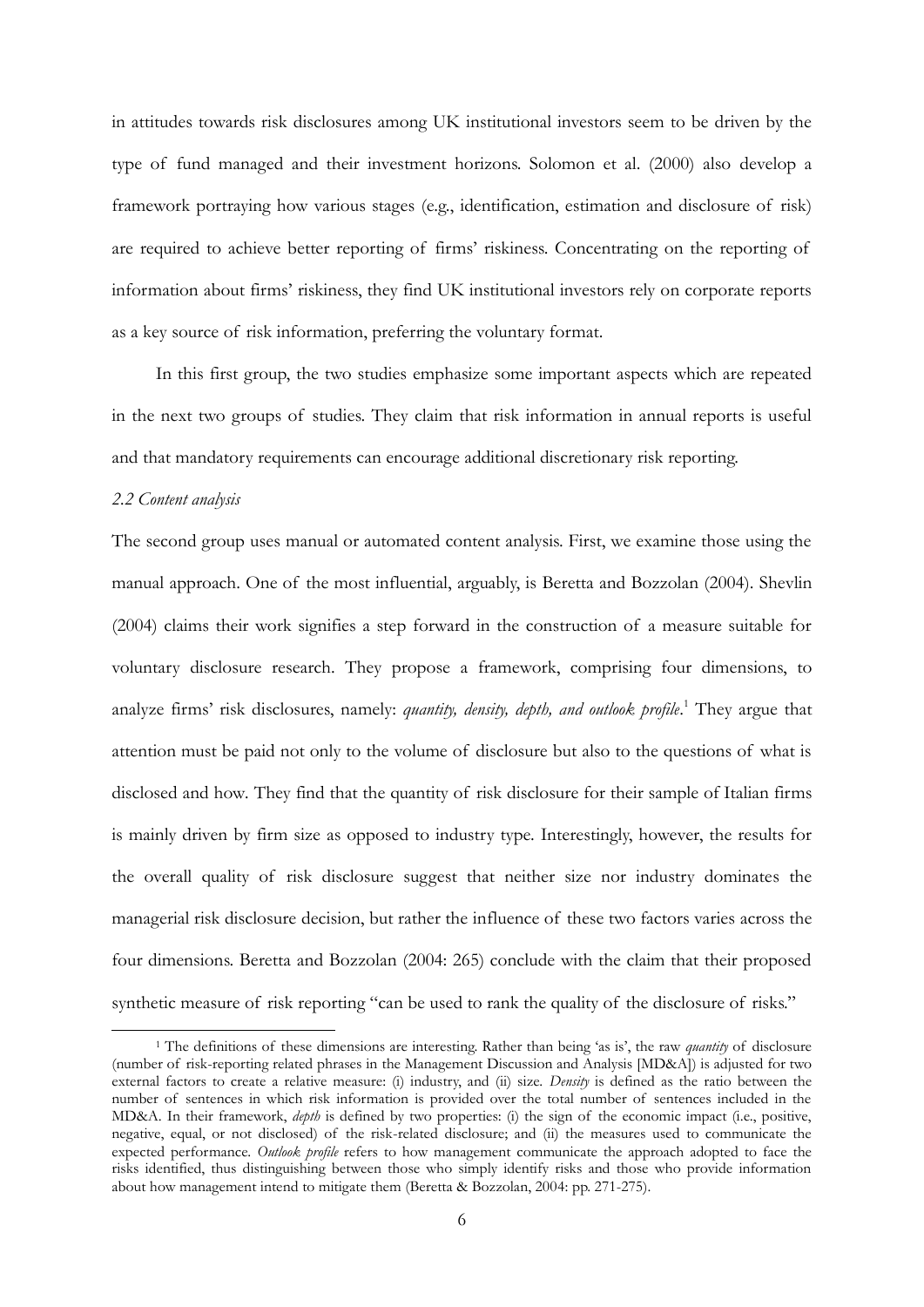Although Beretta and Bozzolan's (2004) study has been influential, Shevlin (2004) and Botosan (2004) assert that it is difficult to apply the proposed methodology as it requires an intensive manual data collection period and involves substantial subjectivity in its application. Shevlin (2004) also raises questions about the gap between the dimensions of the proposed framework and their underlying theoretical development. Despite this, he proposes two areas of extension: First, developing and testing predictions about the cross-sectional variation in the synthetic risk disclosure measure developed by Beretta and Bozzolan (2004; described above) would help to explain firms' choices over the voluntary risk disclosure level. Second, examining whether this measure is associated with firms' equity and debt cost of capital would shed light on usefulness – in a conventional economic sense – of risk information. In her discussion of Beretta and Bozzolan (2004), Botosan (2004) provides an alternative method for measuring the quality of a firm's risk disclosure. She draws on the definition of quality of information from the extant International Accounting Standards Board's (IASB) conceptual framework i.e., quality is a function of relevance, reliability, understandability and comparability.

Also addressing this issue of the quantity and quality of risk reporting, Miihkinen (2012) investigates the impact of the implementation of a detailed Finnish risk-reporting standard on firms' overall risk disclosure. To obtain quantity and quality scores, he uses manual content analysis based on both the number of words and sentences (see Table 2, content analysis [code unit]) a firm discloses in its annual report's risk review section. Quality scores are calculated using the principal component of three proxies, namely: *quantity of disclosure* (number of words), *coverage of disclosure* (concentration of disclosure topic among five types), and *the semantic properties of the disclosure* (contains two dimensions, *depth* and *outlook*, the former looking at both quantitative and qualitative effects of risk disclosure, the latter looking at action taken and/or programs planned to reduce risk). He finds that both quantity and quality increase as a result of the implementation of this new Finnish standard; although it should be noted that the level of quantitative disclosure was not found to increase significantly which could mean that this more comprehensive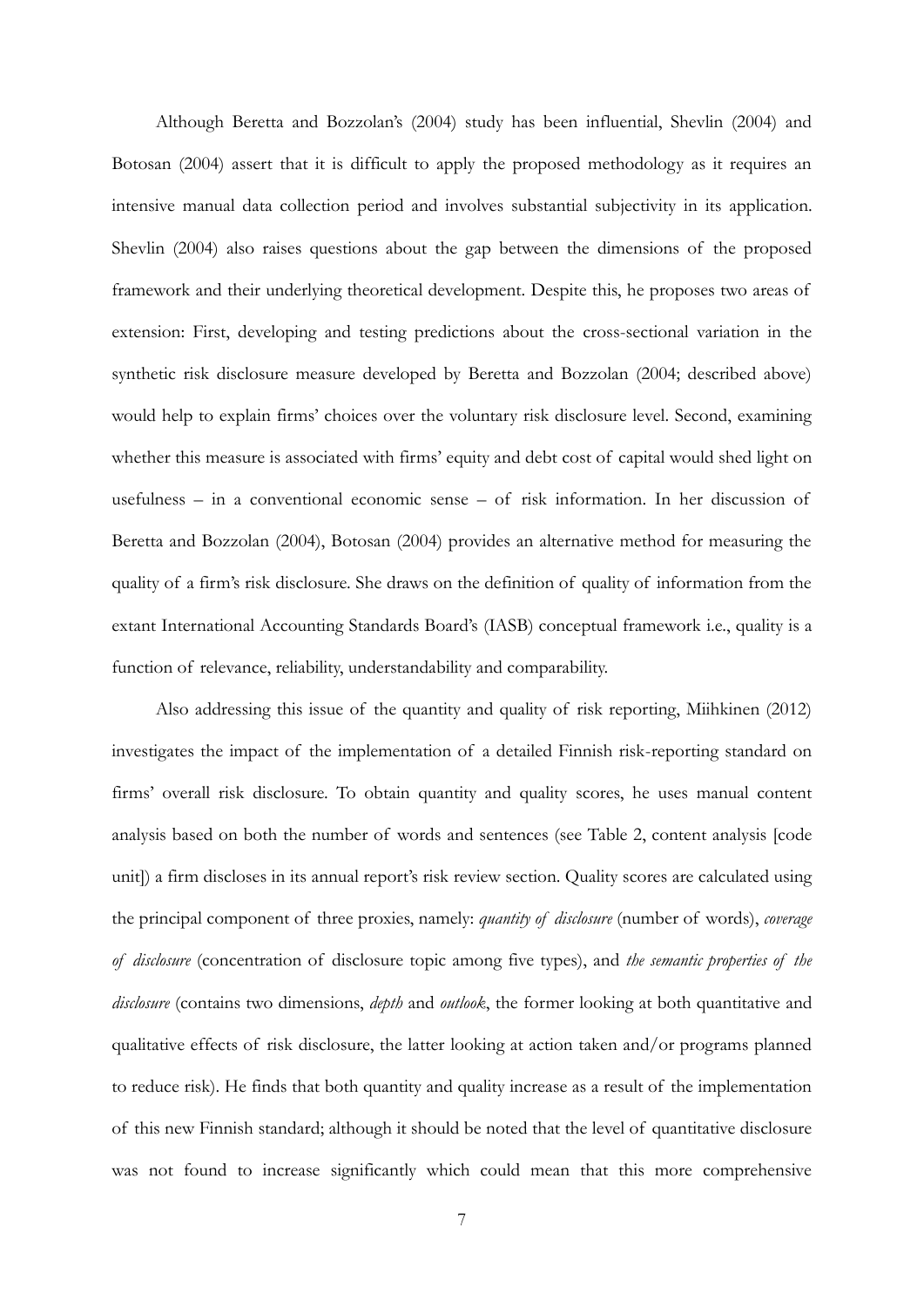information is symbolic in nature, rather than substantive. This conclusion is consistent with Abraham and Shrives' (2014) findings, albeit in a different jurisdiction (i.e., the UK). Miihkinen's (2012) findings indicate that the quality of risk disclosure is associated with size, profitability, listing status, risk, growth, and foreign ownership. In further analyses, he finds that the observed impact of the risk standard, and other incentives, are more pronounced among loss-making firms, and that poorly-performing firms are likely to face more pressure from investors to provide high-quality risk information as a response to their business risk.

Another study adopting manual content analysis is the frequently cited Linsley and Shrives (2006). It seeks to identify the main drivers of the quantity of aggregate risk disclosure by classifying each sentence into the following categories: financial/non-financial, monetary/nonmonetary, good news/bad news, and forward-looking/historic. The findings show that firm size, and to a lesser extent environmental risk are statistically associated with risk disclosure, whereas gearing, asset cover, and other measures of risk (i.e., beta and the book-to-market value of equity) are not. Abraham and Cox (2007) adopt a similar approach – manual content analysis – to investigate the impact of corporate governance factors on risk disclosure. They identify and subsequently classify risk disclosure sentences into one of the following four categories of risk: total, business, financial, and internal control. Following this, they count the number of words within each sentence. They also consider the location of the risk disclosure within the annual report. This is potentially an important issue, as the location of risk disclosure can detract from its usefulness (Ryan, 2012a). Using data from a UK context, they find that the number of executive directors and the number of independent non-executive directors is significantly positively related to higher levels of aggregated risk reporting. Other factors which are also positively and significantly related include lower institutional ownership and dual-listing (UK/US). These results are consistent across three of the four categories, namely: total, business, and financial. However, the results related to the levels of internal control risk reporting are mixed.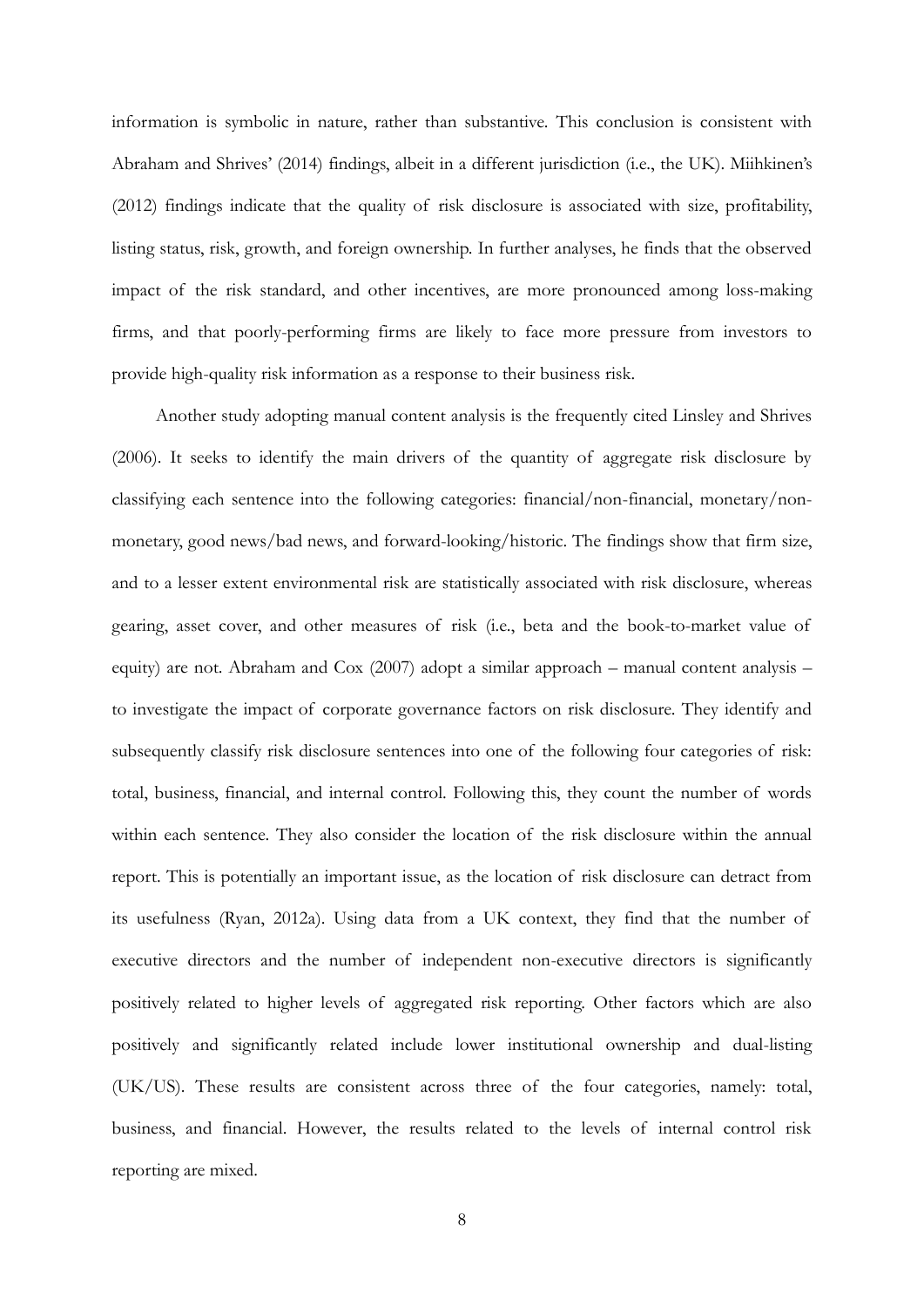Lastly in this series of papers adopting a manual approach, Ntim et al. (2013) examine the effect of corporate governance on the quality and extent of risk disclosure in South African companies. In this case, they count risk-related sentences and employ a self-developed 50-item index to measure the quality of this disclosure. They find risk disclosure to be largely nonfinancial, historical, qualitative (non-monetary) in nature, and consisting of good news. They also find corporate risk disclosure is negatively related to block ownership and institutional ownership and positively related to board diversity, board size, and the number of independent nonexecutive directors.

Recently, accounting research has shifted towards automated approaches for content analysis, and to this end, our review identifies three papers employing this approach in the field of risk reporting. Elshandidy et al. (2013) investigate the impact of corporate risk levels on aggregated, voluntary, and mandatory risk disclosure in annual report narratives. Utilizing a list of risk-related words (e.g., risk, shortage, threat, and uncertain), they produce aggregated risk scores. Selecting words to be included in lists, such as this, is a non-trivial endeavor. To help mitigate this problem, Elshandidy et al. (2013: 324) draw on three sources of information: prior academic and professional research on risk concepts, Roget's Thesaurus, and other words indicative of risk, identified by reviewing the annual report narratives. They identify mandatory risk scores by developing a list of six themes or topics that reflect the mandatory requirements of the Accounting Standards Board (ASB) and the IASB. These are: contingencies, segment reporting, foreign exchange transactions, substance of transactions or investments, related-party disclosures, and derivatives. They subtract the mandatory risk score from the aggregate risk scores to obtain voluntary risk scores. They note that while the aggregated risk scores are consistent with the voluntary risk scores in relation to risk levels, those scores, however, are inconsistent with the mandatory scores in relation to risk levels. This suggests that each disclosure type (i.e., mandatory and voluntary) has a different set of drivers. After discriminating between high- and low-risk firms based on their betas, they find that high-risk firms are more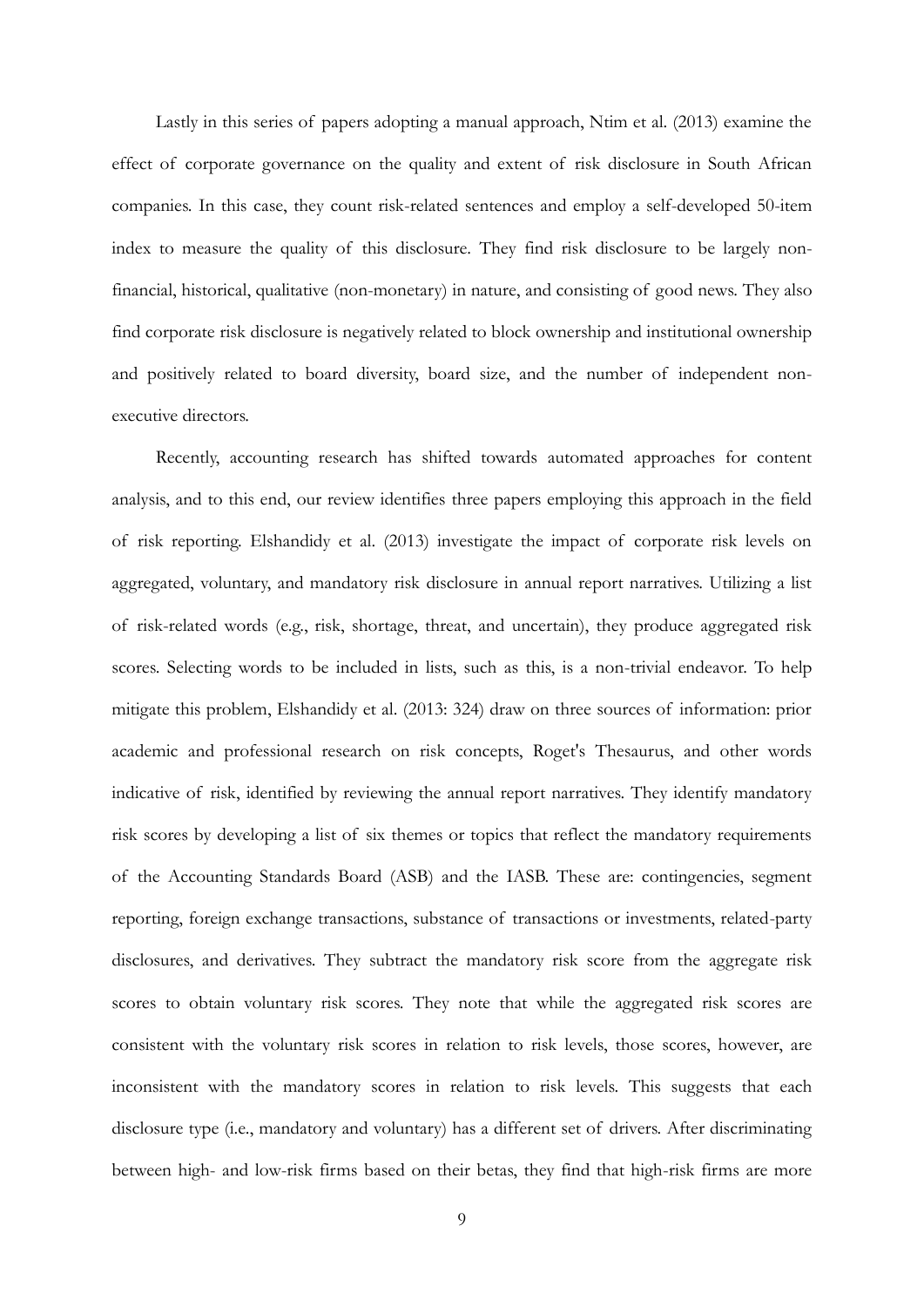likely to disclose both mandatory and voluntary risk information in response to their corporate risk levels.

Adopting a similar approach but on a larger scale, Elshandidy et al*.* (2015) explore whether, and if so to what extent, firm and country characteristics influence variations in mandatory and voluntary disclosure. They draw on data from non-financial firms across three countries. This jurisdictional analysis shows that UK and German firms tend to use voluntary risk reporting to complement mandatory risk reporting, whereas US firms use voluntary risk reporting to substitute mandatory risk reporting. Their results document that variations in mandatory and voluntary risk reporting are influenced by systematic risk, the legal system, and cultural values. They also find that the legal system and cultural values have high explanatory power for mandatory risk reporting variations over time, but are less important in explaining variations in voluntary risk reporting between firms in different countries.

Finally, considering quality and quantity of information, Malafronte et al. (2016) adopt an automated content analysis approach to study the incentives for risk reporting in insurance firms. The results show that European insurers focus on quantity rather than quality of risk information. The amount of risk information provided in an annual report is associated with size and technical provision<sup>2</sup>, and country-level characteristics. Interestingly, they also find that managers provide more risk information to highlight their independence from the global financial crisis. For example, they find that the CEO's letter to shareholders often describes and discusses how the firm has faced and/or overcome the crisis. Indeed, they find that most companies in their sample use their risk disclosure to talk about the financial crisis, as opposed to ignoring it, and to explain how they are – or how they enacted strategies to make themselves appear – independent from it.

<sup>2</sup> Technical provisions represent the amount that an insurer requires to fulfil its insurance obligations and settle all expected commitments to policyholders and other beneficiaries arising over the lifetime of the insurer's portfolio of insurance contracts.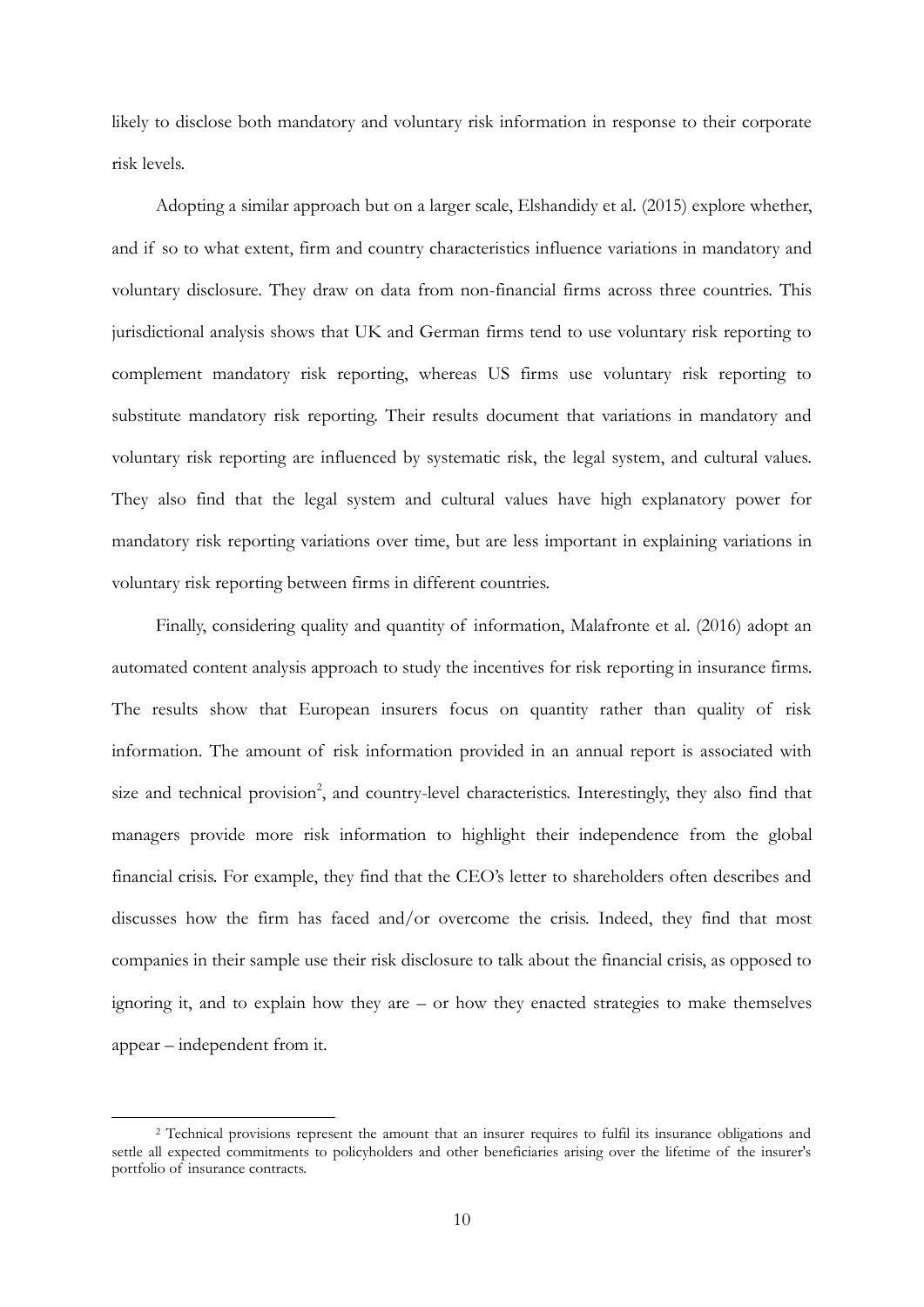Summarizing this second group, inevitably, different studies produce different results because they use different methods and samples, from different times, and examine different countries. However, a clear implication is that size is positively associated with increased disclosure, and another is that regulation can lead to more voluntary reporting, such that mandatory and voluntary reporting are often complements rather than substitutes. In addition, risk reporting tends to be more non-financial than financial, historic rather than future orientated, good news rather than bad, and qualitative rather than quantitative.

## *2.3 Disclosure indices*

The third group we identify employs a topic that has a long history in accounting – the disclosure index. Indeed, there is a comprehensive review of the early papers in this field which dates back to 1991 (Marston & Shrives, 1991). Our review starts somewhat later, with Marshall and Weetman (2007), who examine the risk information asymmetry gap by comparing UK and US non-financial firms' external risk reporting against the managerial information set; determining the former by way of a disclosure index and the latter by way of a survey. The index is constructed around the themes covered by the survey. In other words, they do not measure compliance with UK or US accounting standards *per se*, but focus on issues that they expect to be disclosed based on responses to their survey. Ultimately, this covers the key theme of foreign exchange risk disclosure. They find that disclosures provided by firms in both jurisdictions are incomplete. They show the information gap to be lower in the USA – where firms have higher levels of financial risk – and the gap is greatest for firms operating in competitive product markets. In contrast, the UK evidence suggests that the information gap is narrowest when financial risk is higher. They argue that regulators should be given flexibility to determine risk disclosure requirements according to jurisdiction-specific management disclosure practices.

Deumes and Knechel (2008) employ a risk reporting disclosure index – based on six separately identifiable internal control factors, to investigate whether, and if so to what degree, the legal regulatory environment and the existence of agency conflicts incentivize the voluntary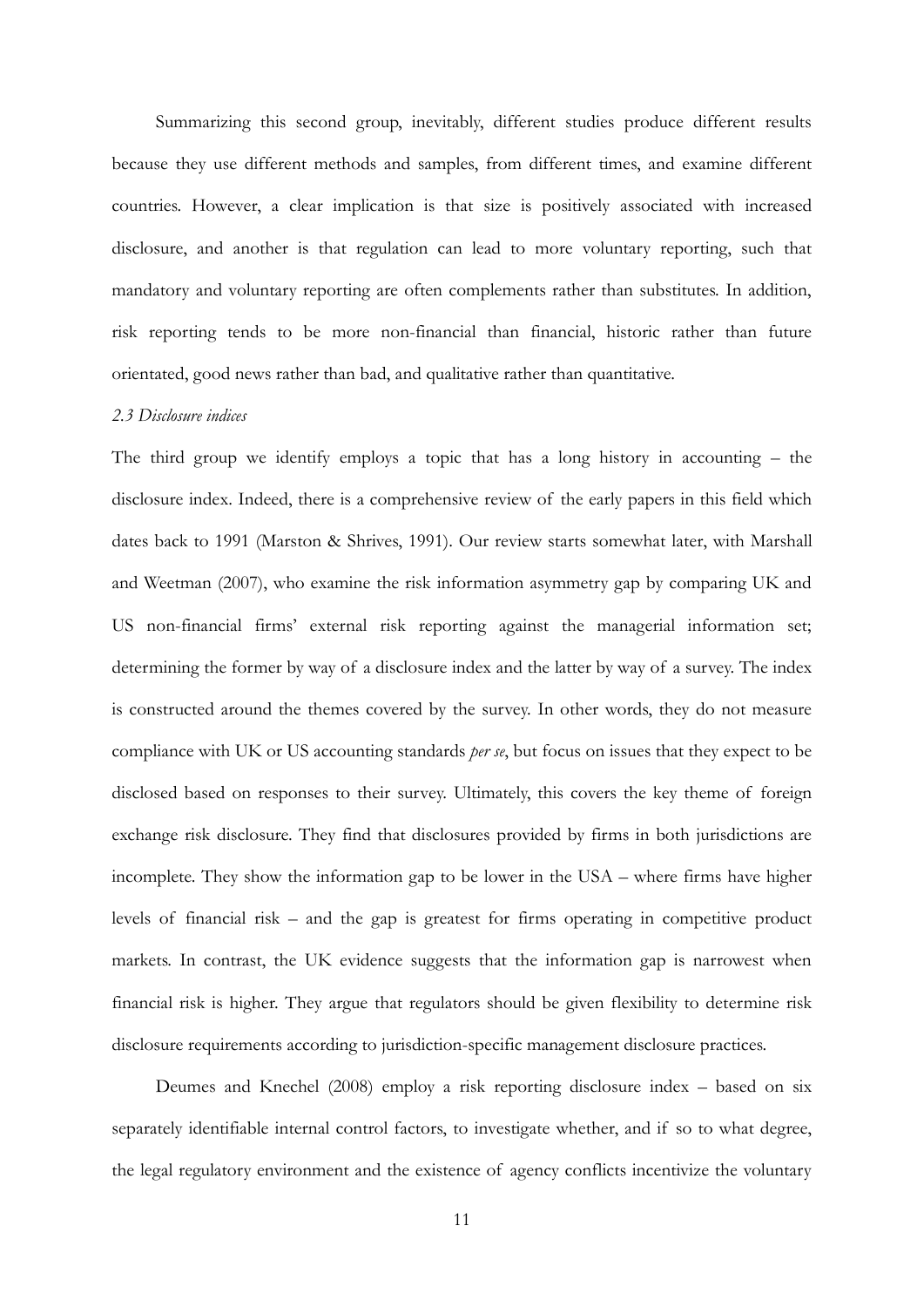provision of risk information. They find that economic incentives for voluntary internal control reporting exist in a low-regulation context, as in the Netherlands. Additionally, they find a negative relationship between the extent of internal control disclosure and management and block holder ownership, as well as a positive relationship between the extent of such disclosure and financial leverage. They suggest that regulators might wish to allow firms flexibility in their risk-related internal control reporting choices.

Looking at initial public offerings (IPOs) on the London Stock Exchange, Hill and Short (2009) undertake a manual content analysis of firms' risk warning statements and IPO prospectuses to develop an index based upon the existence of risk warning disclosures. They analyze risk topics into the following seven categories: (i) internal risks; (ii) external risks; and (iii) corporate development; (iv) third-party risks; (v) information risks; (vi) ongoing claims and disputes; and (vii) 'boiler plate' disclosures. Following this coding exercise, they draw on frameworks developed in prior work – namely, Beattie, McInnes and Fearnley (2004), Beretta and Bozzolan (2004), and Linsley and Shrives (2006) – to assess the quality of risk disclosure over time (1991-2003). They analyze the types of disclosure along the following dimensions: (i) time orientation; (ii) financial/non-financial; (iii) quantitative/qualitative; (iv) economic sign; and (v) risk management strategies. They find that while firms tend to reveal a high proportion of forward-looking information, they tend to reveal a low proportion of information on internal controls and risk management. The results also document that managerial ownership is negatively associated with risk disclosure.

Taylor et al. (2010) find that levels of corporate governance and the need to raise capital are positively related to the 'extent' of Australian firms' mandatory and discretionary financial risk disclosure; where extent is measured using an index comprising 27 financial risk management disclosure items consisting of 13 mandatory items and 14 discretionary ones. The results also indicate that an overseas exchange listing is negatively associated with these firms' financial risk disclosures. Interestingly, being cross-listed also has a negative impact on the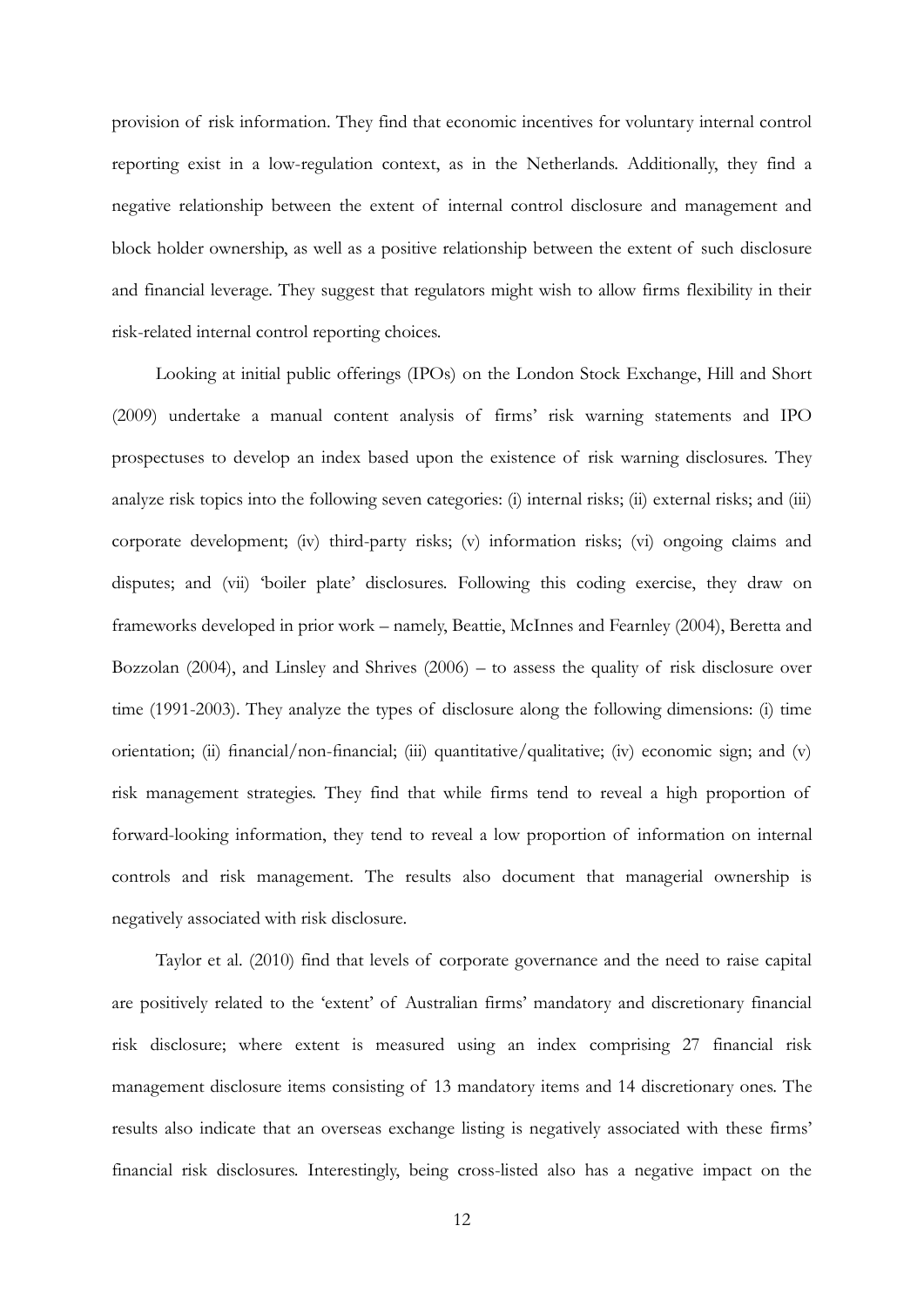quantity of both mandatory and voluntary risk information. Taylor et al. (2010) also note significant positive impact of International Financial Reporting Standards (IFRS) adoption on that information being revealed. Finally, they find that larger and highly leveraged firms tend to provide more risk information.

Using the disclosures of European banks (85 banks from 20 EU countries) as their context, Barakat and Hussainey (2013) investigate the direct and joint effects of governance, regulation, and supervision on the quality of operational risk disclosure. They define direct effects as firm-level managerial risk disclosure decisions, and joint effects as a function of contagion, driven by a combination of availability of information through other sources and mandatory requirements of accounting standards. They use a self-constructed disclosure index to measure operational risk disclosure, composed of 14 main themes<sup>3</sup>, and comprising 4 subitems per theme<sup>4</sup> (binary-coded, maximum score 56 points). They find that bank governance has a significant positive impact on operational risk disclosure, and that supervision is an essential element of that impact.

Also using banks' risk reporting as their context, Al-Hadi et al. (2016) investigate the impact of a risk committee and its characteristics on market risk disclosure. Interestingly, they examine banks' disclosures in a less developed market, namely in the Gulf Cooperation Council (GCC) region. The GCC is a regional political organization comprising the energy rich Gulf monarchies, namely Bahrain, Kuwait, Oman, Qatar, Saudi Arabia, and the United Arab Emirates. They find that banks with a separate risk committee provide more market risk disclosure. These banks' decisions regarding the disclosure of risk information are also influenced by risk

<sup>3</sup> These themes are as follows: (i) amount of regulatory capital for operational risk; (ii) measurement approach of regulatory capital for operational risk; (iii) strategies and processes of operational risk management; (iv) structure and organization of the operational risk management function; (v) scope and nature of the operational risk reporting system; (vi) operational risk transfer/mitigation/hedging techniques; (vii) operational value-at-risk; (viii) internal audit function/internal control system; (ix) key risk indicators/early warning systems; (x) selfassessment techniques; (xi) scorecard models/scenario analysis/stress tests; (xii) operational risk event databases; (xiii) legal risks; and (xiv) additional information on operational risk exposure and management.

<sup>4</sup> These 14 main themes have four standardized sub-items which lead to the maximum score of 56 points: (i) qualitative information; (ii) quantitative information; (iii) forward-looking information; and (iv) graphical illustration or tabular presentation.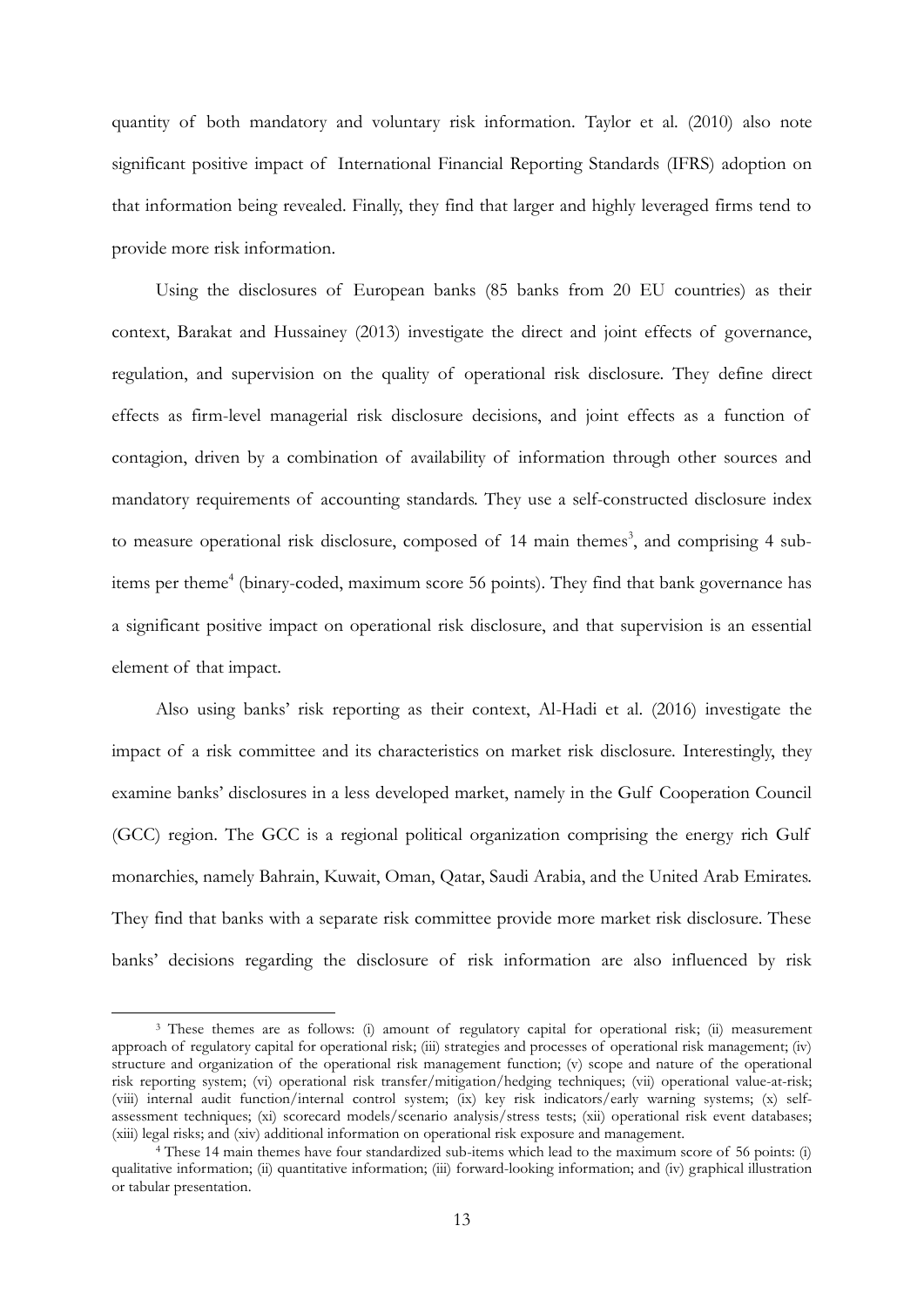committee characteristics including size and the qualification status of the members. The results are more pronounced for more mature banks.

To summarize, this third group of studies shows that risk disclosures are often more extensive in larger companies or companies with superior corporate governance. Several of these studies advise regulators to allow some flexibility regarding disclosure so that companies can follow the spirit of risk reporting, without the constraints on the flow of information which might arise from over-regulation (Deumes & Knechel, 2008; Marshall & Weetman, 2007). This is consistent with the recommendation from the second group of studies (using content analysis) that flexible regulation can encourage more voluntary reporting. The 'comply or explain' approach used in corporate governance may be the way to encourage better reporting. The rationale behind 'comply or explain' is that it allows the market to decide what is (ir)relevant. Under this system, regulators set out a code which listed companies may either comply with, or if they do not comply, explain publicly why they do not.

Overall, research in this area examines factors (at firm and country levels) that motivate firms to provide information about their risks in their annual reports. Table 3 lists these 16 articles on incentives for risk reporting, identifies areas of divergence (based on method and context), thereby suggesting a way forward for future research (see Section 5).

#### **[Insert Table 3 about here]**

#### **3. Empirical research on the informativeness of risk reporting**

This section discusses studies examining whether risk information is informative for shareholders, reviewing 12 papers that can be broadly classified based on their datasets and the methods used to measure risk disclosure and informativeness. Table 4 provides more details on these papers, summarizes their findings, and provides insights into potential extensions and/or limitations.

## **[Insert Table 4 about here]**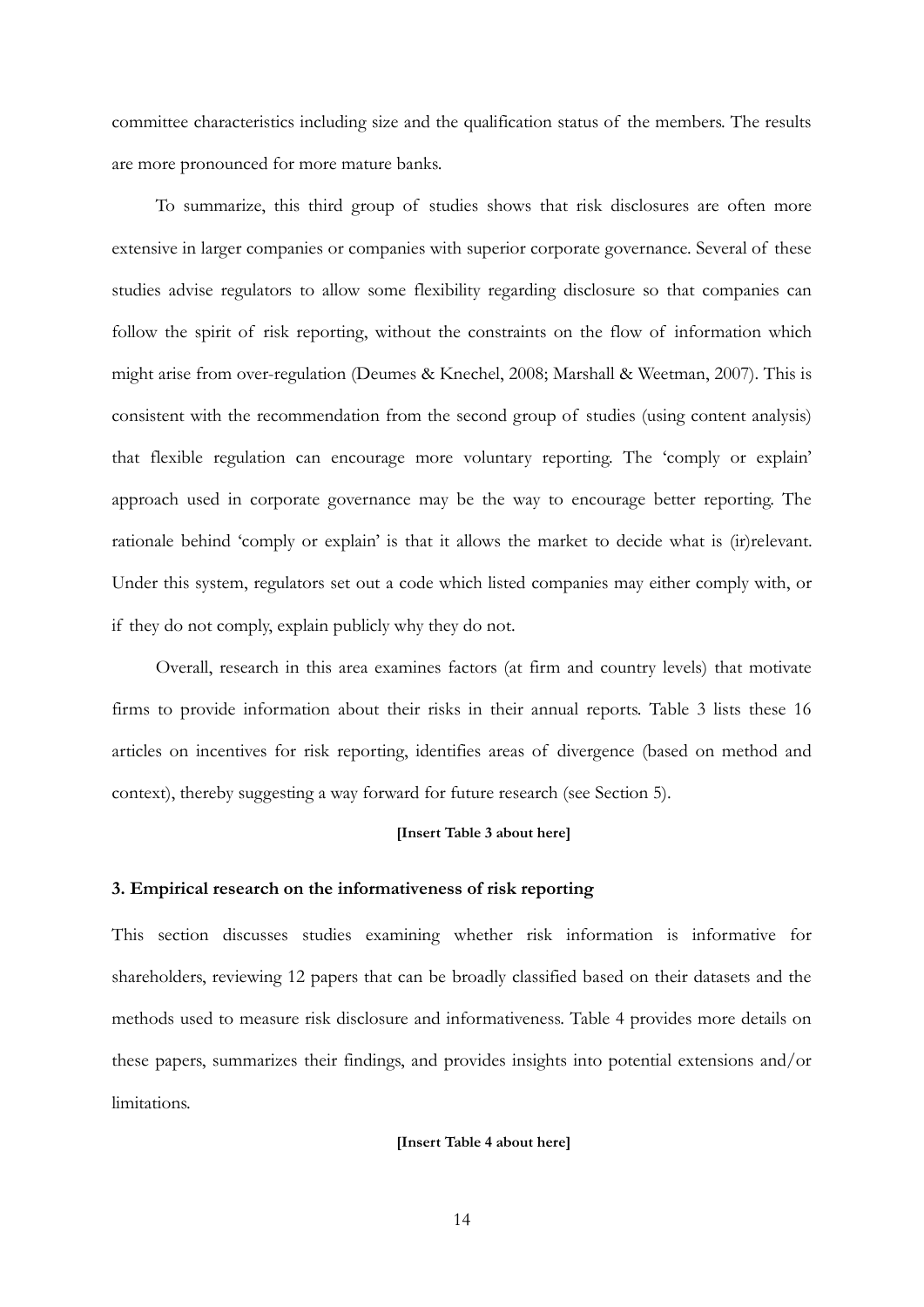Much of the work related to the informativeness of risk disclosure is based on US companies (nine articles out of 12). Further, the majority of studies rely on either a manual or an automated content analysis technique, utilizing sentence and/or word as a unit of coding to quantify risk information that is then examined for statistical associations with various stock market indicators. Our discussion below is divided into two broad themes based on US and non-US research that examines the informativeness of risk disclosure. Within each theme, we highlight variations in the methods employed to measure risk disclosure informativeness.

## *3.1 Risk reporting: US Evidence*

-

Among the nine papers that use US datasets, the early evidence (i.e., Akhigbe & Martin, 2008; Hodder & McAnally, 2001; Jorion, 2002; Rajgopal, 1999; Roulstone, 1999) is based on small sample sizes that are industry-orientated (oil and gas, non-financial firms, and financial firms). However, the recent US-based research (i.e., Bao & Datta, 2014; Filzen, 2015; Hope et al., 2016; Kravet & Muslu, 2013) makes use of much larger datasets, of structured filings (i.e., 10-Ks) that are publicly available, and advances in machine-learning based techniques which make quantification-based measures more straightforward to perform.

Rajgopal (1999) is among the early studies examining the informativeness of FRR No. 48 disclosures.<sup>5</sup> He uses US oil and gas firms as the context to his study. He finds that market risk disclosure is positively associated with equity return sensitivity to oil and gas price changes, suggesting that such disclosure is informative. His findings also show that investors are sensitive to the various formats in which information is presented, in this case, tabular and sensitivity analysis.<sup>6</sup> The results suggest that these formats provide different information, each is incrementally valuable, and they are not substitutes for each other.

<sup>5</sup> This Securities and Exchange Commission Financial Reporting Release requires companies to disclose both quantitative and qualitative information about potential losses arising from the use of financial instruments, and covers interest rates, commodity prices, foreign currency rates, and equity investments. In so doing, companies have the choice of disclosure formats - tabular, sensitivity analysis, and Value at Risk (VaR) – as well as three measurement bases - cash flows, earnings, and fair values.

<sup>6</sup> Note, Rajgopal (1999) does not discuss the Value at Risk format.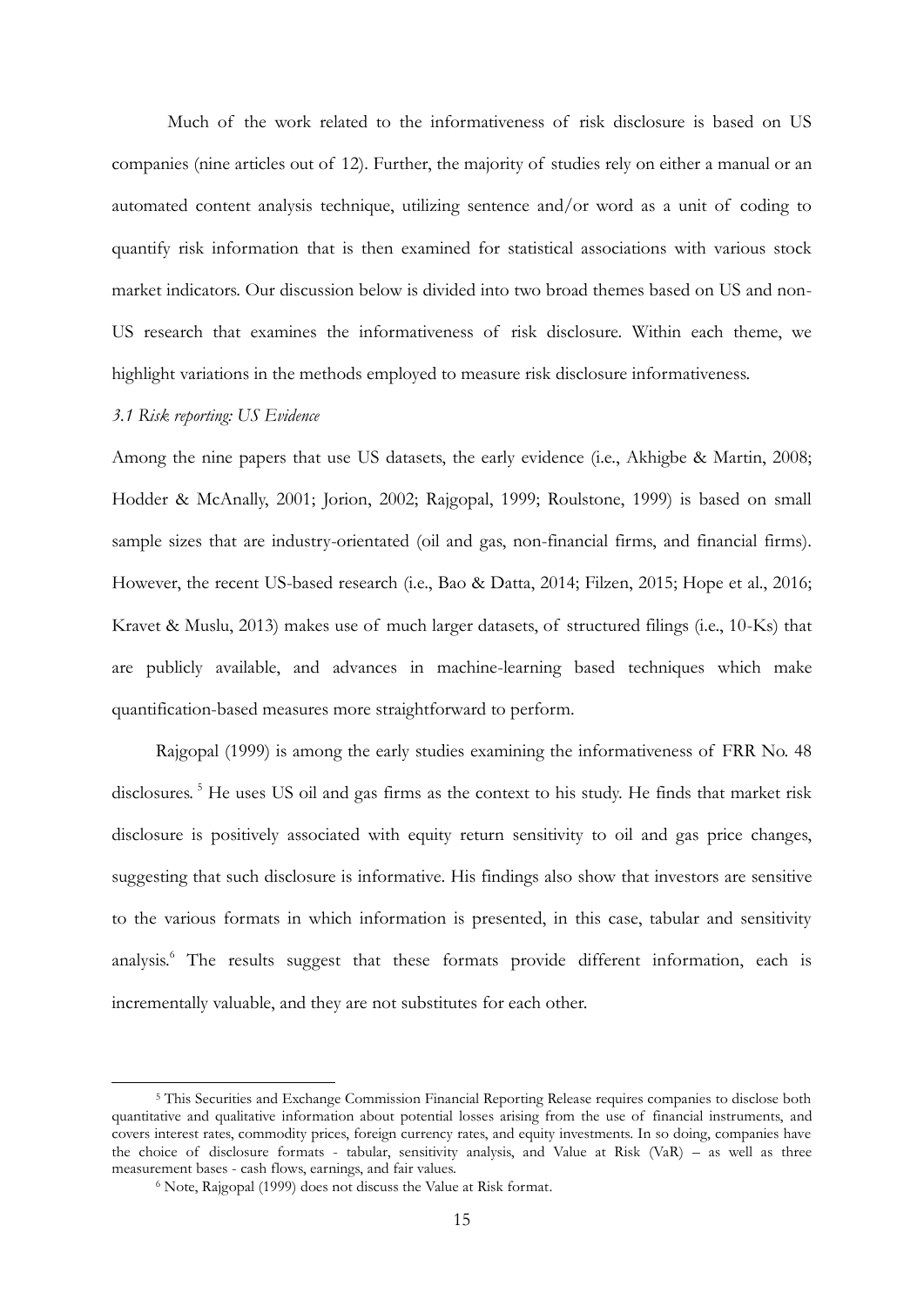In contrast to Rajgopal's (1999) conclusion that the different disclosure formats are incrementally informative, Hodder and McAnally (2001) suggest that FRR No. 48 disclosures hamper investors' comparisons of companies because of the flexibility over disclosure formats and measurement basis. Furthermore, they claim that FRR No. 48 requirements related to the disclosure of quantitative information are not sufficiently informative to enable investors to evaluate market risk exposure fully. They propose a methodology for converting the quantitative information content of market risk disclosures under the tabular format to sensitivity measures (pp.67-71), and also from the tabular format to Value at Risk (pp.71-74).

On the same theme, Roulstone (1999) finds that whilst there is evidence of an increase in the amount of financial risk disclosure following the release of FRR No. 48, there is variation across firms, a lack of detail regarding the assumptions and limitations in sensitivity and VaR disclosures, and a lack of firm-specific information. In a similar vein, but focusing on financial firms, Jorion's (2002) investigation of the relation between VaR disclosures and the subsequent variability of banks' unexpected trading revenues, finds VaR disclosures useful in predicting trading revenue in the banking sector, for a sample of eight banks. Using a self-constructed disclosure index to measure the VaR disclosure for the largest 10 US banks from 1996 to 2005, Pérignon and Smith (2010) find that there is an upward trend in the quantity of VaR disclosure and historical simulation is by far the most common method used in calculating VaR.<sup>7</sup> They also find that VaR disclosure is not informative as it does not impact the future volatility of trading revenues.

The five above-mentioned papers focus principally on the impact of risk regulations (i.e., SEC requirements) on market indicators. A further important consideration which can affect managerial disclosure decision-making is the level of corporate governance. Akhigbe and Martin

<sup>7</sup> Their index comprises six components: (i) VaR characteristics (holding period and confidence level), (ii) summary VaR statistics, (iii) summary information about the previous year's VaR, (iv) histogram or plot of daily VaRs, (v) definition of trading revenues (hypothetical revenues and non-inclusion of trading fees) and histogram or plot of daily trading revenues, and (vi) backtesting (number of exceptions, i.e., days when actual trading loss is greater than VaR, and explanations of these exceptions).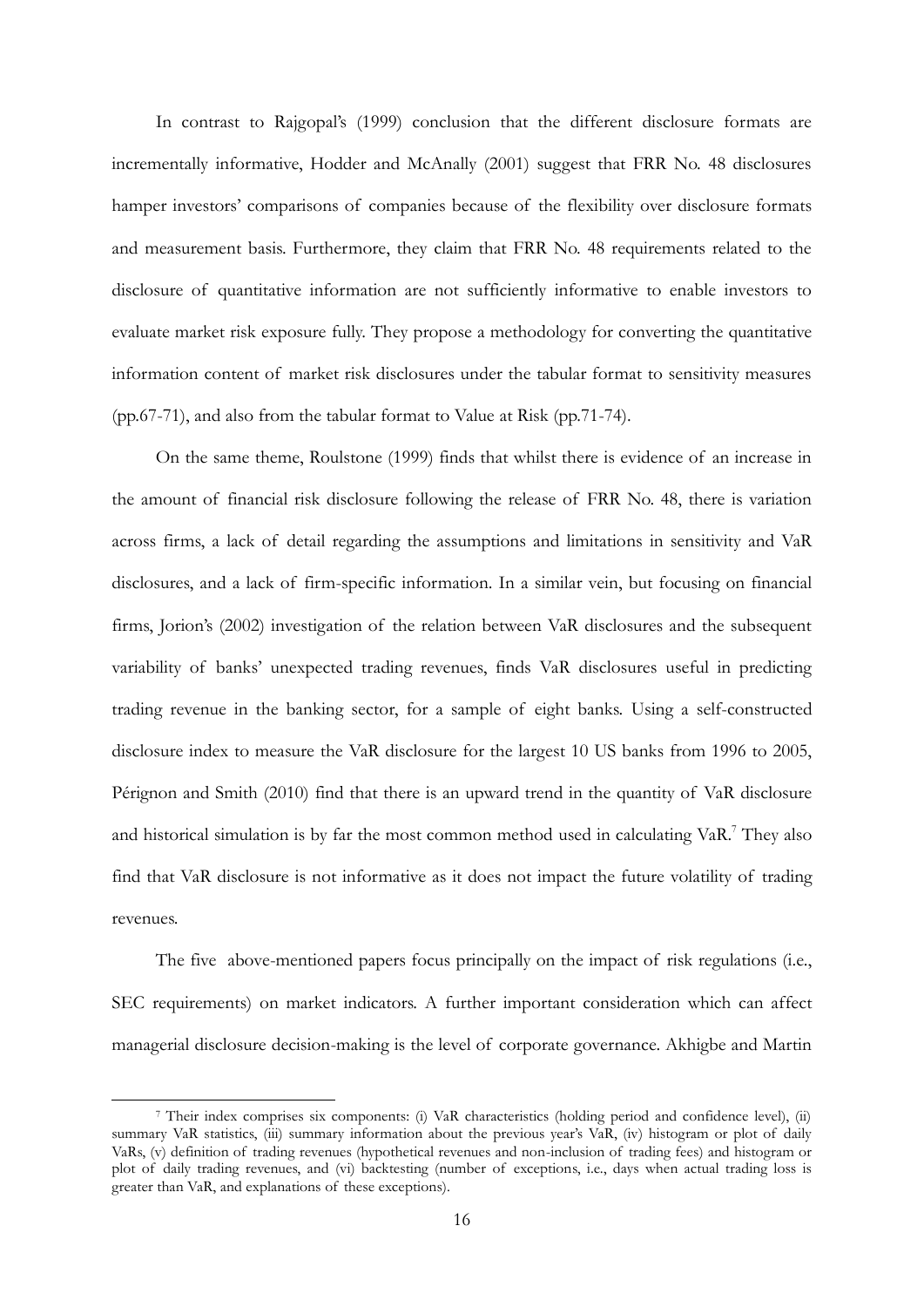(2008) test the effects of corporate governance and disclosure on firms' risk after SOX (2002).<sup>8</sup> Their testing is based on estimated changes in capital market measures of total risk, idiosyncratic risk, and systematic risk that occur between the pre-SOX period and the post-SOX period. Their prediction of increased levels of risk disclosure was based on the idea that SOX should provide higher levels of assurance. They find that financial firms were rewarded (punished) for stronger (weaker) disclosure and stronger (weaker) governance.

Unlike early US-based research on the informativeness of FRR No. 48, recent US-based research (three out of the 12 papers) focuses on the informativeness of item 1A, Risk Factors, of the 10-K filing, mandated in 2005. This US-based research is aided by advanced qualitative data analysis tools that permit more customized data gathering across a larger sample of firms and have attracted much interest from researchers in examining the informativeness of the risk information.

Kravet and Muslu's (2013) is among the first to test for the informativeness of narrative risk disclosures. Their study employed a machine-learning content analysis approach, which involved designing a Practical Extraction and Report Language (PERL) code to parse the annual report into sentences. The code then tagged a sentence as risk-related if it included at least one risk-related keyword (self-developed 'bag-of-words' based on reading 100 randomly selected annual reports).<sup>9</sup> They use a sample of 28,110 firm-year observations from 1994 to 2007 to investigate how changes in risk disclosures are related to changes in investor and analyst activities before and after 10-K filings. To that end, they suggest three arguments. The first is *the null argument*, which predicts that analysts will not revise their forecasts differently if they assess risk disclosures to be uninformative. Kravet and Muslu (2013) define these uninformative disclosures as boiler-plate, which would mean that the risk disclosure is overly generalized and therefore

<sup>8</sup> Firms' risk is measured by volatility of stock returns, beta, and the variance of the residuals from the ordinary least squares estimation of the single-factor market model using daily returns.

<sup>9</sup> The risk-related words are as follows: can/cannot, could, may, might, risk\*, uncertain\*, likely to, subject to, potential\*, vary\*/varies, depend\*, expos\*, fluctuat\*, possibl\*, susceptible, affect, influenc\*, and hedg\*. Words marked with a \* also include derivatives of the original.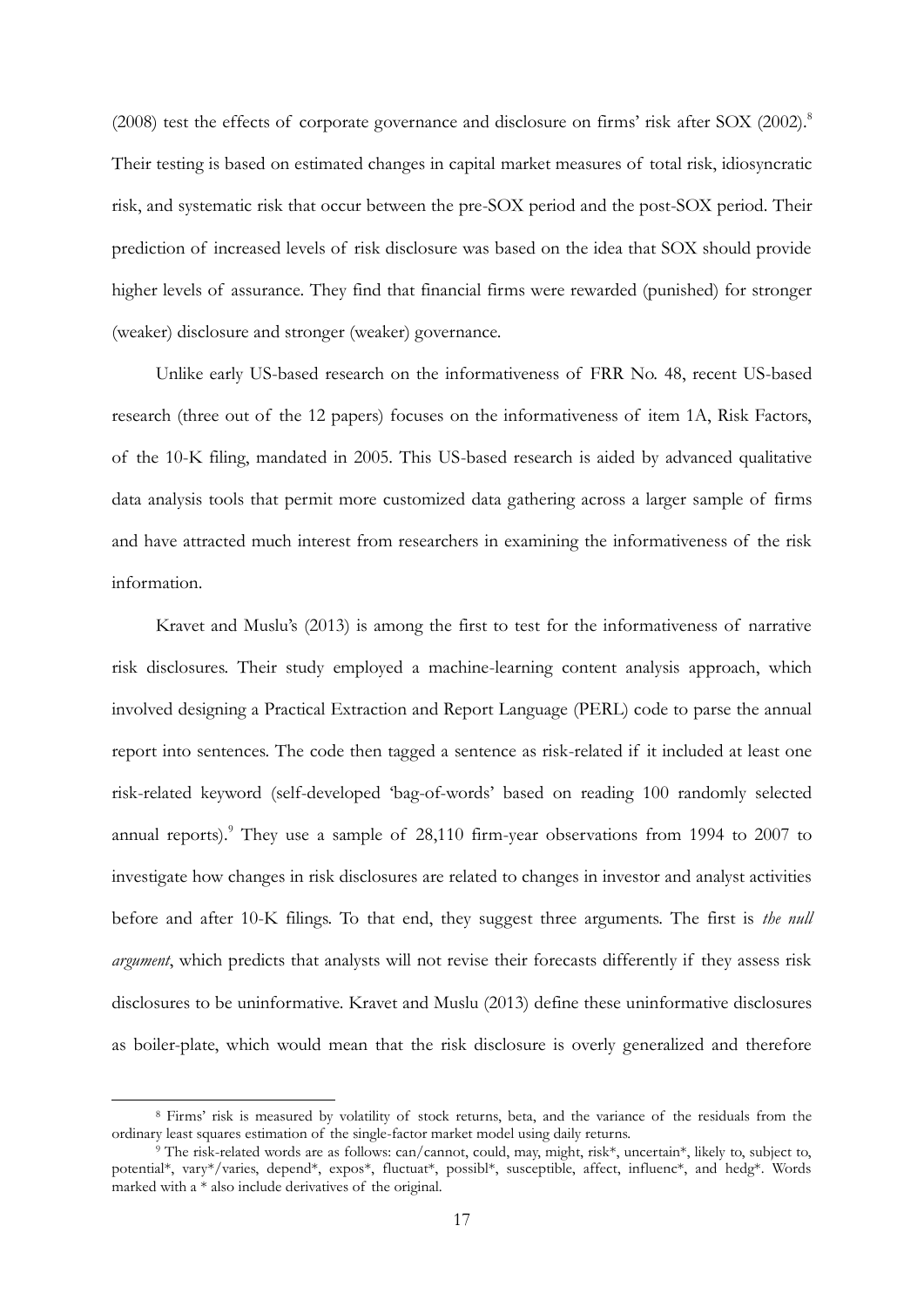does not affect users' perceptions of risk. The second argument, a *divergence* argument, states that risk disclosure increases users' risk perceptions by revealing previously unknown risk factors. The third argument, a *convergence* argument, states that risk disclosure decreases users' risk perceptions by confirming a company's known risk factors. Generally, their findings support the divergence argument, implying that risk disclosure is informative. However, they find stronger relations between industry-level risk disclosure and investors' perceptions of risk than for firm-level disclosure. This finding supports criticism in prior work that company-specific risk information is lacking in annual reports (e.g., Schrand & Elliott, 1998; Kaplan, 2011).

Re-examining the three competing arguments put forward by Kravet and Muslu (2013), Bao and Datta (2014) examine a sample of 7,679 US firm-year observations from 2006 to 2010. In contrast to prior work which employed a pre-determined set of key words or sentences to detect risk information, instead they use the Latent Dirichlet Allocation topic model (LDA) to classify and quantify risk information in the narrative sections of  $10$ -Ks.<sup>10</sup> This work is, to date, the most comprehensive categorization of the content of risk disclosure within 10-Ks. They identify 30 types of risk disclosure and examine the impact of each type on the volatility of the stock return.<sup>11</sup> They identify different informativeness patterns. Specifically, they find that, while 22 types are non-significant (supporting the null argument), three types of risk disclosure (funding, macroeconomic cyclical industry, and credit risks) are positively related to investorperceived risk (supporting the divergence argument), and the other five types (human resources, regulation changes, infrastructure, operation disruption, and debt risks) are negatively related to it (supporting the convergence argument).

Using a different source and approach to quantifying risk information, Filzen (2015) examines the informativeness of risk disclosure by focusing on updates within the risk factor statements in quarterly reports, using a sample of 13,165 firm-quarters. The findings support

<sup>10</sup> LDA is a probabilistic modeling technique used to identify underlying topics that occur within, for example, the risk factors section or any other section of the 10-K filing, or any other events such as conference calls. It extrapolates backwards to those topics that could have generated the outcomes.

<sup>11</sup> See Bao and Datta (2014, Figure 6, page 1382) for a list of the 30 types of risk.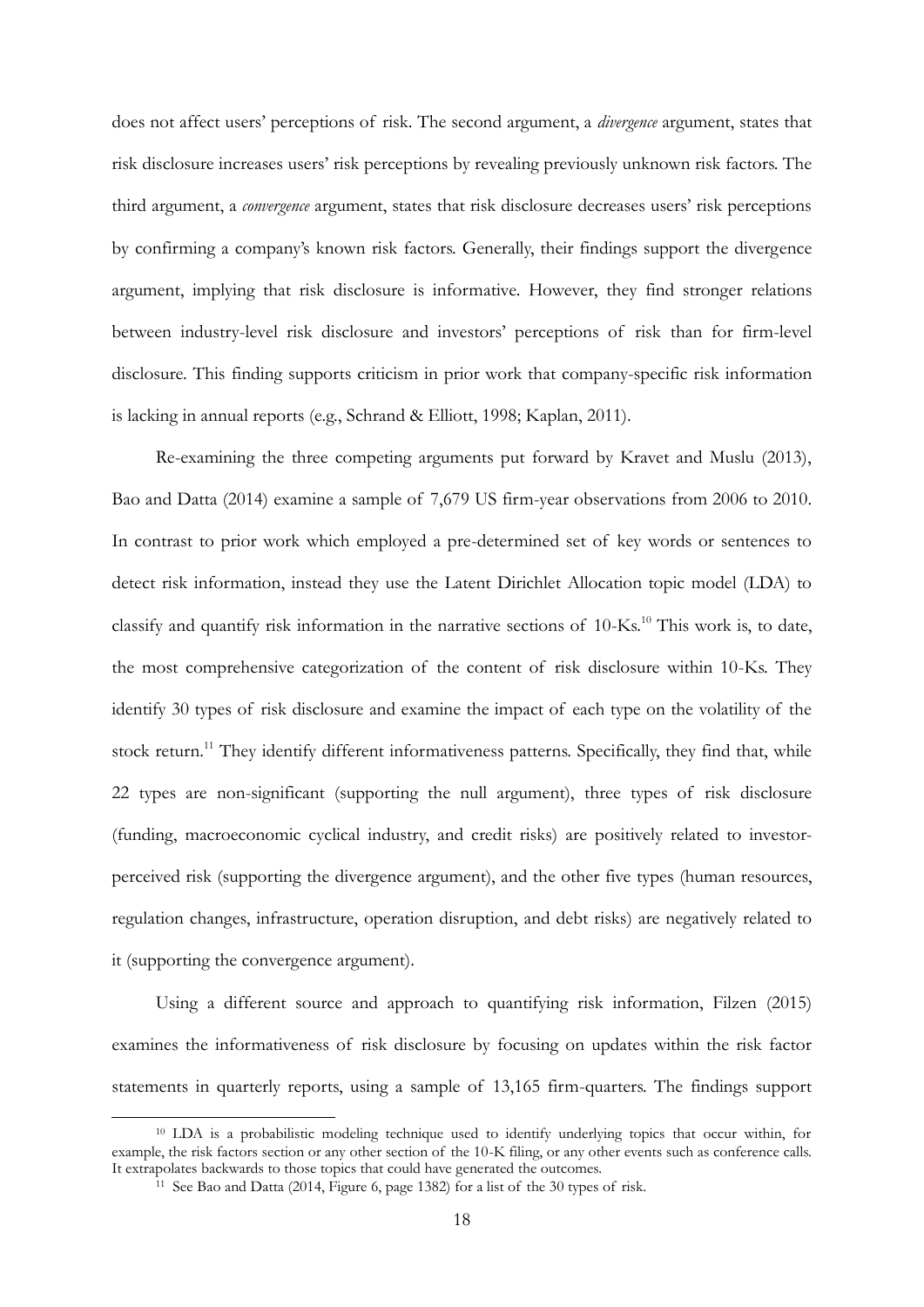Kravet and Muslu's (2013) *divergence* argument regarding informativeness. Filzen (2015) shows that risk factor updates are associated with adverse outcomes as measured by abnormal returns and negative earnings revelations.

## *3.2 Risk reporting: Non-US evidence*

-

A second stream of research examining the informativeness of risk disclosure is non-US-based (three out of 12 papers: two within the UK and one within Egypt). Relying on four FTSE100 listed Food Producers and Processors companies between 2002 and 2007, Abraham and Shrives (2014) measure the quality of risk disclosure informativeness as a function of three themes, namely (i) that risk factor disclosure should be specific to the company, (ii) that managers evaluate their risk disclosures on a regular basis, identifying significant events<sup>12</sup> *ex ante* to avoid repetitious annual reporting; and (iii) that actual risk experiences are discussed in the risk-factor statements. An innovative and distinguishing feature of their content analysis approach is the use of plagiarism detection software (Ferret) to check for similarities in risk sentences over time. In line with prior work (e.g., Linsley & Shrives, 2006; Kravet & Muslu, 2013), the authors query whether non-specific (boilerplate) risk disclosure limit its usefulness. This provides a similarity measure (continuous) ranging from 0 (no copying detected) to 1 (everything copied). Combined with their content analysis, the authors categorise disclosure into substantive and symbolic; where the former describes company specific disclosure whilst the latter describes information that is general in nature and which might apply to any business or any business within the industry. They find that companies provide a large amount of risk disclosure which is general rather than specific, and where the substance of the risk-factor discussion remains the same over time (Cadbury: 71%; Tate and Lyle: 100%; Associated British Foods: 57%; Unilever: 60%). Thus, they conclude that firms provide more symbolic disclosure than substantive.<sup>13</sup>

<sup>12</sup> Significant events are identified based on news events with economically significant price changes over a five-year period.

<sup>&</sup>lt;sup>13</sup> Unchanging disclosures may indicate a failure to adapt reporting to specific circumstances, but they may be useful to readers if they clearly indicate that the risk profile of the firm has remained the same. While the text of the disclosure should change as the risk profile alters, changing the structure or minor details of the text's content for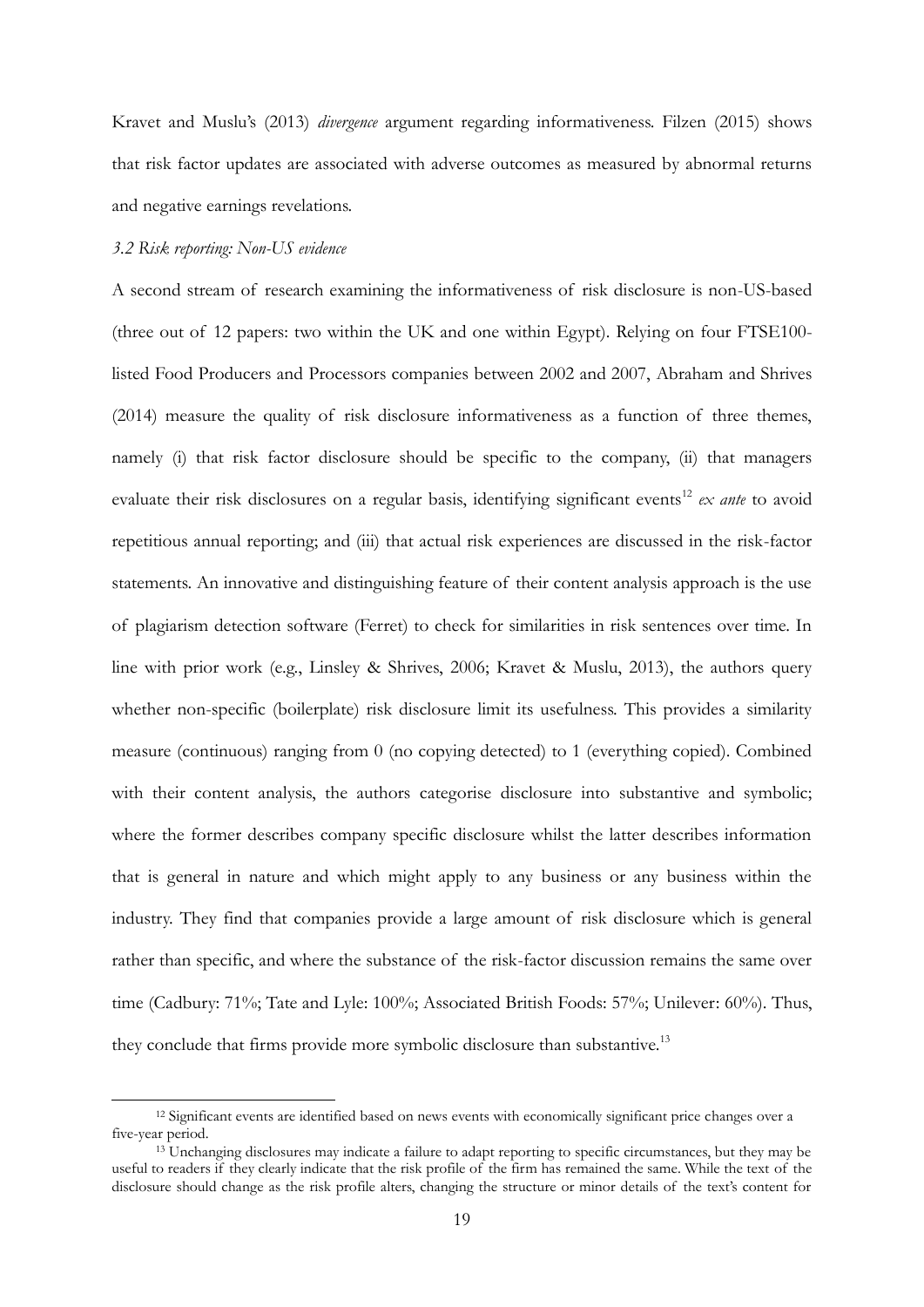Linsley and Lawrence (2007) take a different perspective on informativeness by examining levels of readability and obfuscation of the risk disclosure, rather than stock market indicators. They use the Flesch Reading Ease formula to measure the readability of the risk disclosure, and coefficients of variation are used to measure obfuscation. Their study finds that the mean readability scores for the risk disclosure of the 25 largest non-financial firms on the UK FTSE 100 are all below 50, signifying 'difficult' or 'very difficult' to read. However, they find no evidence to suggest that directors are deliberately obfuscating or concealing bad risk news through their writing style. They conclude that, despite suggestions that companies provide greater amounts of risk information (e.g., ICAEW, 1997), this will not necessarily lead to improved risk communication unless directors write with greater clarity.

Elbannan and Elbannan (2015) examines whether bank risk disclosures are associated with operating performance and market valuation within the Egyptian context. This paper examines the impact of risk disclosure on various operating performance measures, based on the balanced scorecard and stock market performance.<sup>14</sup> They find risk disclosure to be positively associated with operating performance and market indicators during the non-financial crisis period (2002- 2008), but the association is weaker during the financial crisis (2009-2011). They also find that informativeness is conditional on the risk disclosure area i.e., credit, liquidity, market, or interest rate risk.

To summarize, a few common themes emerge across this body of work. Studies suggest that in US and Egyptian contexts, risk disclosures may influence capital market participants, whereas in the UK there is limited evidence of this (e.g., Abraham & Cox, 2007; Elshandidy et al., 2013; Linsley & Shrives, 2006). Meanwhile, the observed informativeness varies across companies and risk areas. Table 5 presents the reviewed papers that study informativeness of

the sole purpose of making it appear different is not desirable. However, an advantage of using a form-oriented content analysis approach is that this issue can be addressed in the analysis.

<sup>14</sup> Elbannan and Elbannan (2015: 193) measure operating performance as a multi-dimensional concept comprised of financial, customer, internal business processes, and learning and growth dimensions.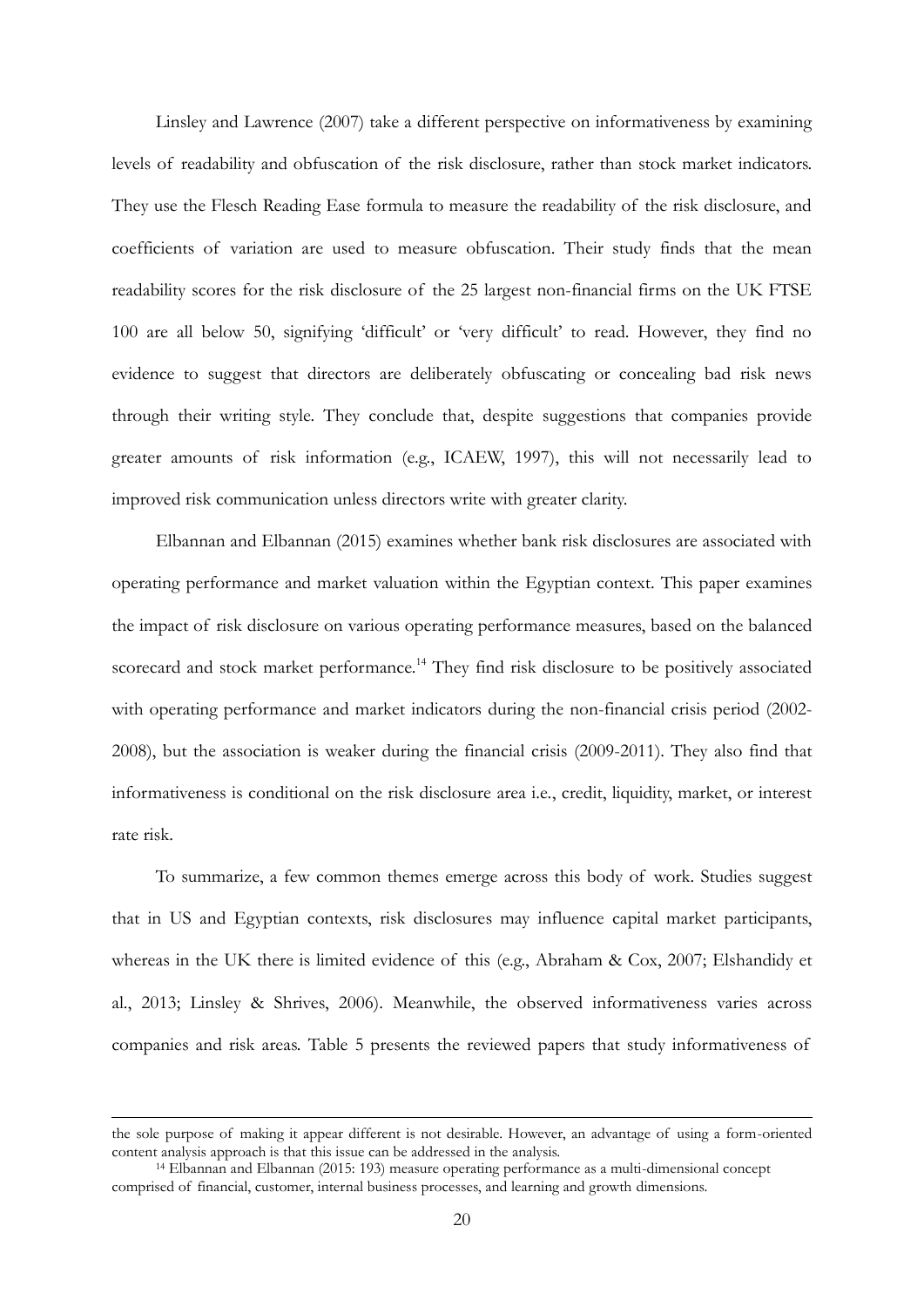risk disclosure, identifies areas of divergence (based on method and context), thereby suggesting a way forward for future research (See Section 5).

#### **[Insert Table 5 about here]**

## **4. Empirical research investigating incentives and informativeness**

In his review of textual analysis of corporate disclosures, Li (2010) highlights the importance of examining informativeness in combination with managerial incentives. This combination was highlighted as one area for future research on risk reporting by Kravet and Muslu (2013). Although studies investigating both incentives and informativeness are relatively uncommon, we have identified four recent papers that do so, as detailed in Table 6.

#### **[Insert Table 6 about here]**

The first paper is Campbell et al. (2014), which examines 9,076 firm-year observations from 2005 to 2008. It examines whether the content of item 1A–Risk Factors is reflective of the firm's risk level and whether risk information is associated with systematic risk, idiosyncratic risk, information asymmetry, and firm value. In line with other studies (e.g., Elshandidy et al., 2013, 2015; Kravet & Muslu, 2013), the authors employ an extensive word  $list^{15}$  to identify risk information. This enables them to classify risk-related statements into one of the following groups: financial, systematic, idiosyncratic, legal and regulatory, or tax. They find a positive association between risk factor disclosure and pre-disclosure levels of firm risk, and that the types of risks a firm faces are associated with the types of risks disclosed in the risk-factor section. In contrast to Abraham and Shrives (2014), this suggests that, within these broad categories, firms are disclosing substantive company-specific risk information rather than symbolic, generic risk information. In other words, managers provide risk information which is meaningful according to the specific risks that their firm faces. In relation to informativeness, they find that changes in risk disclosure (unexpected risk disclosure) influence investors' assessments of firm risk and value, in support of the *divergence* argument (Kravet & Muslu, 2013).

<sup>15</sup> For the Campbell et al. (2014) word-list, see their Table 9, Appendix 3, pp. 443-452.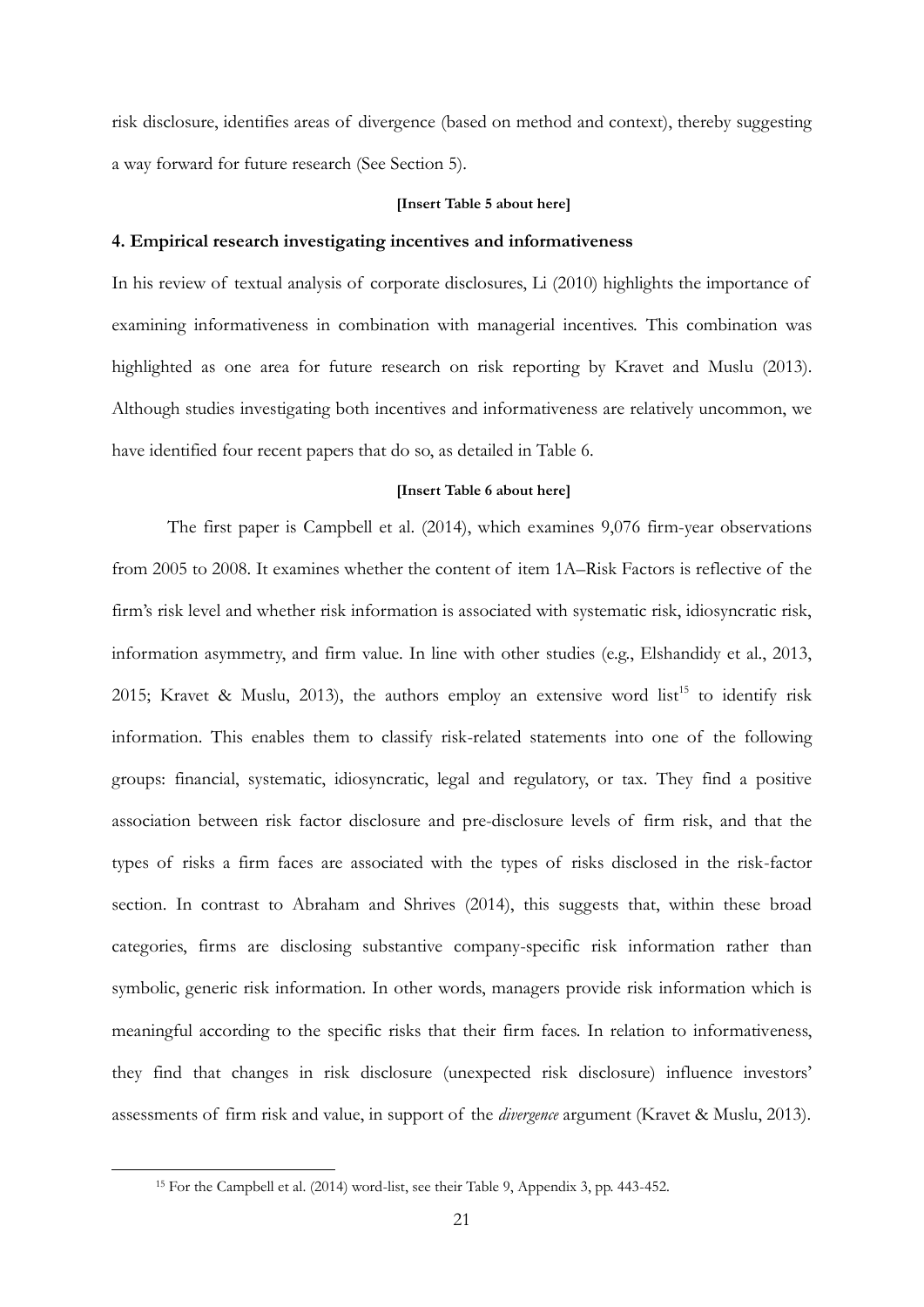Second, Elshandidy and Shrives (2016) examine whether risk, ownership structure, capital structure, external equity financing, and borrowing are associated with risk disclosure and whether the tone of risk disclosure affects investors' risk perceptions for a sample of German non-financial firms. In line with Campbell et al. (2014), they find that risk disclosure is more significantly associated with the underlying risk of a firm (i.e., market beta) than other incentives (i.e., ownership structure, capital structure, external equity finance, and borrowing). In relation to informativeness, they find that the tone of risk disclosure is associated with investors' risk perception. Specifically, the German market tends to positively (negatively) price good (bad) news about risk, either by improving (worsening) market liquidity by mitigating (exacerbating) information asymmetries, or by decreasing (increasing) investor-perceived risk.

Elshandidy and Neri (2015) study a sample of non-financial firms in the UK and Italy and examine how corporate governance influences firms' decisions to reveal risk information mandatorily and/or voluntarily, and then study the impact of observed risk reporting on market liquidity. They find corporate governance factors to be associated with risk disclosure in both countries, but more strongly with voluntary disclosure among UK firms and mandatory disclosure among Italian firms. In both countries, risk disclosure is positively associated with market liquidity, but voluntary disclosure is found to have a stronger association than mandatory disclosure.

Finally, Hope et al. (2016) examine the informativeness of risk information using a computing algorithm to quantify firms' levels of 'specificity'. The scoring system identifies the inclusion of specific items in firms' qualitative risk-factor disclosures. For example a firm will score higher where risk-factor disclosures include: the names of persons, locations, and organizations; quantifications of risk, such as values in percentages and money values in dollars; and chronological information, such as times and dates. They scale the volume of such disclosure by the total number of words in the risk-factor disclosure section. The higher the 'specificity' score, the more specific the risk disclosures are. They find that the overall proportion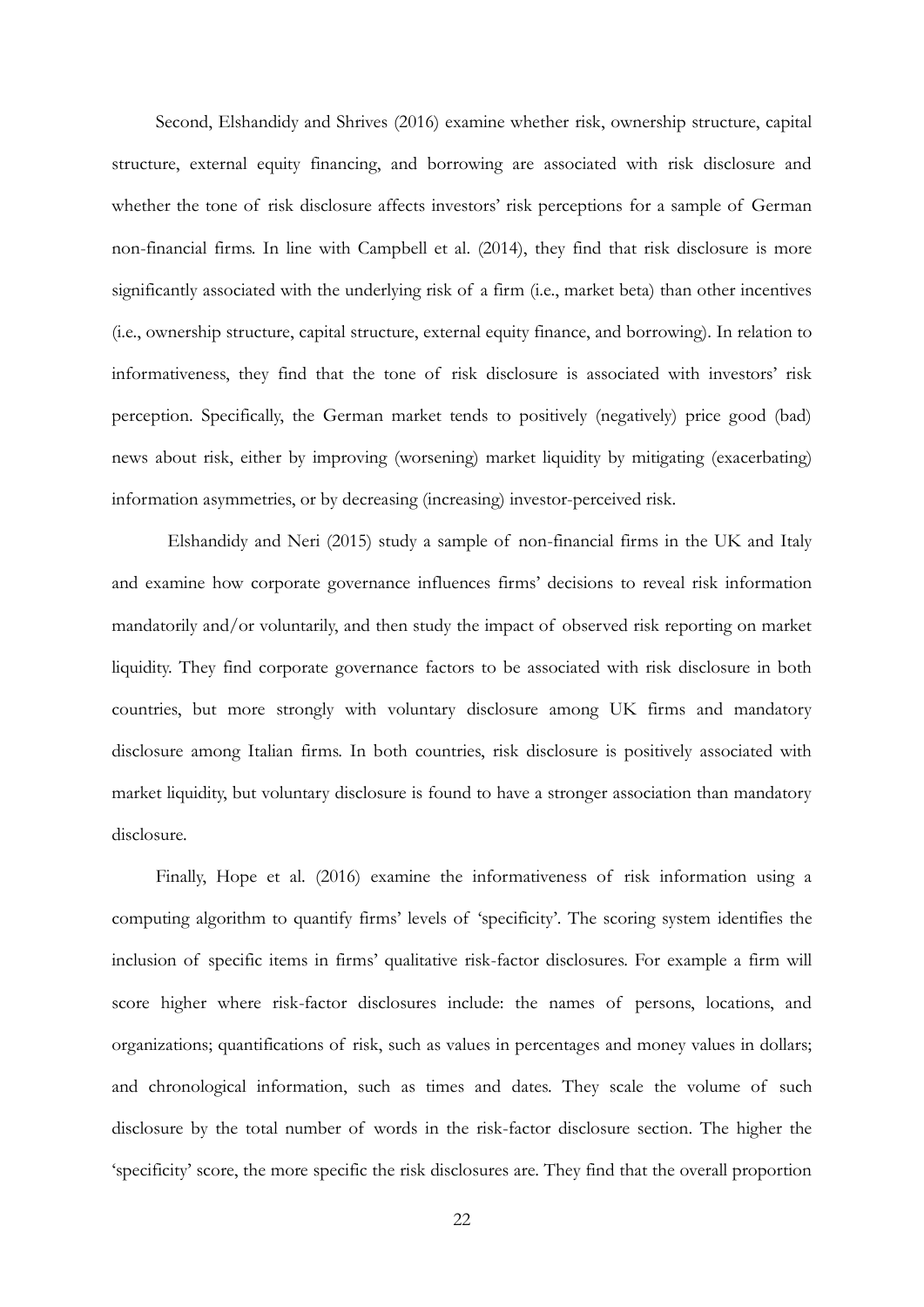of specific risk disclosure is low (5% of total disclosures). However, they also find a strong positive association between specificity and both short-term price reactions and trading volumes, subsequent to the 10-K filing. Thereby, they suggest that more specific risk-factor disclosures benefit users of financial statements. Concerning the informativeness of risk disclosure, the study also shows that companies with higher proprietary costs provide less specific risk information.

Table 7 presents the reviewed papers that deal with both incentives and informativeness, identifies areas of divergence (based on method and context), thereby suggesting a way forward for future research (see Section 5).

#### **[Insert Table 7 about here]**

## **5. Discussion, challenges, and directions for future research**

A number of key themes emerge from the prior literature. In the following sub-sections, we collate these themes, discuss the limitations of the prior work, and identify gaps in the literature. We begin by identifying the following issues that primarily divide the literature: (1) incentives versus informativeness; (2) type of disclosure (i.e., voluntary versus mandatory); (3) type of content analysis (i.e., automated versus manual); (4) type of analysis (i.e., within-country versus cross-country variations); and (5) type of sector (i.e., financial versus non-financial). For each issue, we highlight and suggest how researchers might approach inherent problems. These issues are the five design decisions that must be considered by researchers undertaking risk-reporting research. Further limitations exist, including risk-related conceptual aspects (i.e., concept, types, and measurement), and the potential role of the standard-setters in developing and improving risk reporting.

## *5.1. Grouping previous literature*

#### *5.1.1. Incentives versus informativeness: Divergence*

This issue is the first of five that divide the EU/AUS and US risk-reporting literatures. The heavily regulated risk-reporting environment in the USA has encouraged research in that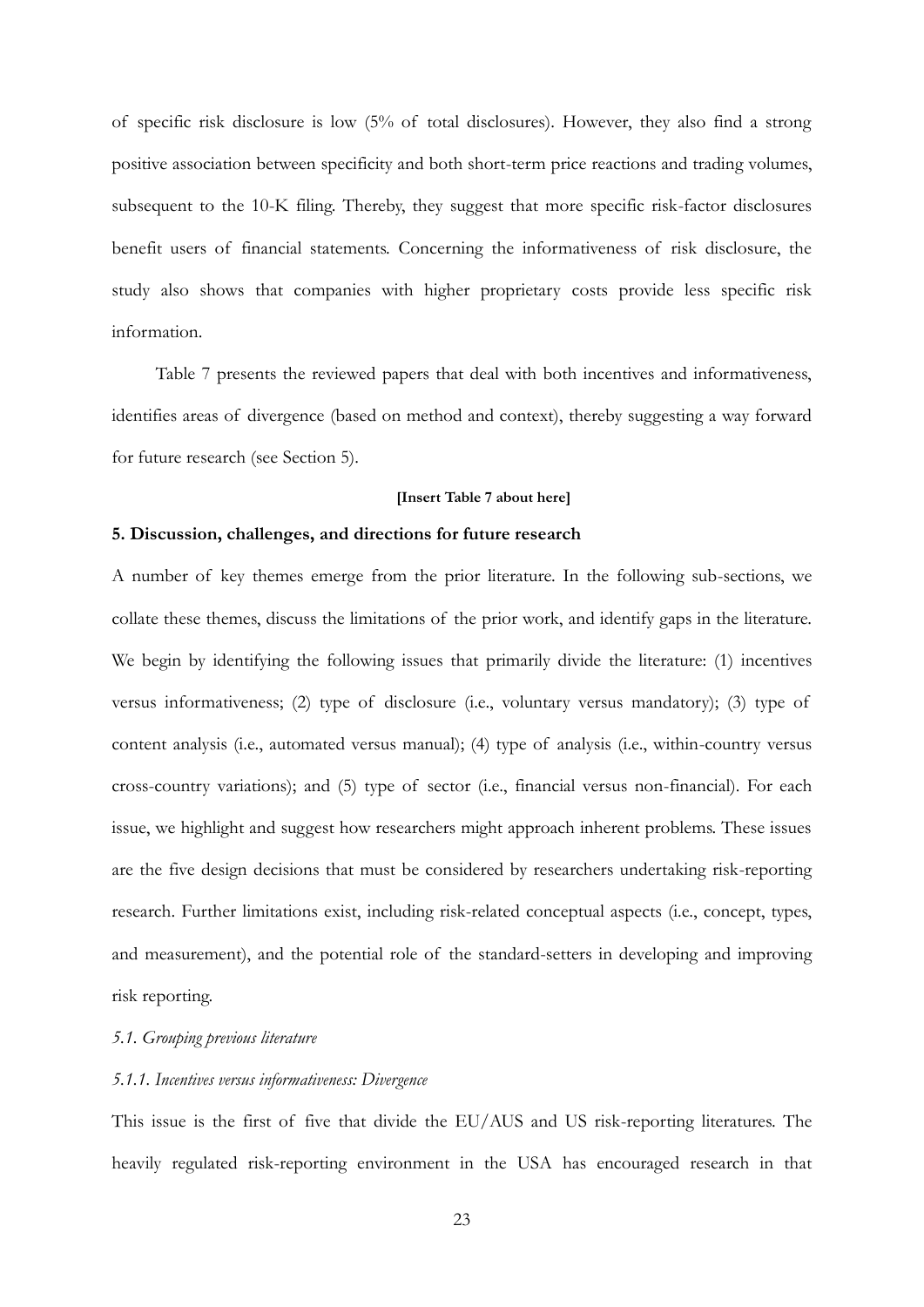jurisdiction towards investigations of the informativeness of the mandated risk disclosures. Meanwhile, research in the EU/AUS – where disclosure of risk has traditionally been voluntary  $-$  has broadly focused on the incentives question.<sup>16</sup> The SEC highlights and actively seeks to address the issue of whether the disclosed risk information is actually informative for investors and companies, and not simply compliant with the regulations. Academic research has picked up this baton, and the issues of *de jure* compliance, boiler-plate disclosures and substantive versus symbolic disclosures is a common theme throughout this risk reporting review.

There are a handful of papers that defy this discernible trend, i.e., informativeness in EU/AUS-based research and incentives in US-based. Dobler (2008) and Kravet and Muslu (2013), for example, note that the incentives to disclose is an important issue in both high and low-regulated environments, and these incentives have been empirically examined in the USA (Campbell et al., 2014; Hope et al., 2016), Finland (Miihkinen, 2012, 2013), and Germany (Elshandidy & Shrives, 2016).

Until recently, in Europe and Australasia, risk information was provided largely voluntarily (e.g., Buckby, Gallery, & Ma, 2015; Dobler, 2008; ICAEW, 1997, 2011; Miihkinen, 2012). Therefore, the questions of why, and to what extent, firms disclose risk information have taken precedence. However, the informativeness issue has started to be addressed in the EU/AUS context (e.g., Elshandidy & Neri, 2015; Elshandidy & Shrives, 2016; Miihkinen, 2013). This may be due to increased pressure from professional bodies (e.g., ICAEW, 2011). It may also be because data availability and more sophisticated content analysis techniques have helped to improve the accuracy of the mandatory/voluntary risk disclosure identification and analysis process. In turn, this has enabled more straightforward investigations of the associations between variations in risk disclosure and market indicators.

*5.1.2. Incentives versus informativeness: Limitations and future work* 

<sup>16</sup> In Tables 2 and 4, 88% (14 out of 16) of the reviewed papers concerning incentives are within the context (jurisdiction) of Europe and Australia. Meanwhile, 75% (9 out of 12) of the reviewed papers concerning informativeness are in a US context.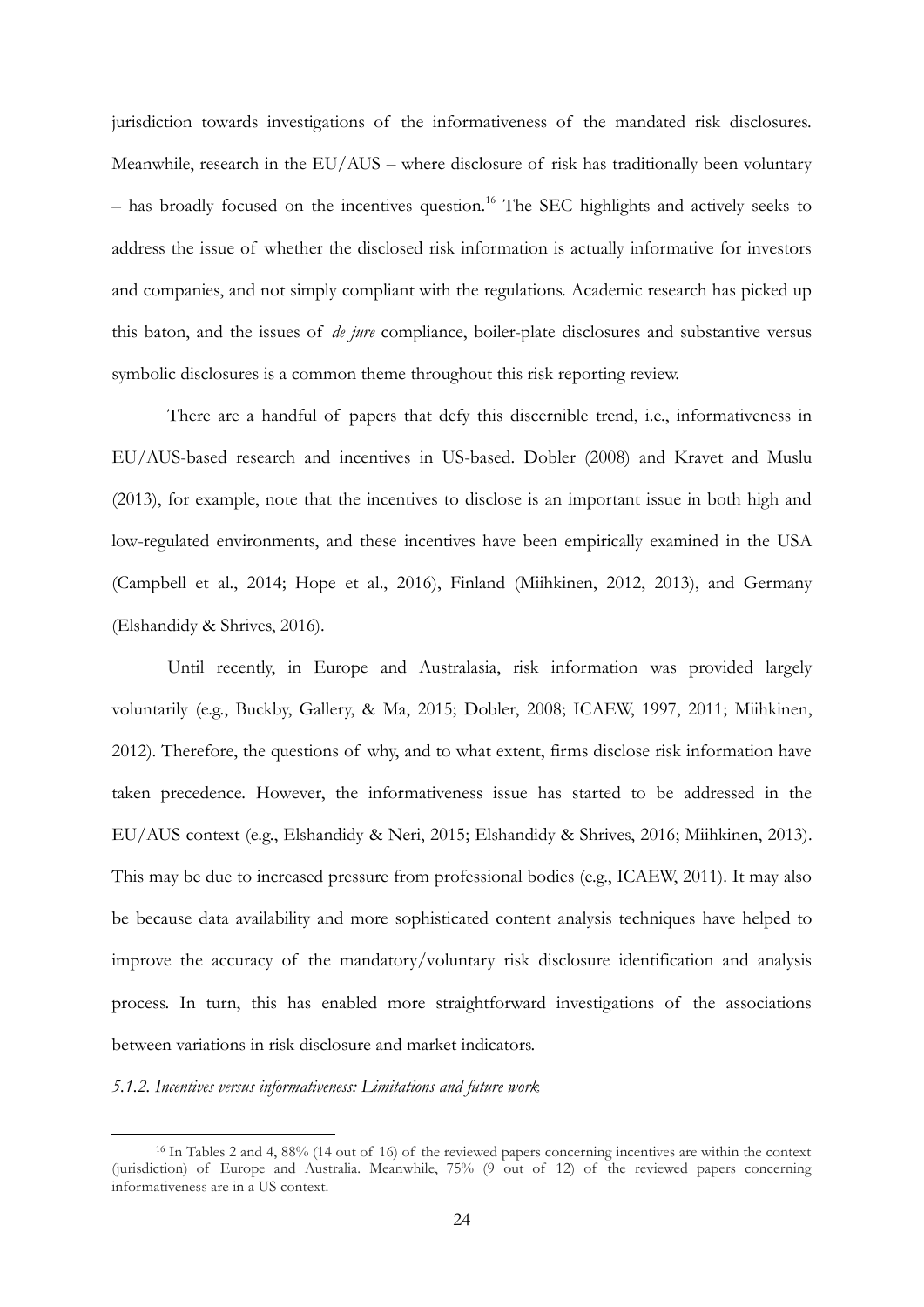The ways in which internal governance factors (e.g., management, directors, and employees) interact with external (e.g., law and regulation, ownership structure, governance rating and voting, and external auditing), and whether they motivate managerial risk disclosure decisions, remain unanswered (for a review of these factors see, Gillan, 2006: 384). External governance factors can facilitate or discourage active stakeholder participation in the management process, as external governance concerns the role of direct shareholder oversight and thus incorporates the market for corporate control (Baber, Liang, & Zhu, 2012). Internal governance factors relate to the interaction between or among firm insiders. Another area of research requiring attention is how internal control affects firms' efficiency in externally reporting their risks.

All of the previous studies are concerned with equity markets, with no study yet addressing risk reporting in debt markets. Such studies are required to identify how firms' risk disclosure strategies affect the following: (i) debt providers' decisions; (ii) credit ratings; and (iii) predicting distress, default, and bankruptcy risks. Other areas that warrant examination include: (iv) how firms manage their risks in relation to what they report on their risks; and (v) the determinants of higher (lower) levels of hedge accounting, the implications of hedge accounting as a risk management strategy, and the extent to which the markets react to variations in hedge accounting approaches. Finally, while the majority of the prior literature concentrates on risk reporting in annual reports, considering other outlets such as conference calls, earnings press releases, and media coverage might provide a clearer picture of how managers change their riskreporting message to suit their audience (Kothari, Li, & Short, 2009; Li, 2010).

## *5.1.3. Voluntary versus mandatory risk reporting: Divergence*

An unintended consequence of the SEC's development of FRR No. 48 was that it focused US research on mandatory reporting, while the reluctance of the IASB and other domestic standardsetters to provide similar risk disclosure regulations in the rest of the world has driven researchers working in that context to focus on the voluntary reporting. There is evidence (Elshandidy et al., 2015) that voluntary and mandatory risk disclosure may complement each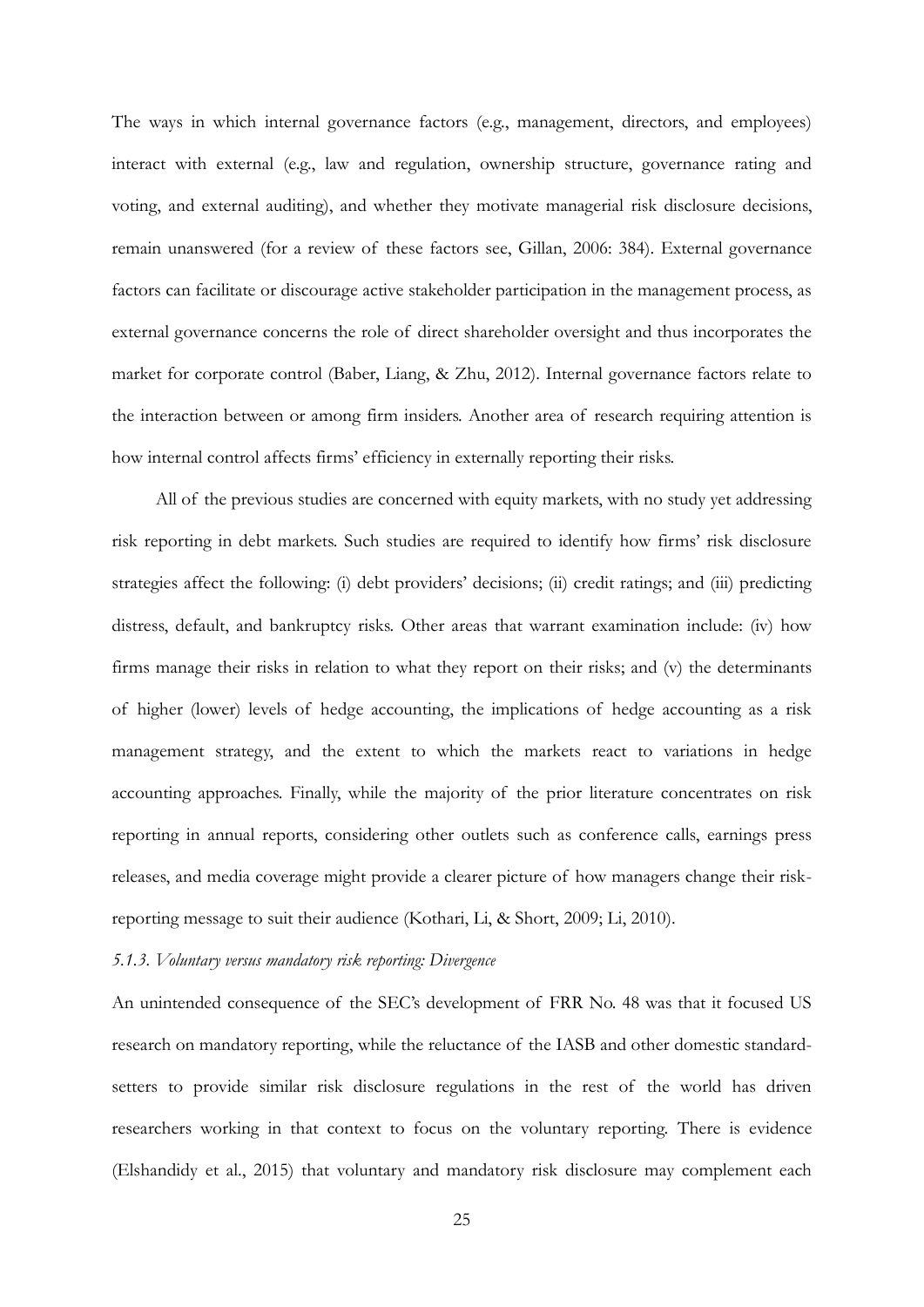other, confirming Bagnoli and Watts' (2007) and Einhorn's (2005) findings to that effect. However, there is a second strand of research which supports a substitutive effect. Gigler and Hemmer (2001), for example, argue that mandatory disclosure requirements has a negative effect on voluntary disclosure levels and in line with this view Butler, Kraft and Weiss (2007) find mandatory disclosure to be a substitute for voluntary disclosure. This supports Dye's (1985) proposition that making disclosure mandatory may not necessarily benefit the audience, as voluntary disclosure may be lost.

## *5.1.4. Voluntary versus mandatory risk reporting: Limitations and future work*

This divergence raises an important question: should standard-setters forge ahead with standalone risk-reporting regulation?<sup>17</sup> Our review suggests that there could be certain practical advantages to making risk disclosure mandatory, including (i) providing stakeholders, especially investors and analysts, with information to aid them to enforce management's fiduciary duties and thus contribute to the alleviation of agency problems, (ii) providing a level of public accountability and/or enforceability that would increase the credibility of disclosure, (iii) helping ease information asymmetry, and (iv) enhancing transparency, and in turn more difficult for controlling insiders to consume private benefits. However, making risk disclosure mandatory also carries potential costs, including, but not limited to, (i) engendering competitive disadvantages as companies are forced to release sensitive information, (ii) the loss of potentially useful voluntarily disclosed information, and (iii) the potential loss of meaning due to the production of boilerplate information.

Maintaining a system of informative voluntary disclosure also has benefits and costs. Potential benefits include, but are not limited to, (i) enhanced credibility and improved investor relations, (ii) access to more liquid markets, (iii) improved pricing and decision-making

<sup>17</sup> Schrand and Elliott's (1998) review summarizes the main discussions from the American Accounting Association (AAA) and Financial Accounting Standards Board (FASB) conference, addressing obstacles to the issuing of a risk-reporting accounting standard. They highlight that much of the extant research focuses on the *effects* of risk rather than on how investors *assess* risk, thus providing little explicit guidance as to which disclosures can aid investors' risk assessment.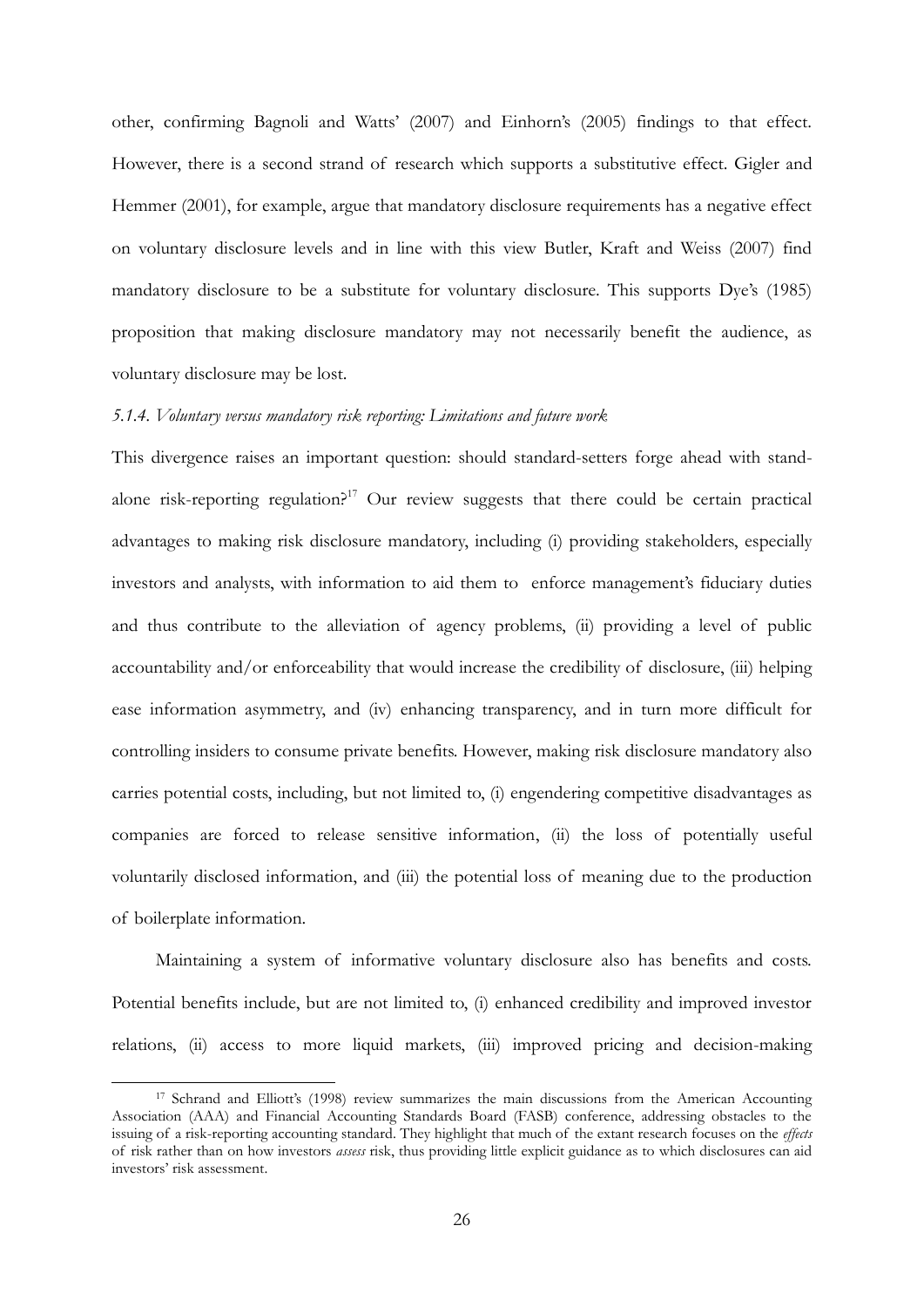capabilities, (iv) a reduction in perceived risk, increased reputations, and a lower cost of capital, and (v) reduced litigation risk. Potential costs might include (i) competitive disadvantage if sensitive information is disclosed, (ii) bargaining weaknesses related to stakeholders, (iii) increased litigation risk, and (iv) preparation and audit costs.

Judged collectively, the evidence from risk-reporting research seems to suggest that regulation can be informative in certain circumstances – e.g., for oil and gas firms (Roulstone, 1999), or, more generally, for non-financial firms (Miihkinen, 2012) – but less so in more complex cases e.g., interest rate risk (Hodder et al., 2002). However, mandating disclosure encourages higher levels of it when there is no other incentive to disclose and therefore helps to reduce information asymmetry (e.g., Dobler, 2008). Furthermore, the incentives to voluntarily disclose information appear to be relatively low precisely when they might be most desirable, for example when financial risk is high (Marshall & Weetman, 2007). While theories of voluntary disclosure may explain context-specific findings, there is no explanation of the usefulness of any single or multiple theoretical perspectives for why firms are incentivized to reveal risk information (Abraham & Shrives, 2014). This needs further exploration regardless of the methodological approach, or underpinning narrative. Future researchers need to begin developing a theory of risk disclosure (see Heinle & Smith, 2017) as well as extending the extant knowledge of theories of voluntary disclosure.

#### *5.1.5. Manual versus automated content analysis: Divergence*

Our review highlights a further key divergence in the literature. Since the technology has been available and large datasets have been accessible, much of the work originating from the USA has relied on automated content analysis. Methods are becoming increasingly complex as accounting and finance researchers learn and apply skills and techniques from other disciplines. Li's (2010) analysis encourages advancements as he challenges researchers to reach further.

In the EU/AUS, research has generally relied on the design and construction of disclosure indices to measure the quality and/or quantity of risk reporting (e.g., Beretta & Bozzolan, 2004;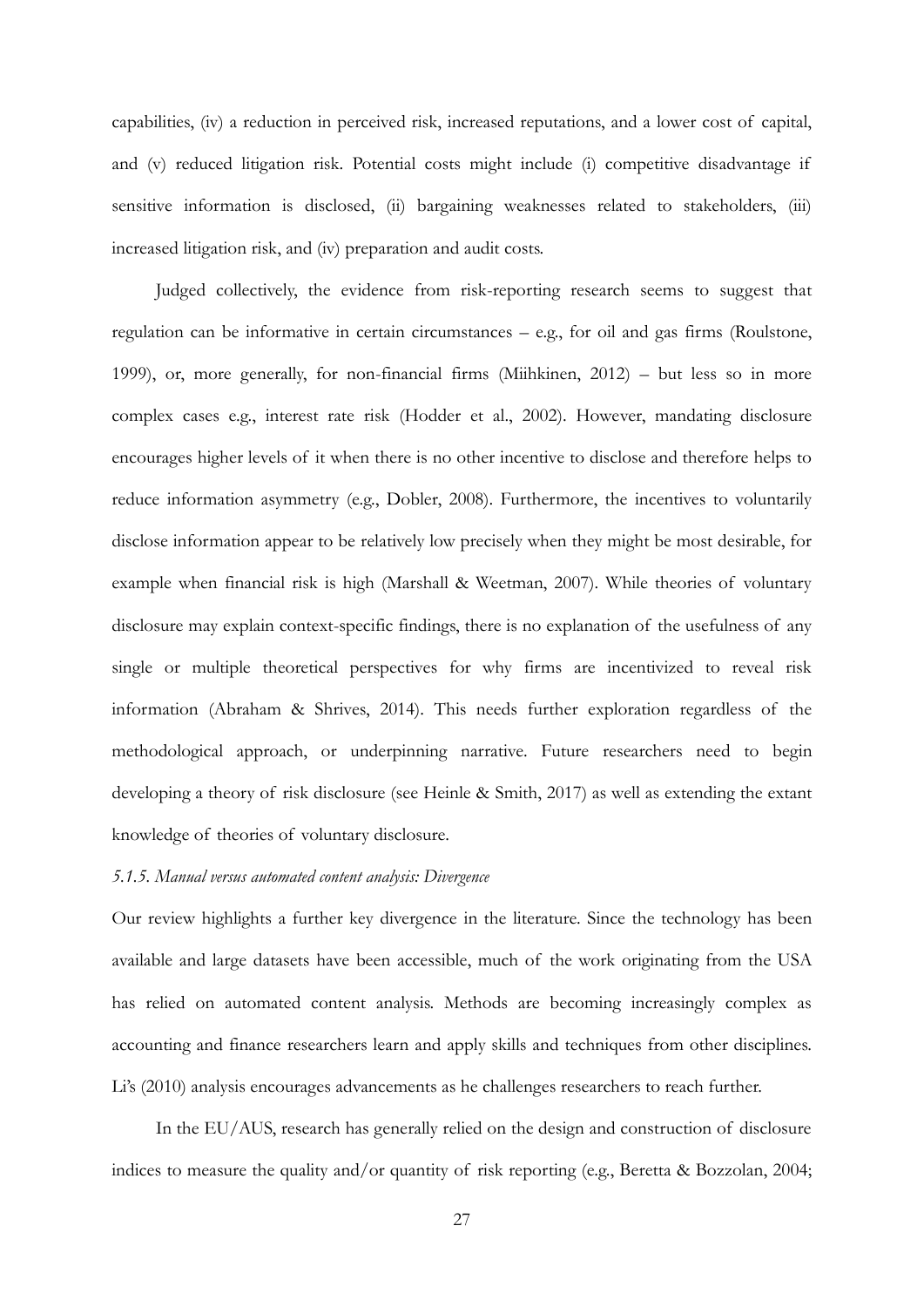Miihkinen, 2012). Often this relies on manual content analysis. Whilst automated content analysis approaches might have problems and limitations, so do manual ones (e.g., Beattie & Thomson, 2007). Recent work has attempted to address these concerns, as well as focusing on the coding reliability problems raised by, amongst others, Krippendorff (2012). Nevertheless, opportunities remain for further developments and improvements (see Beattie, 2014), in risk-reporting research, where an employable, usable, accurate and reliable 'quality' measurement system is needed.

There are exceptions to this division; more recently, automated content analysis has been employed in EU/AUS work to measure quantity, and this is where the jurisdictional literatures converge. For example, risk word lists have been developed to analyze firms' risk reporting. While this system has been criticized (Loughran & McDonald, 2016), it is a method that should be developed further. Whilst there is substantial overlap in the several 'bag-of-words' automated content analysis risk-disclosure studies (e.g., Elshandidy et al., 2013, 2015; Kravet & Muslu, 2013), agreeing on a core set of risk-related words is a non-trivial matter.

## *5.1.6. Manual versus automated content analysis: Limitations and future work*

First, we note that prior risk reporting research has relied on the annual report or the 10-K form. Future researchers might find it worthwhile considering different outlets, especially as the annual report is suggested to play a largely confirmatory role (e.g., Gigler & Hemmer, 2001). In line with Li (2010), we urge future researchers to consider other communication events, such as conference calls. These events have the potential to provide dominant stakeholders (i.e., analysts and investors) with new information (e.g., Barker, Hendry, Roberts, & Sanderson, 2012; Matsumoto, Pronk, & Roelofsen, 2011; Roberts, Sanderson, Barker, & Hendry, 2006), possibly in non-traditional ways (e.g., through body language, reputation; see e.g., Davis, Ge, Matsumoto, & Zhang, 2014; Matsumoto et al., 2011; Mayew & Venkatachalam, 2012).

To investigate scholars' adoption of automated content analysis of risk reporting in annual reports, Bao and Datta (2014) differentiate between three main approaches: (i) the dictionary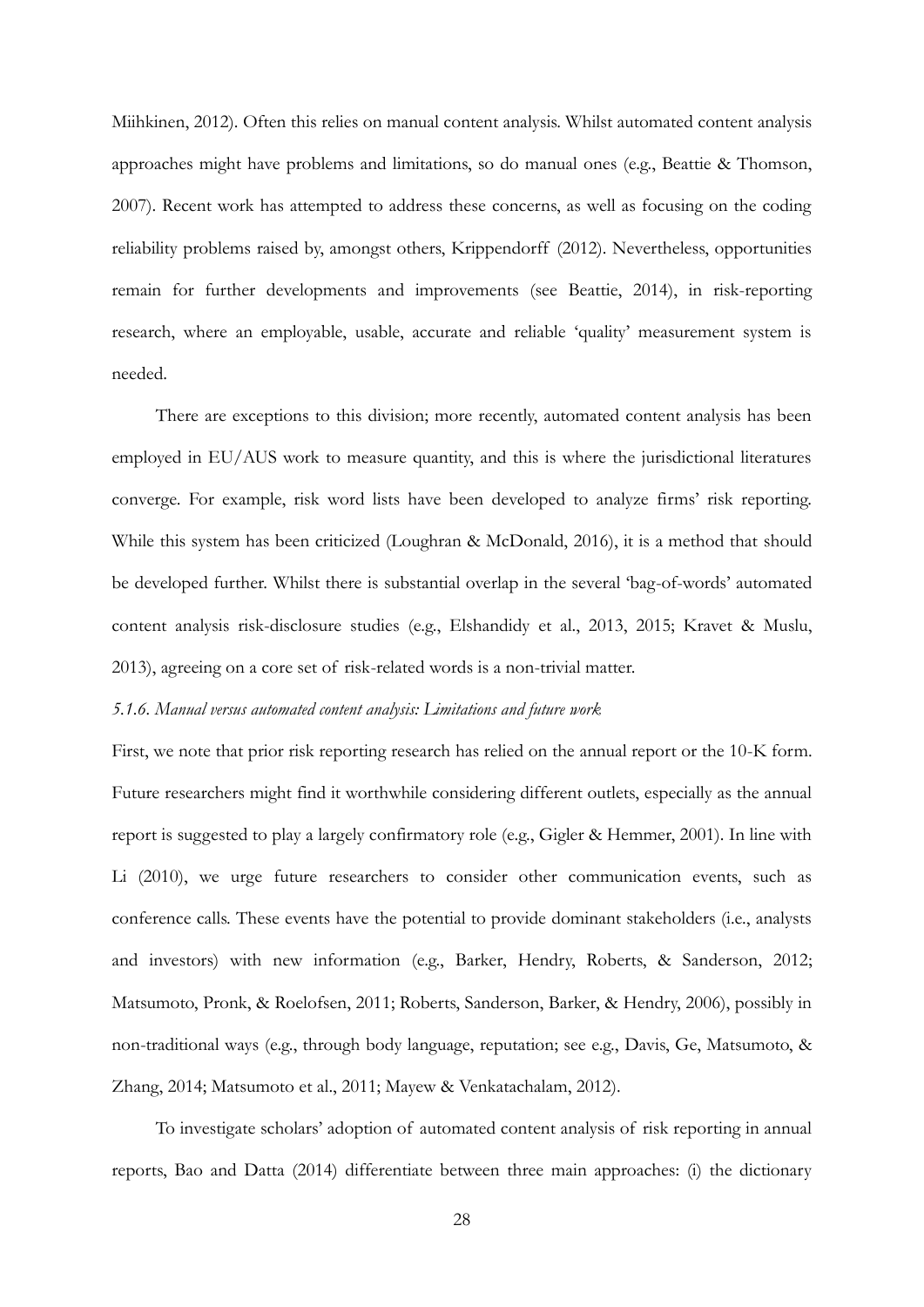method, (ii) supervised learning, and (iii) unsupervised learning. The dictionary method relies on the usage of a specific key word, and frequency counts, drawing general conclusions based on the quantification of the disclosures measured against market indicators, or by dividing those frequencies into certain groups or types (Elshandidy et al., 2013, 2015; Elshandidy & Neri, 2015; Kravet & Muslu, 2013; Campbell et al., 2014). The problem identified by Bao and Datta (2014) is that this method uses dictionaries to classify the documents into specific groups, which might lead to inefficiencies if the dictionaries are being applied outside of the domains for which they were originally developed (see also Li, 2010; Loughran & McDonald, 2016).

To avoid this issue, researchers can use the second approach mentioned above, supervised learning. This method relies on two steps: initially, human coders categorize a set of documents by hand; then, they train a supervised model that learns automatically how to assign categories to documents using coded data. An advantage of this approach is that its results are easily validated using designated performance statistics.

The dictionary approach benefits from its inherent simplicity, the supervised learning approach from its flexibility and ease of validation. However, both rely on a predefined categorization system. The third type, unsupervised learning (sometimes known as unsupervised clustering), refers to a class of methods that learn the underlying features of a text without explicitly imposing categories of interest. This approach uses modeling assumptions and properties of the texts to estimate a set of categories and simultaneously assign documents (or other units of analysis such as sentences) to those categories. Examples of studies that apply this approach are Bao and Datta (2014) and Dyer, Lang, and Stice-Lawrence (2016).

We suggest that all three automated approaches possess benefits and drawbacks, and whilst technology will inevitably define how the field develops, it seems that both the US and EU/AUS literatures would benefit from giving them due consideration. Equally, the US literature might benefit from closer study of individual firms' risk reporting. Ryan (2012a) concludes that the reliance on large-sample, cross-sectional data, and the application of regression analysis, might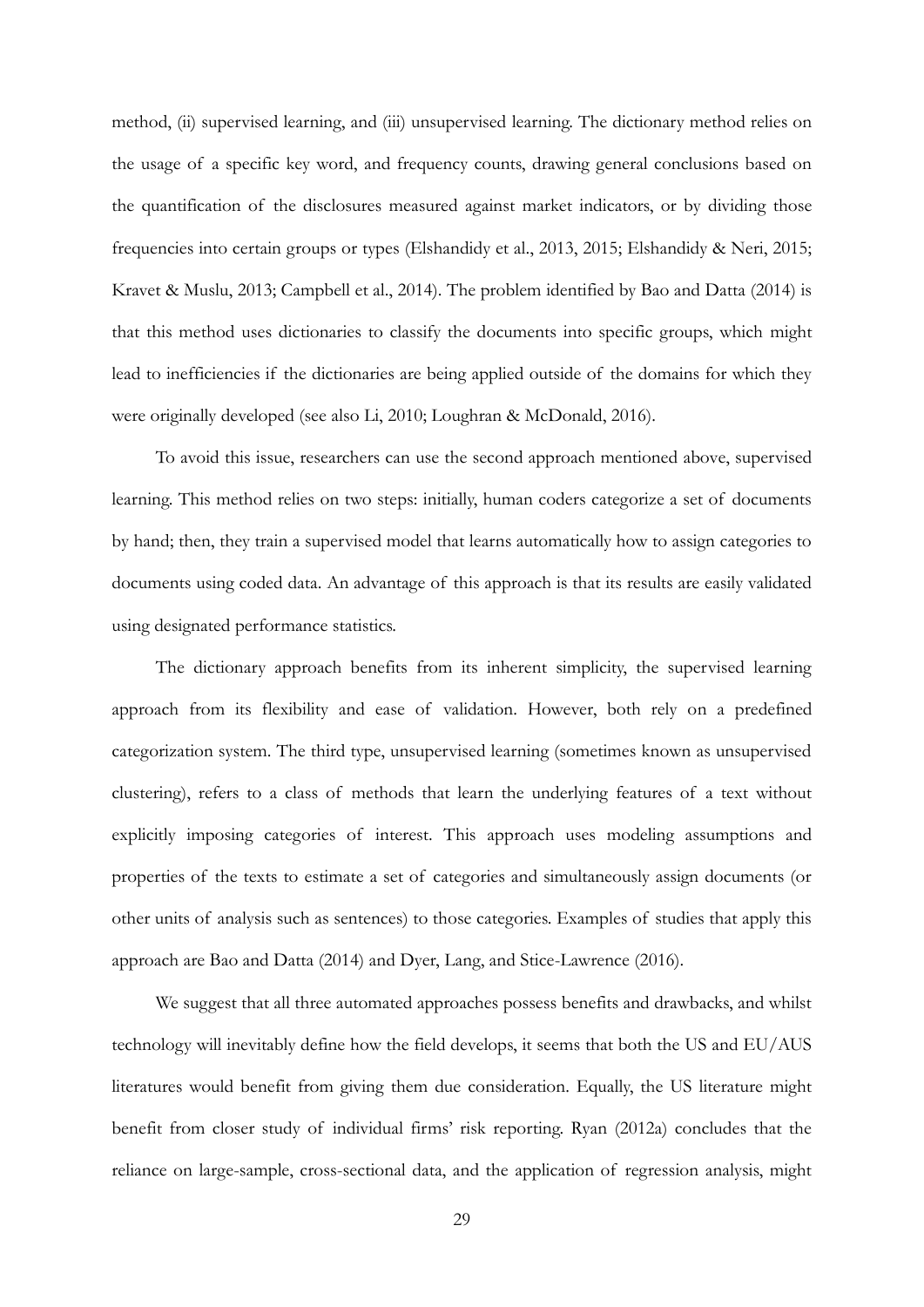be the underlying reason for the failure to identify risk relevance. He argues that this obscures the potential importance of individual firms' risk disclosure. Therefore, we suggest that there is a gap in the literature, which might be filled by high-quality comparative case studies.

#### *5.1.7. Within-country or cross-country variations in risk disclosure: Divergence*

Most of the papers reviewed consider just one jurisdiction (26 out of 32 papers), or on a few occasions two or three (e.g., Elshandidy et al., 2015; Elshandidy & Neri, 2015; Marshall & Weetman, 2007). Nonetheless, some recent papers look at risk practices with a multi-country design (more than three countries), either in financial firms (Abdallah, Hassan, & McClelland, 2015; Al-Hadi et al., 2016; Barakat & Hussainey, 2013), insurance firms (Malafronte et al., 2016), or non-financial firms (Dobler, Lajili, & Zéghal, 2011; Moumen, Ben Othman, & Hussainey, 2015).<sup>18</sup> One common practice among all the above-mentioned papers is that they control for country impact by including the country-fixed effects in their econometric models. Little attention has been paid to combining institutional factors (e.g., legal system, financial system, and cultural values) at the country level with other factors (e.g., size, risk, and growth) at the firm level. For example, while Dobler et al. (2011) and Moumen et al. (2015) control for country effects by using either a country dummy or the firm-fixed effects neither of them examine specific institutional factors in their models.

#### *5.1.8. Within-country or cross-country variations on risk disclosure: Limitations and future work*

In a single-country study, it is challenging to capture distinct features, unless those features are observable at the firm level when studying incentives (e.g., Buckby et al., 2015; Elshandidy & Shrives, 2016; Hassan, 2009; Martikainen, Kinnunen, Miihkinen, & Troberg, 2015; Miihkinen, 2012; Mokhtar & Mellett, 2013) or informativeness (Abdullah, Shukor, Mohamed, & Ahmad, 2015; Elshandidy & Shrives, 2016; Miihkinen, 2013). Associating variations in risk reporting with both firm- and country-level characteristics is becoming an increasingly important empirical

<sup>18</sup> Appendix 1 gives details of the other papers on risk reporting that have been mentioned in this section and were not reviewed in Sections 3, 4, and 5. It summarizes those papers' results and further classifies them based on areas of divergence.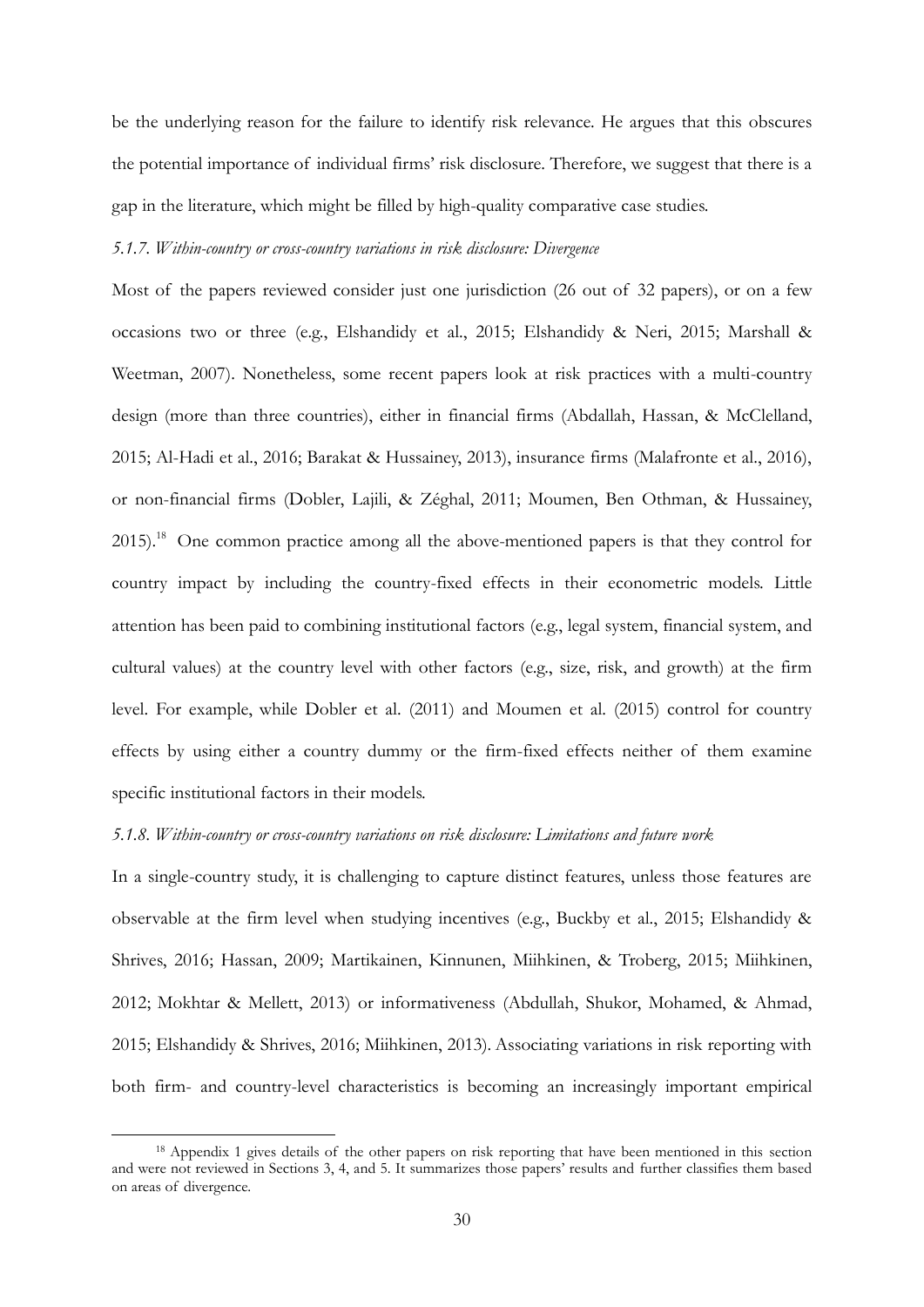question (Elshandidy et al., 2015; Li, 2010). Considering how firm-level factors interact with those at the country level might be of interest to professionals responsible for achieving a reasonable level of international convergence through greater international comparability and smaller observed international differences, even after the mandatory adoption of IFRS (e.g., Nobes, 2013). In addition to the problem of managing data collection in cross-country studies is that of corporate communications in different languages. One solution is to use English as a common language (for more details on these issues see for example, Jeanjean, Stolowy, Erkens, & Yohn, 2015; Lang & Stice-Lawrence, 2015). It might also be useful to consider different research designs to incorporate the impact of country level factors, for example multilevel econometric techniques, since they provide researchers with better options to capture hierarchical structure of cross-country data (e.g., Hox, 2010). Ignoring data structure can result in underestimating the standard errors of a regression's coefficients (Steele, 2008). Future research might also consider comparing risk-reporting practices between developed and less developed (emerging) markets.

#### *5.1.9. Financial versus non-financial firms: Divergence*

Our review shows that the majority of reviewed studies (23 out of 32 papers) over the past 20 years have explored risk reporting amongst non-financial firms. This is in contrast to Schrand and Elliott's (1998) early summary of risk reporting and indicates a shift in academic research from investigating risk disclosure within financial firms to a focus on non-financial firms. In this regard, it is striking that Schrand and Elliott (1998) highlight a key feature of the extant empirical risk research at that time as a focus on banks and insurance firms. These authors claim that regulators, including the FASB, require disclosure on risk exposure. This recent shift, however, is unsurprising. Financial firms are required to comply with stock market regulations as well as accounting requirements. Further, their risk management processes, practices, and strategies are often fundamentally different from those of non-financial firms and this adds a layer of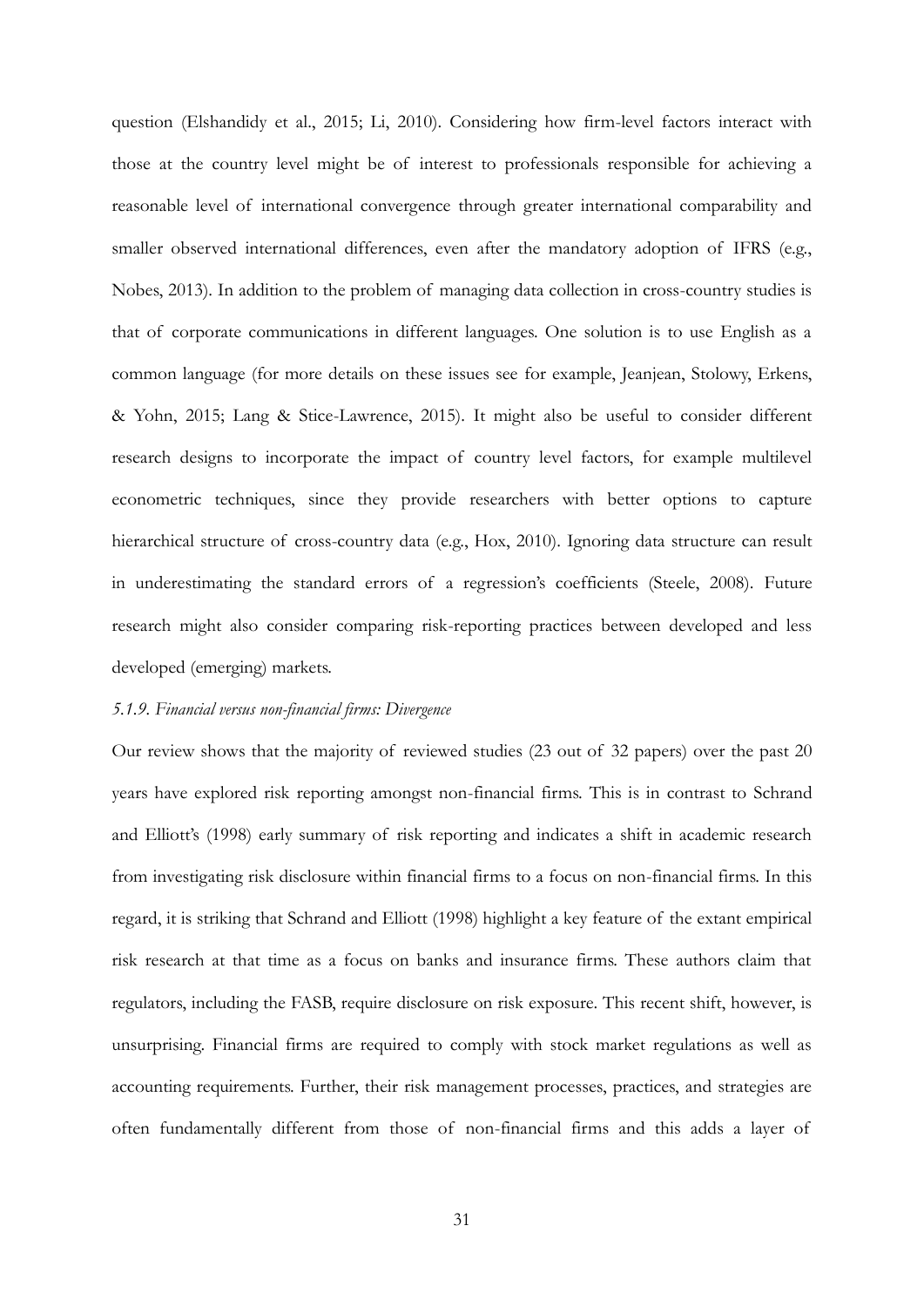complexity to any study seeking to analyze informativeness or incentives, as well as influencing what is voluntary and what is mandatory.

#### *5.1.10. Financial versus non-financial firms: Limitations and future work*

Scope exists for future research investigating issues more closely related to the nature of financial institutions, such as the distinctiveness of risk reporting amongst competitor institutions and across jurisdictions in which regulations are more restrictive or permissive (for a recent review on banking see: Beatty & Liao, 2014). Another area in need of attention from researchers is how financial instruments should be reported, given the greater requirements imposed by regulatory bodies in this area (for a review see: Ryan, 2012b). Consistent with Ryan (2012b), we observe a need for further research investigating the extent to which and how financial firms integrate the recognized risk-related consequences of historical events (i.e., historical volatility of fair values and the current financial leverage) with future-oriented risk information related to financial instruments' major risk types (e.g., market, credit, liquidity, and information risks). Regarding firms' hedging activities, it would be worthwhile studying how and why financial firms disclose information about their use of derivatives or similar instruments (e.g., loan commitments, liquidity support arrangements, and recourse obligations in securitizations; Ryan (2012b: 298) refers to these instruments, among others, collectively as "riskconcentrated instruments") and the extent to which these instruments might aid the assessment of the quality of firms' risk management and internal control. Finally, there is limited research on how banks' transparency affects their stability and the role governance might play in observing these effects. This is particularly important as banks are quite different from other organizations in their excessive risk taking and the impact this has on the financial system as a whole (Bushman, 2014).

*5.2. Further limitations and suggestions for future research*

# *5.2.1. Risk-related conceptual aspects*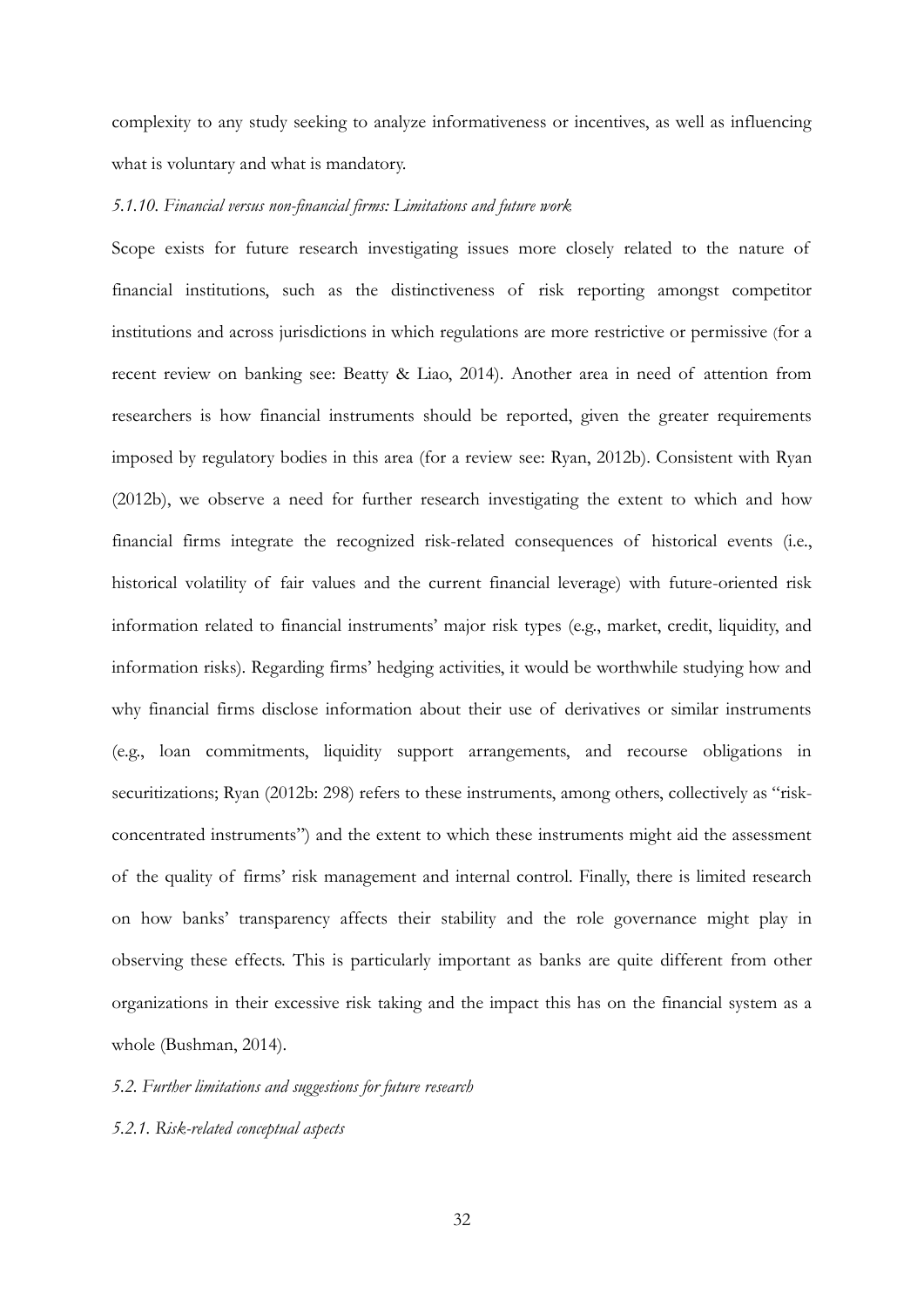We note that there are differences between researchers' definitions of key risk-related terms and phrases. In addition, the underlying concepts are sometimes not even considered by the authors, hence further attention should be paid to consider the meanings of risk, risk concepts, risk types, and risk measurement. We recommend that future researchers apply risk terminology in a way that is coherent and comparable, or state that they are doing otherwise. Further research is needed into how risk types can be generated conceptually from financial statement classifications (e.g., [i] risks related to income statements, such as volatility of revenues and net income, [ii] risks related to the statement of financial position, namely assets, liability, and equity). Regarding measurement, further research is needed to address the extent to which measures of risk types (e.g., market, credit, liquidity, and operational risks) can be aggregated and how the accounting data will fit such measures (particularly considering the differing frequencies associated with accounting versus market data). Additionally, further research is required to assess whether the current financial accounting model is suitable for capturing the financial effects of risks in the financial statements.

We also recall the suggestions of Schrand and Elliott (1998), who conclude that accurately identifying a list of risk types for all firms would be unrealistic, owing to each firm's inherent circumstances and characteristics, which in turn generate different types of risks. The model, together with the type of data and its quantifiability, are the core issues related to measurement. Schrand and Elliott (1998) explain the difficulties of using a single model of risk measurement, as not all risk types can be measured, and they assert that risk measures should rely on both historical and future data. To overcome these weaknesses, they make two suggestions: using historical measures (e.g., volatility) of risk exposure to heighten users' awareness of firms' risks, and combining historical with future data using simulation analysis. In general, quantification creates a unique set of problems but, within this context, mis-measurement could result in poor decision making. We suggest that in lieu of better alternatives, a Value at Risk (VaR) model –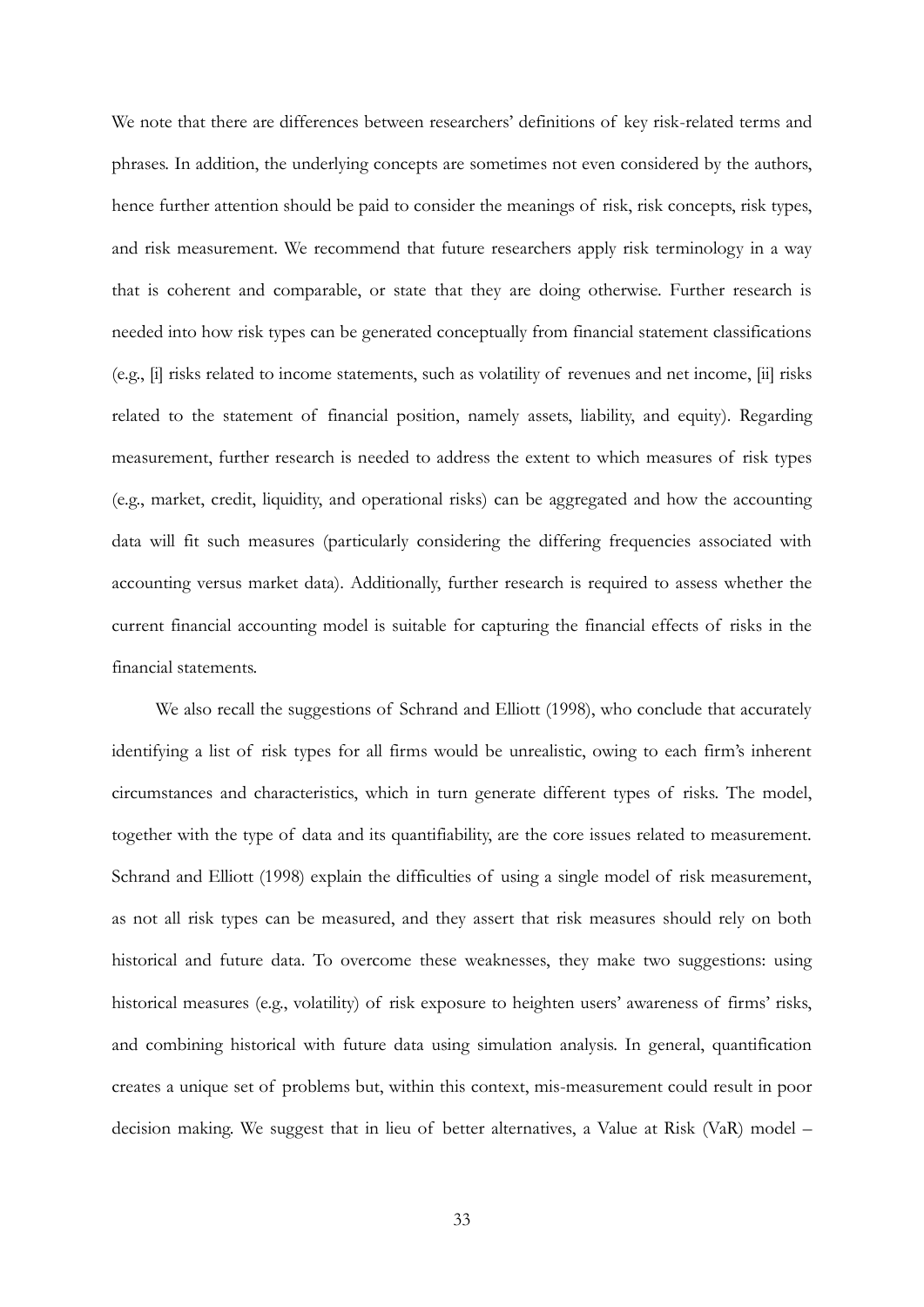based on accounting data – might be adopted where applicable and practical.<sup>19</sup> This is because there is general acceptance of the underlying principles of VaR and it is straightforward to interpret. However, further research would be beneficial to explore any practical problems and solutions related to adoption.

# *5.2.2. Standard-setters' involvement*

-

In line with both Leuz and Wysocki (2016) and Beyer, Cohen, Lys, and Walther (2010), our paper stresses the importance of the standard-setters' role and their ability to encourage firms to produce decision-useful information. Our review suggests that the current state of risk reporting regulation is at a similar stage to that of fair-value reporting regulation before the IASB issued a specific standard covering fair-value measurement and disclosure. Current regulations on risk reporting are spread among a wide range of accounting standards (e.g., IFRS 7, 9), implying that overlap across standards is unavoidable and accurate interpretation challenging. Thus, further research is needed to gather and analyze all previous professional publications on risk reporting, and more specifically on the issue of developing a stand-alone risk-reporting accounting standard. The basis for our suggestion is that, currently, there is a great deal of energy and attention focused on reviewing how, why, and to what extent firms should reveal information about their risks. In line with Ryan's (2012a) and Dobler's (2008) arguments, and the empirical findings of Miihkinen (2012, 2013), we find scant support in the present-day literature for substantial or substantive benefits to be gained from the introduction of *more* regulation. However, there are those who claim that current regulation could be *improved.* We propose that any formal accounting standard – perhaps incorporating a 'comply or explain' philosophy – might include the requirement for individual firms to produce a comprehensive 'risk report', which would contain managerial perspectives on definitional issues such as the risk concept, risk definitions, risk types, and risk measurement (strategies, practices, policies, and assumptions).

<sup>&</sup>lt;sup>19</sup> VaR identifies the maximum loss, with a certain degree of probability (i.e., 90%, 95%, and 99%), that is expected specific to a certain item (or items) (e.g., revenues, assets) over the next period (e.g., day, month, and year). For a review of VaR's methods and techniques, see Jorion (2006).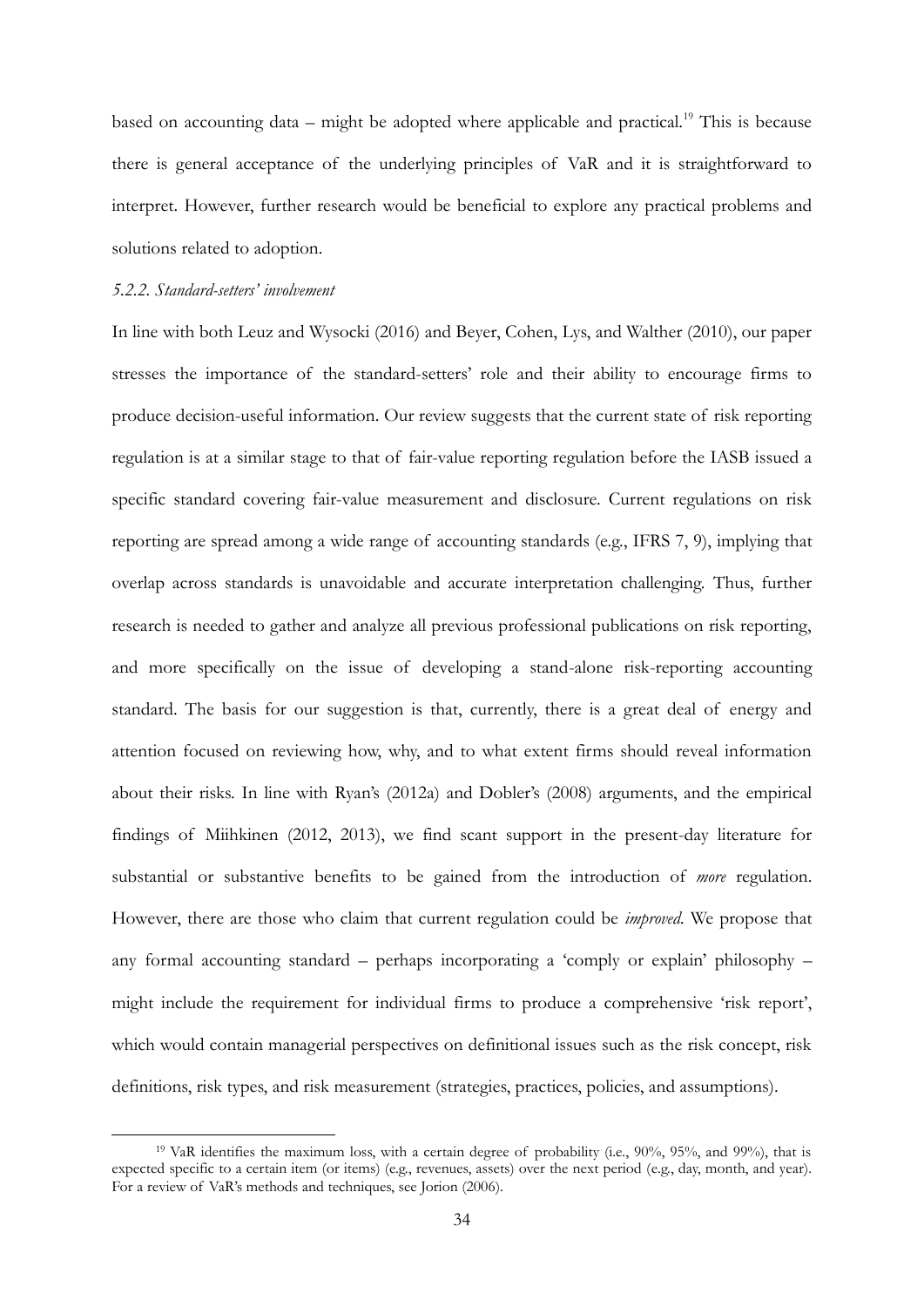#### **References**

- Abdallah, A. A. N., Hassan, M. K., & McClelland, P. L. (2015). Islamic financial institutions, corporate governance, and corporate risk disclosure in Gulf Cooperation Council countries. *Journal of Multinational Financial Management, 31*, 63-82.
- Abdullah, M., Shukor, Z.A., Mohamed, Z.M., & Ahmad, A. (2015). Risk management disclosure: A study on the effect of voluntary risk management disclosure toward firm value. *Journal of Applied Accounting Research*, *16*(3), 400-432.
- Abraham, S., & Cox, P. (2007). Analysing the determinants of narrative risk information in UK FTSE 100 annual reports. *The British Accounting Review*, *39*(3), 227-248.
- Abraham, S., & Shrives, P. J. (2014). Improving the relevance of risk factor disclosure in corporate annual reports. *The British Accounting Review, 46*(1), 91-107.
- Akhigbe, A., & Martin, A. D. (2008). Influence of disclosure and governance on risk of US financial services firms following Sarbanes-Oxley. *Journal of Banking & Finance*, 32(10), 2124-2135.
- Al‐Hadi, A., Hasan, M. M., & Habib, A. (2016). Risk committee, firm life cycle, and market risk disclosures. *Corporate Governance: An International Review*, *24*(2), 145-170.
- Baber, W. R., Liang, L., & Zhu, Z. (2012). Associations between internal and external corporate governance characteristics: Implications for investigating financial accounting restatements. *Accounting Horizons*, *26*(2), 219-237.
- Bagnoli, M., & Watts, S. (2007). Financial reporting and supplemental voluntary disclosures. *Journal of Accounting Research, 45*(5), 885-913.
- Bamber, M., & McMeeking, K. (2015). An examination of international accounting standard-setting due process and the implications for legitimacy. *The British Accounting Review*, *48*(1), 59-73.
- Bao, Y., & Datta, A. (2014). Simultaneously discovering and quantifying risk types from textual risk disclosures. *Management Science*, *60*(6), 1371-1391.
- Barakat, A., & Hussainey, K. (2013). Bank governance, regulation, supervision, and risk reporting: Evidence from operational risk disclosures in European banks. *International Review of Financial Analysis*, *30*, 254-273.
- Barker, R., Hendry, J., Roberts, J., & Sanderson, P. (2012). Can company-fund-manager meetings convey informational benefits? Exploring the rationalisation of equity investment decision making by UK fund managers. *Accounting, Organizations and Society*, *37*(4), 207-222.
- Beattie, V. (2014). Accounting narratives and the narrative turn in accounting research: issues, theory, methodology, methods and a research framework. *The British Accounting Review*, *46*(2), 111-134.
- Beattie, V., McInnes, B., & Fearnley, S. (2004). A methodology for analysing and evaluating narratives in annual reports: a comprehensive descriptive profile and metrics for disclosure quality attributes. *Accounting forum*, 28(3), 205-236.
- Beattie, V., & Thomson, S. J. (2007). Lifting the lid on the use of content analysis to investigate intellectual capital disclosures. *Accounting Forum*, *31*(2), 129-163.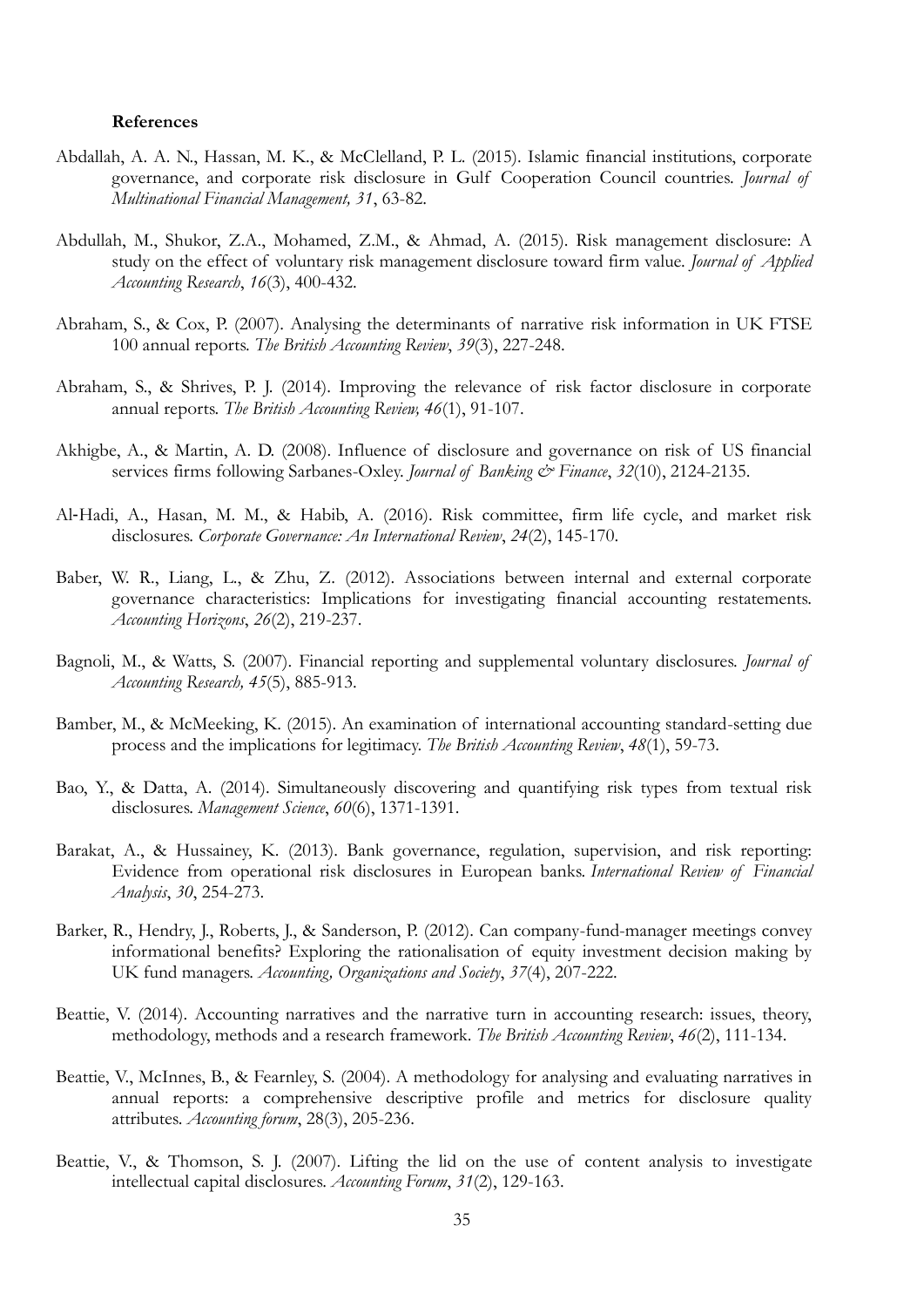- Beatty, A., & Liao, S. (2014). Financial accounting in the banking industry: A review of the empirical literature. *Journal of Accounting and Economics*, *58*(2), 339-383.
- Beretta, S., & Bozzolan, S. (2004). A framework for the analysis of firm risk communication. *International Journal of Accounting, 39*(3), 265-288.
- Beyer, A., Cohen, D. A., Lys, T. Z., & Walther, B. R. (2010). The financial reporting environment: Review of the recent literature. *Journal of Accounting and Economics*, *50*(2), 296-343.
- Botosan, C. A. (2004). Discussion of a framework for the analysis of firm risk communication. *The International Journal of Accounting*, *39*(3), 289-295.
- Buckby, S., Gallery, G., & Ma, J. (2015). An analysis of risk management disclosures: Australian evidence. *Managerial Auditing Journal*, *30*(8-9), 812-869.
- Bushman, R. M. (2014). Thoughts on financial accounting and the banking industry. *Journal of Accounting and Economics*, *58*(2), 384-395.
- Butler, M., Kraft, A., & Weiss, I. S. (2007). The effect of reporting frequency on the timeliness of earnings: The cases of voluntary and mandatory interim reports. *Journal of Accounting and Economics*, *43*(2), 181-217.
- Campbell, J. L., Chen, H., Dhaliwal, D. S., Lu, H., & Steele, L. B. (2014). The information content of mandatory risk factor disclosure in corporate filings. *Review of Accounting Studies, 19*(1), 396-455.
- Davis, A. K., Ge, W., Matsumoto, D., & Zhang, J. L. (2014). The effect of manager-specific optimism on the tone of earnings conference calls. *Review of Accounting Studies*, *20*(2), 1-35.
- Deumes, R., & Knechel, W. R. (2008). Economic incentives for voluntary reporting on internal risk management and control systems. *Auditing: A Journal of Practice & Theory, 27(1), 35-66.*
- Dobler, M. (2008). Incentives for risk reporting a discretionary disclosure and cheap talk approach. *The International Journal of Accounting, 43*, 184-206.
- Dobler, M., Lajili, K., & Zéghal, D. (2011). Attributes of corporate risk disclosure: An international investigation in the manufacturing sector. *Journal of International Accounting Research*, *10*(2), 1-22.
- Dye, R. A. (1985). Disclosure of nonproprietary information*. Journal of Accounting Research, 23*(1), 123- 145.
- Dyer, T., Lang, M. H., & Stice-Lawrence, L. (2016). The Ever-Expanding 10-K: Why Are 10-Ks Getting So Much Longer (and Does It Matter)? (Working paper, University of North Carolina).
- Einhorn, E. (2005). The nature of the interaction between mandatory and voluntary disclosures*. Journal of Accounting Research, 43*(4), 593-621.
- Elbannan, M. A., & Elbannan, M. A. (2015). Economic consequences of bank disclosure in the financial statements before and during the financial crisis: evidence from Egypt. *Journal of Accounting, Auditing & Finance*, *30*(2), 181-217.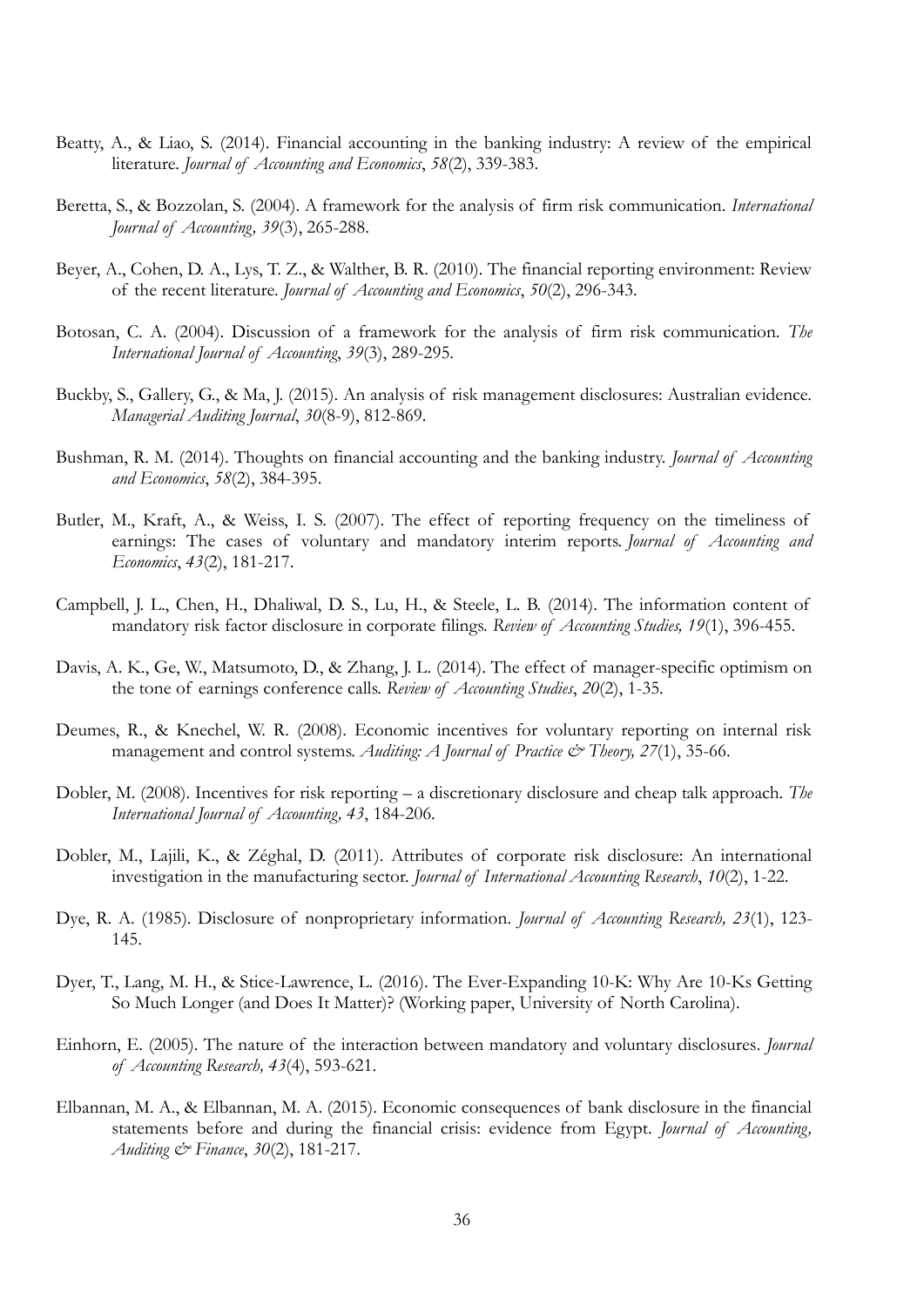- Elshandidy, T., Fraser, I., & Hussainey, K. (2013). Aggregated, voluntary, and mandatory risk reporting incentives: evidence from FTSE all-share. *International Review of Financial Analysis, 30,* 320-333.
- Elshandidy, T., Fraser, I., & Hussainey, K. (2015). What drives mandatory and voluntary risk reporting variations across Germany, UK, and US? *The British Accounting Review*, *47*(4), 376-394.
- Elshandidy, T., & Neri, L. (2015). Corporate governance, risk reporting practices, and market liquidity: Comparative evidence from the UK and Italy. *Corporate Governance: An International Review*, *23*(4), 331-356.
- Elshandidy, T., & Shrives, P. J. (2016). Environmental incentives for and usefulness of textual risk reporting: Evidence from Germany. *The International Journal of Accounting*, *51*(4), 464-486.
- Filzen, J. J. (2015). The information content of risk factor disclosures in quarterly reports. *Accounting Horizons*, *29*(4), 887-916.
- Gigler, F. B., & Hemmer, T. (2001). Conservatism, optimal disclosure policy, and the timeliness of financial reports. *The Accounting Review*, *76*(4), 471-493.
- Gillan, S. L. (2006). Recent developments in corporate governance: An overview. *Journal of Corporate Finance*, *12*(3), 381-402.
- Hassan, M. K. (2009). UAE corporation-specific characteristics and level of risk disclosure. *Managerial Auditing Journal*, *24*(7), 668-687.
- Heinle, M., & Smith, K. (2017). A theory of risk disclosure*. Review of Accounting Studies, Forthcoming.*
- Hill, P., & Short, H. (2009). Risk disclosures on the second-tier markets of the London Stock Exchange. *Accounting and Finance*, *49*(4), 753-780.
- Hodder, L., & McAnally, M. L. (2001). SEC market-risk disclosures: enhancing comparability. *Financial Analysts Journal, 57*(2), 24-34.
- Hodder, L., Kohlbeck, M., & McAnally, M. L. (2002). Accounting choices and risk management: SFAS No. 115 and US bank holding companies. *Contemporary Accounting Research*, *19*(2), 225-270.
- Hope, O.-K., Hu, D., & Lu, H. (2016). The benefits of specific risk-factor disclosures. *Review of Accounting Studies*, *21(*4), 1005-1045.
- Hox, J. (2010). *Multilevel analysis: Techniques and applications* (3rd ed.). Mahwah, NJ: Lawrence Erlbaum.
- ICAEW. (1997). *Financial reporting of risks – Proposal for a statement of business risks*. London: Institute of Chartered Accountants in England and Wales.
- ICAEW. (2011). *Reporting business risks: Meeting expectations.* London: Institute of Chartered Accountants in England and Wales.
- International Accounting Standards Board. (2008). *International Financial Reporting Standard (IFRS: 7): Financial instruments: Disclosures*. London: IASB.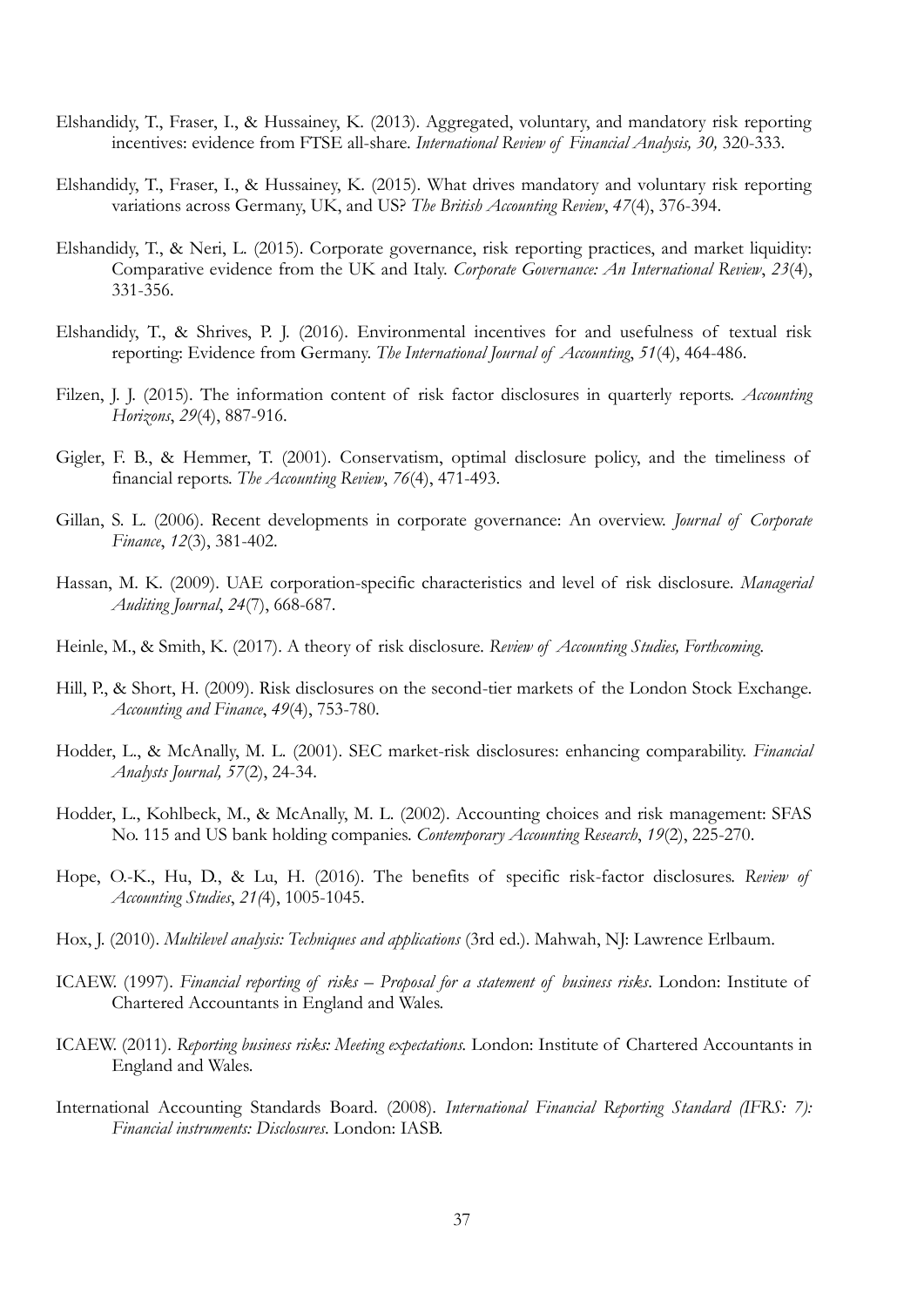- International Accounting Standards Board. (2014). *International Financial Reporting Standard (IFRS: 9): Financial instruments: Recognition and Measurement.* London: IASB.
- Jeanjean, T., Stolowy, H., Erkens, M., & Yohn, T. L. (2015). International evidence on the impact of adopting English as an external reporting language. *Journal of International Business Studies*, *46*(2), 180-205.
- Jorion, P. (2002). How informative are value at risk disclosures? *The Accounting Review, 77*(4), 911-931.
- Jorion, P. (2006). *Value-at-Risk*, 3rd edition. McGraw-Hill, New York.
- Kaplan, R. S. (2011). Accounting scholarship that advances professional knowledge and practice. *The Accounting Review*, *86*(2), 367-383.
- Koonce, L., McAnally, M. L., & Mercer, M. (2005). How do investors judge the risk of financial items? *The Accounting Review*, *80*(1), 221-241.
- Kothari, S. P., Li, X., & Short, J. E. (2009). The effect of disclosures by management, analysts, and business press on cost of capital, return volatility, and analyst forecasts: A study using content analysis. *The Accounting Review*, *84*(5), 1639-1670.
- Kravet, T., & Muslu, V. (2013). Textual risk disclosures and investors' risk perceptions. *Review of Accounting Studies*, *18*(4), 1088-1122.
- Krippendorff, K. (2012). *Content analysis: An introduction to its methodology*. Thousand Oaks, CA: Sage.
- Lajili, K., & Zéghal, D. (2005). A content analysis of risk management disclosures in Canadian annual reports. *Canadian Journal of Administrative Sciences, 22*(2), 125-142.
- Lang, M., & Stice-Lawrence, L. (2015). Textual analysis and international financial reporting: Large sample evidence. *Journal of Accounting and Economics*, *60*(2), 110-135.
- Leuz, C., & Wysocki, P. D. (2016). The economics of disclosure and financial reporting regulation: Evidence and suggestions for future research. *Journal of Accounting Research*, *54*(2), 525-622.
- Li, F. (2010). Textual analysis of corporate disclosures: A survey of the literature. *Journal of Accounting Literature***,** *29*, 143-165*.*
- Linsley, P., & Lawrence, M. (2007). Risk reporting by the largest UK companies: readability and lack of obfuscation. *Accounting, Auditing & Accountability Journal, 20*(4)*,* 620-627.
- Linsley, P., & Shrives, P. (2006). Risk reporting: a study of risk disclosure in the annual reports of UK companies. *The British Accounting Review, 38*(4), 387-404.
- Loughran, T., & McDonald, B. (2016). Textual analysis in accounting and finance: A survey. *Journal of Accounting Research*, *54*(4), 1187-1230.
- Malafronte, I., Porzio, C., & Starita, M. G. (2016). The nature and determinants of disclosure practices in the insurance industry: Evidence from European insurers. *International Review of Financial Analysis*, *45*, 367-382.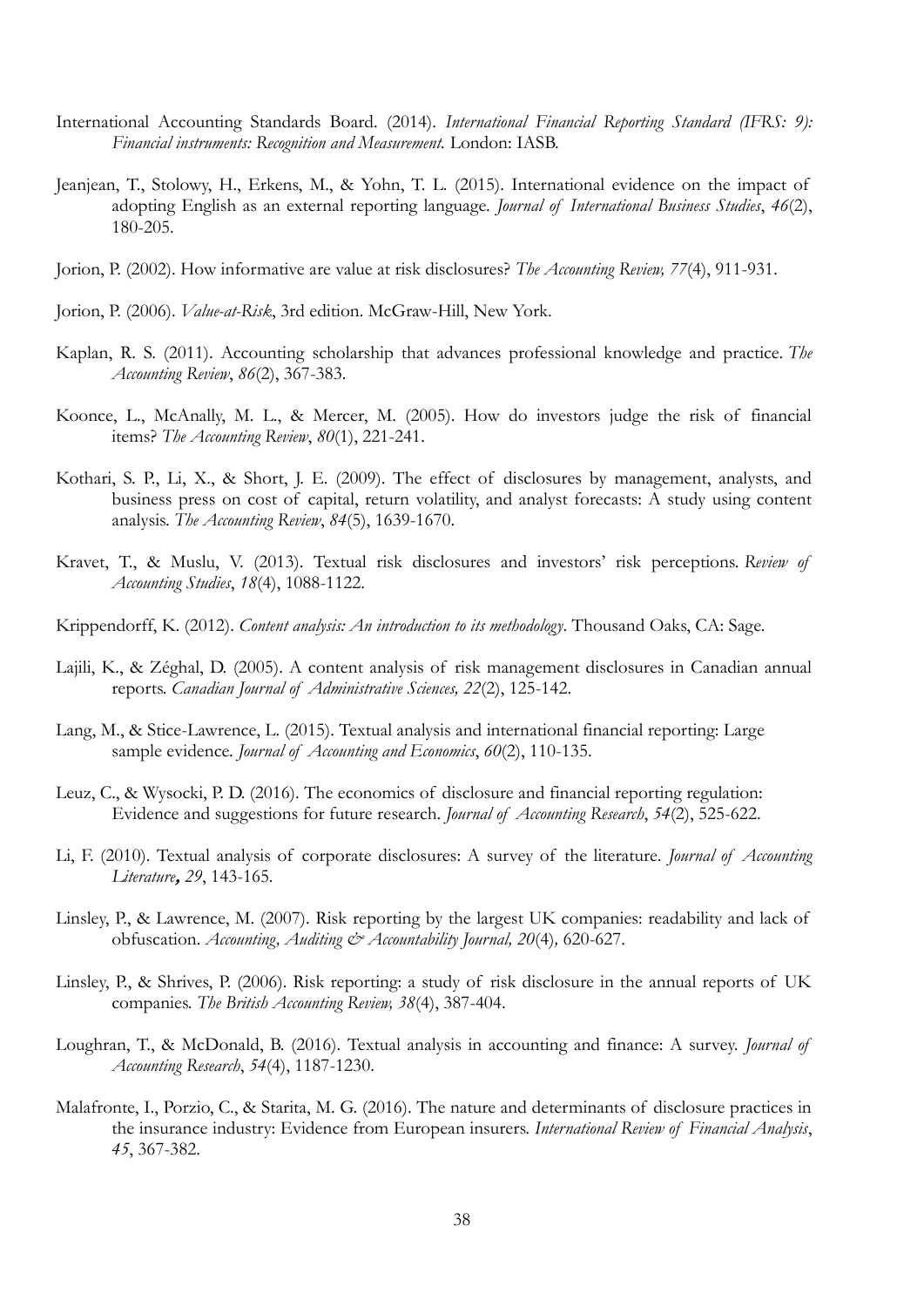- Marshall, A., & Weetman, P. (2007). Modelling transparency in disclosure: the case of foreign exchange risk management. *Journal of Business Finance & Accounting, 34*(5-6), 705-738.
- Marston C. & Shrives, P. (1991). The use of disclosure indices in accounting research: A review article. *The British Accounting Review, 23*(3), 195-210.
- Martikainen, M., Kinnunen, J., Miihkinen, A., & Troberg, P.(2015). Board's financial incentives, competence, and firm risk disclosure: Evidence from Finnish index listed companies. *Journal of Applied Accounting Research*, *16*(3), 333-358.
- Matsumoto, D., Pronk, M., & Roelofsen, E. (2011). What makes conference calls useful? The information content of managers' presentations and analysts' discussion sessions. *The Accounting Review*, *86*(4), 1383-1414.
- Mayew, W. J., & Venkatachalam, M. (2012). The power of voice: Managerial affective states and future firm performance. *The Journal of Finance, 67*(1), 1-43.
- Miihkinen, A. (2012). What drives the quality of firm risk disclosure? *The International Journal of Accounting, 47*(4), 437-468.
- Miihkinen, A. (2013). The usefulness of firm risk disclosures under different firm riskiness, investorinterest, and market conditions: New evidence from Finland. *Advances in Accounting, incorporating Advances in International Accounting*, *29*(2), 312-331.
- Mokhtar, E., & Mellett, H. (2013). Competition, corporate governance, ownership structure and risk reporting. *Managerial Auditing Journal*, *28*(9), 838-865.
- Moumen, N., Ben Othman, H., & Hussainey, K. (2015). The value-relevance of risk disclosure in annual reports: Evidence from MENA emerging markets. *Research in International Business and Finance*, *34*, 177-204.
- Nobes, C. (2013). The continued survival of international differences under IFRS. *Accounting and Business Research*, *43*(2), 83-111.
- Ntim, C. G., Lindop, S., & Thomas. D. A. (2013). Corporate governance and risk reporting in South Africa: A study of corporate risk disclosures in the pre- and post-2007/2008 global financial crisis period. *International Review of Financial Analysis*, *30*, 363-383.
- Oliveira, J., Lima Rodrigues, L., & Craig, R. (2011). Risk-related disclosures by non-finance companies: Portuguese practices and disclosure characteristics. *Managerial Auditing Journal*, *26*(9), 817-839.
- Pérignon, C., & Smith, D. R. (2010). The level and quality of Value-at-Risk disclosure by commercial banks. *Journal of Banking & Finance*, *34*(2), 362-377.
- Rajgopal, S. (1999). Early evidence on the informativeness of the SEC's market risk disclosure: the case of commodity price risk exposure of oil and gas producers. *The Accounting Review, 74*(3), 251-280.
- Roberts, J., Sanderson, P., Barker, R., & Hendry, J. (2006). In the mirror of the market: The disciplinary effects of company/fund manager meetings. *Accounting, Organizations and Society*, *31*(3), 277-294.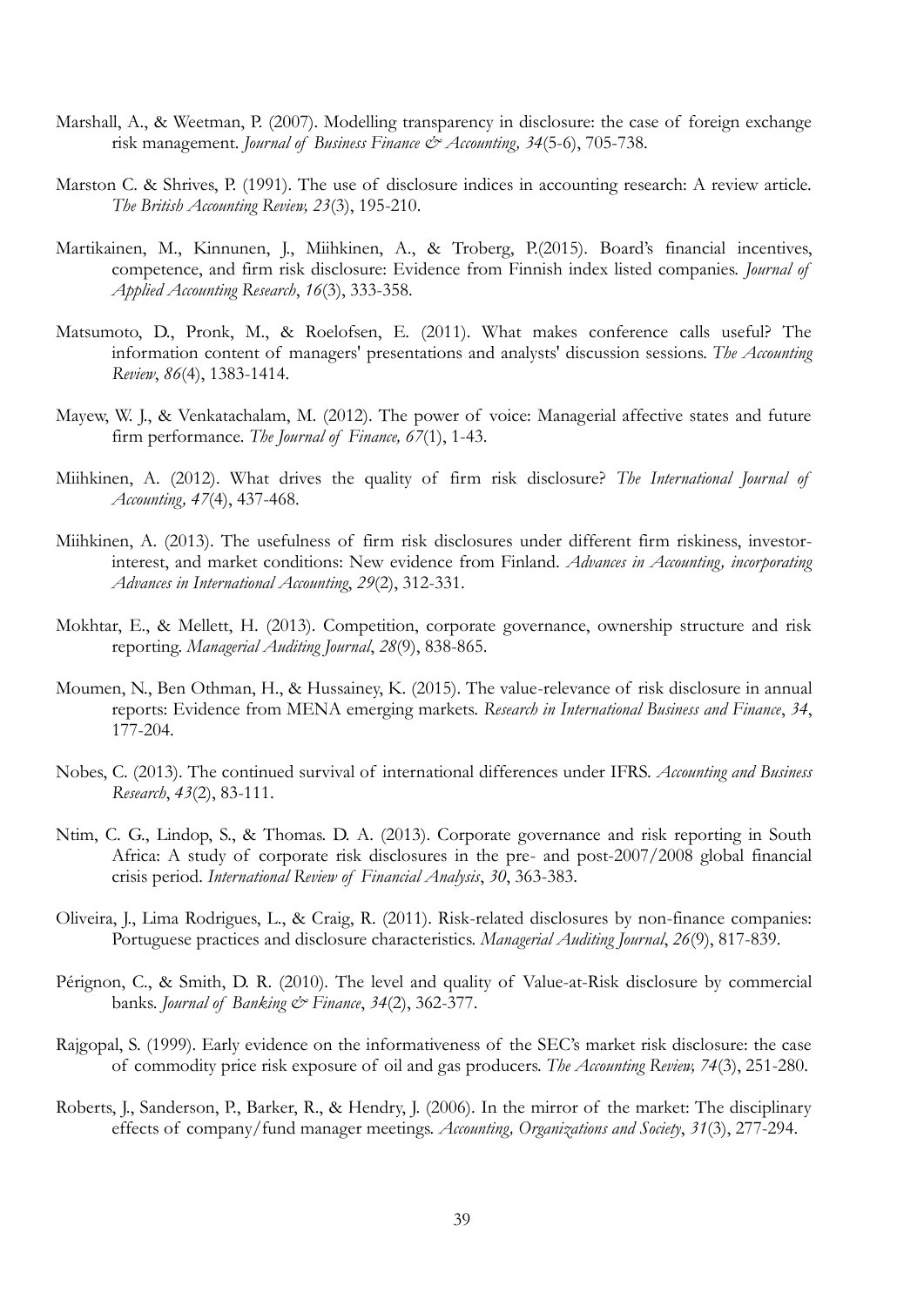- Roulstone, D. T. (1999). Effect of SEC financial reporting release No. 48 on derivative and market risk disclosures. *Accounting Horizons*, *13*(4), 343-363.
- Ryan, S. G. (1997). A survey of research relating accounting numbers to systematic equity risk, with implication for risk disclosure policy and future research, *Accounting Horizons, 11*(2), 82-95.
- Ryan, S. G. (2012a). Risk reporting quality: Implications of academic research for financial reporting policy. *Accounting and Business Research*, *42*(3), 295-324.
- Ryan, S. G. (2012b). Financial reporting for financial instruments. *Foundations and Trends in Accounting, 6*(3- 4), 187-354.
- Schrand, C., & Elliott, J. (1998). Risk and financial reporting: A summary of the discussion at the 1997 AAA/FASB conference. *Accounting Horizons*, *12*(3), 271-282.
- Scott, R. (2014). *Institutions and organizations*. Thousand Oaks, CA: Sage.
- SEC. (1997). *Disclosure of accounting policies for derivative financial instruments and derivative commodity instruments and disclosure of qualitative and quantitative information about market risk inherent in derivative financial instruments, other financial instruments, and derivative commodity instruments*. Washington: Securities and Exchange Commission.
- SEC. (2010). Securities and Exchange Commission 17 CFR parts 211, 231 and 241 commission guidance regarding disclosure related to climate change. Washington: Securities and Exchange Commission. Final rule: available at http://www.sec.gov/rules/interp/2010/33-9106.pdf
- Shevlin, T. (2004). Discussion of a framework for the analysis of firm risk communication. *The International Journal of Accounting*, *39*(3), 297-302.
- Singleton-Green, B. (2012). Commentary: financial reporting and financial stability: Causes and effects. *Australian Accounting Review*, *22*(1), 15-17.
- Solomon, J. F. (1999). Do institutional investors in the UK adopt a dual strategy for managing foreign exchange risk? *The British Accounting Review, 31*(1), 205-224.
- Solomon, J. F., Solomon, A., Norton, S. D., & Joseph, N. L. (2000). A conceptual framework for corporate risk disclosure emerging from the agenda for corporate governance reform. *The British Accounting Review*, *32*(4), 447-478.
- Steele, F. (2008). Multilevel models for longitudinal data. *Journal of the Royal Statistical Society,* Series A (171), 5-18.
- Taylor, G., Tower, G., & Neilson, J. (2010). Corporate communication of financial risk. *Accounting and Finance*, *50*(2), 417-446.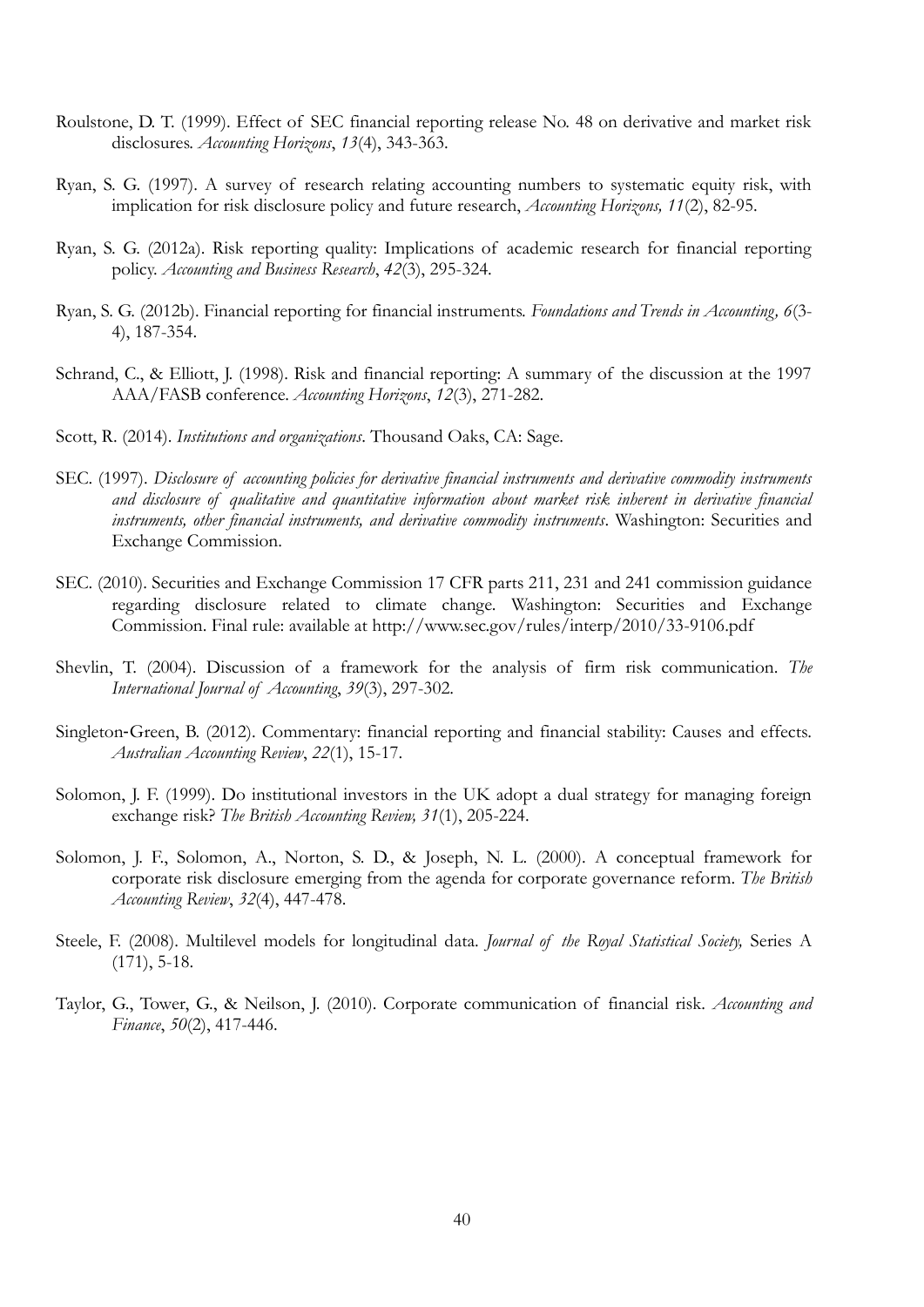The study sample is based on a search for articles dealing with risk reporting, published after 1997 in journals ranked as 3\* (A) or 4\* (A\*) based on ABS (ABDC) **Panel A**: **papers on incentives for risk reporting, presented in chronological order (16 papers discussed in Section 2, categorized in Section 5, and** 

|                | summarized in Table 2)                      |                                                      |
|----------------|---------------------------------------------|------------------------------------------------------|
| N              | Paper                                       | Journal                                              |
| 1              | Solomon (1999)                              | The British Accounting Review (BAR)                  |
| 2              | Solomon, Solomon, Norton, and Joseph (2000) | The British Accounting Review (BAR)                  |
| $\mathfrak{Z}$ | Beretta and Bozzolan (2004)                 | The International Journal of Accounting (IJOA)       |
| 4              | Linsley and Shrives (2006)                  | The British Accounting Review (BAR)                  |
| 5              | Abraham and Cox (2007)                      | The British Accounting Review (BAR)                  |
| 6              | Marshall and Weetman (2007)                 | Journal of Business Finance and Accounting (JBFA)    |
| 7              | Deumes and Knechel (2008)                   | Auditing: A Journal of Practice and Theory (AJPT)    |
| 8              | Hill and Short (2009)                       | Accounting and Finance (AF)                          |
| 9              | Taylor, Tower, and Neilson (2010)           | Accounting and Finance (AF)                          |
| 10             | Miihkinen (2012)                            | The International Journal of Accounting (IJOA)       |
| 11             | Barakat and Hussainey (2013)                | International Review of Financial Analysis (IRFA)    |
| 12             | Elshandidy, Fraser, and Hussainey (2013)    | International Review of Financial Analysis (IRFA)    |
| 13             | Ntim, Lindop, and Thomas (2013)             | International Review of Financial Analysis (IRFA)    |
| 14             | Elshandidy, Fraser, and Hussainey (2015)    | The British Accounting Review (BAR)                  |
| 15             | Malafronte, Porzio, and Starita (2016)      | International Review of Financial Analysis (IRFA)    |
| 16             | Al-Hadi, Hasan, and Habib (2016)            | Corporate Governance: An International Review (CGIR) |

Panel B: papers on informativeness of risk reporting, presented in chronological order (12 papers discussed in Section 3, categorized in Section 5, **and summarized in Table 4)** 

| N  | Paper                                           | Journal                                                                                                                                          |
|----|-------------------------------------------------|--------------------------------------------------------------------------------------------------------------------------------------------------|
| 17 | Rajgopal (1999)                                 | The Accounting Review (TAR)                                                                                                                      |
| 18 | Roulstone (1999)                                | Accounting Horizons (AH)                                                                                                                         |
| 19 | Hodder and McAnally (2001)                      | Financial Analysts Journal (FAJ)                                                                                                                 |
| 20 | Jorion $(2002)$                                 | The Accounting Review (TAR)                                                                                                                      |
| 21 | Linsley and Lawrence (2007)                     | Accounting, Auditing and Accountability Journal (AAAJ)                                                                                           |
| 22 | Akhigbe and Martin (2008)                       | Journal of Banking and Finance (JBF)                                                                                                             |
| 23 | Pérignon and Smith (2010)                       | Journal of Banking and Finance (JBF)                                                                                                             |
| 24 | Kravet and Muslu (2013)                         | Review of Accounting Studies (RAST)                                                                                                              |
| 25 | Abraham and Shrives (2014)                      | The British Accounting Review (BAR)                                                                                                              |
| 26 | Bao and Datta (2014)                            | Management Science (MS)                                                                                                                          |
| 27 | Elbannan and Elbannan (2015)                    | Journal of Accounting Auditing and Finance (JAAF)                                                                                                |
| 28 | Filzen $(2015)$                                 | Accounting Horizons (AH)                                                                                                                         |
|    |                                                 | Panel C: papers on both, presented in chronological order (4 papers discussed in Section 4, categorized in Section 5, and summarized in Table 6) |
| N  | Paper                                           | Journal                                                                                                                                          |
| 29 | Campbell, Chen, Dhaliwal, Lu, and Steele (2014) | Review of Accounting Studies (RAST)                                                                                                              |
| 30 | Elshandidy and Neri (2015)                      | Corporate Governance: An International Review (CGIR)                                                                                             |
| 31 | Elshandidy and Shrives (2016)                   | The International Journal of Accounting (IJOA)                                                                                                   |
| 32 | Hope, Hu, and Lu (2016)                         | Review of Accounting Studies (RAST)                                                                                                              |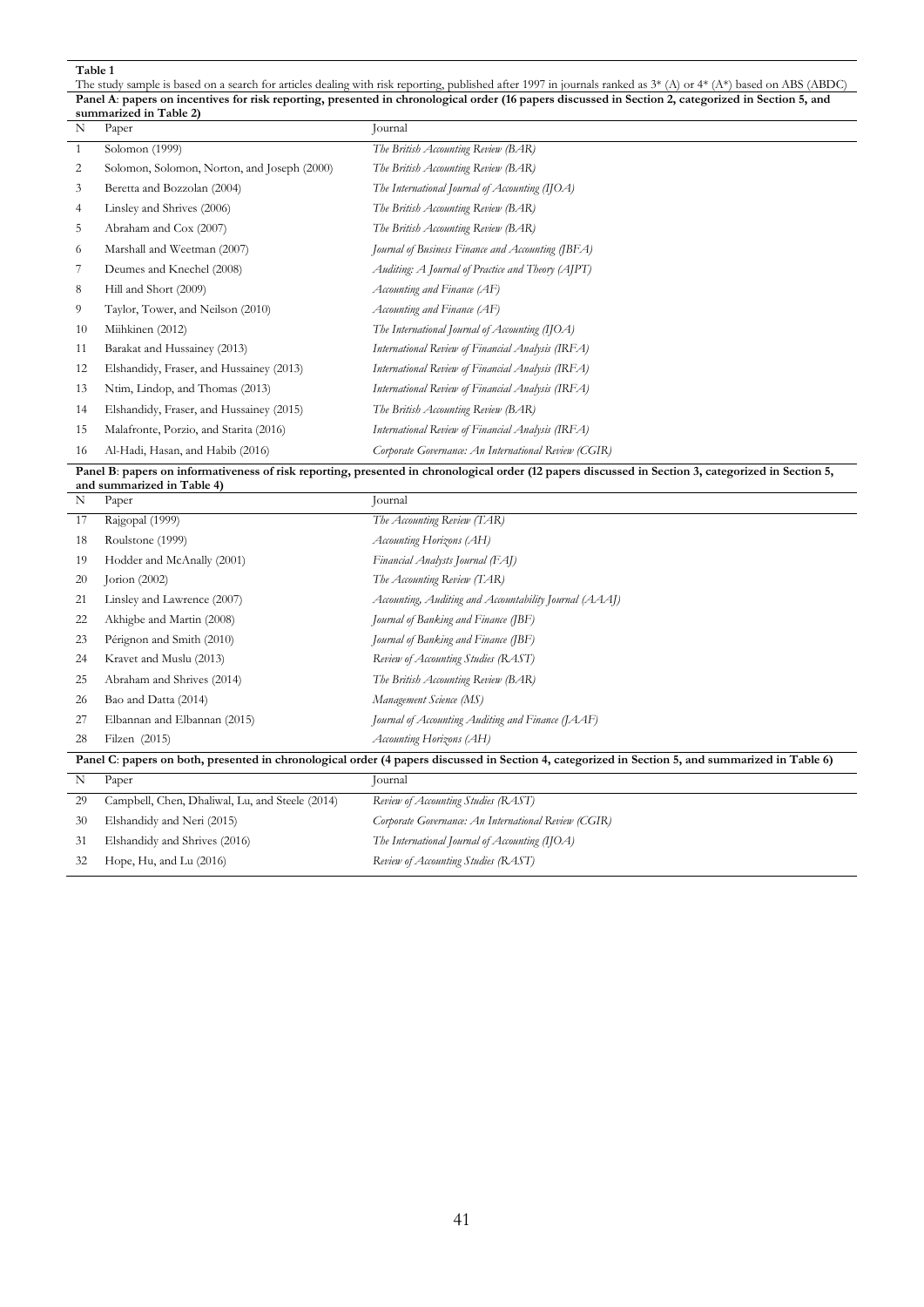#### **Table 2**

Summary of empirical papers, presented in chronological order, on risk reporting incentives

|                                      | .           | $\sim$ 1                |                                                                              | $\mathbf{r}$                                                                     |                                                                                                                                                                                                                                                                                                                                                                                                                                                                                                                                                                                                                                                    |                                                              |                                                                                                                                                                                                                                                                                                 |
|--------------------------------------|-------------|-------------------------|------------------------------------------------------------------------------|----------------------------------------------------------------------------------|----------------------------------------------------------------------------------------------------------------------------------------------------------------------------------------------------------------------------------------------------------------------------------------------------------------------------------------------------------------------------------------------------------------------------------------------------------------------------------------------------------------------------------------------------------------------------------------------------------------------------------------------------|--------------------------------------------------------------|-------------------------------------------------------------------------------------------------------------------------------------------------------------------------------------------------------------------------------------------------------------------------------------------------|
| Study name<br>(year)                 | Journal     | Jurisdiction            | Sample                                                                       | Content analysis<br>(code unit)                                                  | Findings                                                                                                                                                                                                                                                                                                                                                                                                                                                                                                                                                                                                                                           | Theoretical<br>underpinnings                                 | Limitations and/or related suggestions                                                                                                                                                                                                                                                          |
| Solomon<br>(1999)                    | <b>BAR</b>  | UK                      | Questionnaire of<br>40 UK institutional<br>investors in 1996                 | Not applicable                                                                   | The findings document an increasing awareness of foreign exchange risk management and<br>indicate that UK investment institutions actively managed foreign exchange risk within their<br>investment portfolios. The paper also reports that institutional investors require their investee<br>companies to disclose information relating to their foreign exchange risk management policies.                                                                                                                                                                                                                                                       | Not specified                                                | (1) Further research is needed to explore<br>investors' risk disclosure requirements.                                                                                                                                                                                                           |
| Solomon et<br>al. (2000)             | BAR         | UK.                     | Questionnaire of<br>97 UK institutional<br>investors in 1999                 | Not applicable                                                                   | The findings indicate that institutional investors do not generally favor a regulated<br>environment for corporate risk disclosure or a general statement of business risk. The<br>respondents agree that increased risk disclosure would assist them in their portfolio investment<br>decisions.                                                                                                                                                                                                                                                                                                                                                  | Modern<br>portfolio and<br>regulatory<br>theories            | (1) Further in-depth case-study research<br>may indicate more of the dynamic nature<br>of the risk disclosure issue.                                                                                                                                                                            |
| Beretta and<br>Bozzolan<br>(2004)    | <b>IJOA</b> | Italy                   | Non-financial<br>firms listed on the<br>Italian (ordinary)<br>market in 2001 | Manual content<br>analysis<br>(number of<br>sentences)                           | The results suggest that quantity of risk disclosure is mainly driven by firms' size rather than<br>industry type. Specifically, the results confirm that relative quantity, density, and outlook are<br>not statistically influenced by the size or the industry, but that the latter two do seem to have a<br>significant impact on depth (where depth is defined by two properties: (i) the sign of the<br>economic impact of the risk-related disclosure; and (ii) the measures used to communicate the<br>expected performance).                                                                                                              | The costs and<br>benefits of<br>voluntary risk<br>disclosure | (1) Further research is needed to examine<br>the relevance of each dimension of the<br>quality of risk information.<br>(2) Future research might investigate the<br>impact of the quality of risk disclosure on<br>the cost of capital.                                                         |
| Linsley and<br>Shrives<br>(2006)     | BAR         | UK                      | 79 FTSE 100 non-<br>financial firms in<br>2000                               | Manual content<br>analysis<br>(number of<br>sentences)                           | A significant association is found between risk disclosures and company size and the level of<br>environmental risk. They argue that a lack of coherence in the risk narratives implies that a risk<br>information gap existed and consequently stakeholders are unable to adequately assess the risk<br>profile of a company.                                                                                                                                                                                                                                                                                                                     | Attribution<br>theory                                        | (1) Adopting multi-disciplinary<br>approaches as insights drawn from areas<br>such as sociology may present alternative<br>methodological approaches to assist<br>future risk disclosure research.                                                                                              |
| Abraham<br>and Cox<br>(2007)         | BAR         | UK                      | 71 FTSE 100 non-<br>financial firms in<br>2002                               | Manual content<br>analysis<br>(number of<br>words and<br>number of<br>sentences) | They find that corporate risk reporting is negatively related to share ownership by long-term<br>institutions (in this case, defined as pension funds; vis-à-vis life assurance funds which are<br>classified as short-term institutions), and thus the results imply that this important class of<br>institutional investor has investment preferences for firms with a lower level of risk disclosure.<br>Concerning governance, they find that both the number of executive and the number of<br>independent directors positively related to the level of corporate risk reporting, but not the<br>number of dependent non-executive directors. | Agency theory                                                | (1) Future work on risk reporting should<br>consider that, if a firm decides to dilute its<br>risk-related discussion very thinly within a<br>mass of text, it may be too piecemeal to<br>pass for risk-related information at the<br>sentence level of analysis (Beretta &<br>Bozzolan, 2004). |
| Marshall<br>and<br>Weetman<br>(2007) | <b>JBFA</b> | UK<br>and<br><b>USA</b> | 80 non-financial<br>(40 UK-based, 40<br>US-based) firms as<br>at 1998/99     | Constructed<br>index for risk<br>disclosure                                      | They find that the information asymmetry gap is lower in the US, where risk reporting is more<br>relevant and where firms have higher levels of financial risk. In contrast, the UK evidence<br>suggests that the information gap is lowest when gearing or liquidity is higher.                                                                                                                                                                                                                                                                                                                                                                   | Agency theory                                                | (1) Limited sample size.<br>(2) Incomplete disclosure due to the<br>relatively early adoption of regulations.                                                                                                                                                                                   |
| Deumes<br>and<br>Knechel<br>(2008)   | AJPT        | Netherlands             | 192 non-financial<br>listed firms from<br>1997 to 1999                       | Constructed<br>index for<br>internal risk<br>disclosure                          | They find that economic incentives for voluntary internal control reporting exist in a low-<br>regulation environment. The paper finds evidence that the economic incentives for voluntary<br>internal control reporting exists primarily in a low-regulation context. The paper also finds a<br>negative relationship between the extent of internal control disclosure and blockholder<br>ownership, and a positive relationship between the extent of risk disclosure and financial<br>leverage.                                                                                                                                                | Agency theory                                                | (1) Subjectivity of risk disclosure index.                                                                                                                                                                                                                                                      |
| Hill and<br>Short (2009)             | AF          | UK                      | 420 IPO listed<br>firms from 1991 to<br>2003                                 | Risk disclosure<br>index<br>(existence of<br>item(s))                            | The results suggest that firms tend to reveal a high (low) proportion of forward-looking<br>information (risk management disclosure). The results document that managerial ownership is<br>negatively associated with risk disclosure.                                                                                                                                                                                                                                                                                                                                                                                                             | Not specified                                                | (1) Further empirical work is needed to<br>investigate whether risk information is a<br>costly or less effective means to reduce<br>information asymmetry.                                                                                                                                      |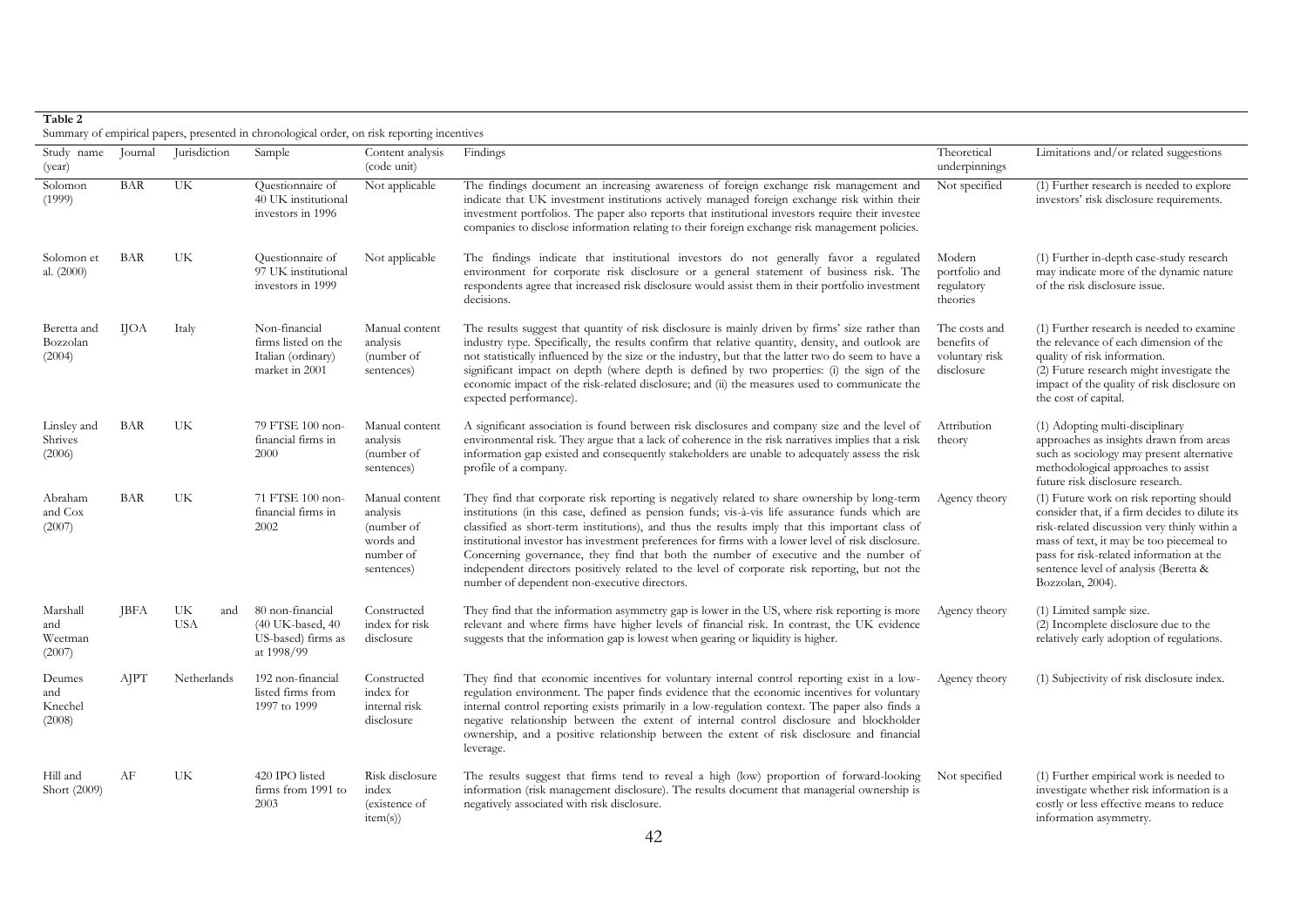| Taylor et al.<br>(2010)            | AF          | Australia                            | Sample of<br>111 listed<br>resource<br>firms from 2002 to<br>2006                                                                        | Risk disclosure<br>indices<br>(existence of<br>item(s))                        | The results suggest that corporate governance strength, the need to raise capital, and being<br>locally listed influence Australian firms' decision to reveal a high level of financial risk<br>management information, both mandatorily and voluntarily. The paper also documents a<br>significant impact of IFRS adoption on the revealing of that information. The paper finds that<br>larger and highly leveraged firms tend to provide more risk information than others.                                                                                                                                                                                                                      | Agency theory                                                         | (1) Examining the impact of individual<br>corporate governance attributes is<br>important to understanding firms'<br>behavior regarding their financial risk<br>management disclosure policies.                                                                         |
|------------------------------------|-------------|--------------------------------------|------------------------------------------------------------------------------------------------------------------------------------------|--------------------------------------------------------------------------------|-----------------------------------------------------------------------------------------------------------------------------------------------------------------------------------------------------------------------------------------------------------------------------------------------------------------------------------------------------------------------------------------------------------------------------------------------------------------------------------------------------------------------------------------------------------------------------------------------------------------------------------------------------------------------------------------------------|-----------------------------------------------------------------------|-------------------------------------------------------------------------------------------------------------------------------------------------------------------------------------------------------------------------------------------------------------------------|
| Miihkinen<br>(2012)                | <b>IJOA</b> | Finland                              | 99 non-financial<br>firms listed on the<br>OMX Helsinki<br>between 2005 and<br>2007                                                      | Manual content<br>analysis (number<br>of words and<br>sentences)               | The paper finds an increase in the quantity of risk disclosure, with more extensive and more<br>comprehensive information following the release of a new Finnish risk reporting standard.<br>The paper also finds larger firms that are cross-listed in the US tend to provide more<br>quantitative risk disclosure and observes that the quality has increased over the years.                                                                                                                                                                                                                                                                                                                     | Signaling,<br>proprietary cost<br>and agency<br>theories              | (1) Further research is needed to test the<br>economic consequences of risk<br>information from equity and debt<br>investors' perspectives.                                                                                                                             |
| Barakat and<br>Hussainey<br>(2013) | <b>IRFA</b> | Europe                               | 85 banks from 20<br>EU member<br>countries over<br>three years (2008,<br>2009, and 2010)                                                 | A self-<br>constructed<br>disclosure index<br>to measure the<br>quality of ORD | This paper finds evidence of a significant impact of corporate governance (CG) on the quality<br>of operational risk reporting (ORD). The study also finds bank supervision an essential factor<br>facilitating that impact.                                                                                                                                                                                                                                                                                                                                                                                                                                                                        | Legitimacy,<br>resource<br>dependence, and<br>stakeholder<br>theories | (1) Further research is needed to examine<br>the impact of the audit committee in<br>enhancing the quality of risk reporting.<br>(2) The impact of operational risk<br>reporting quality on banks' cost of capital<br>is still an open question.                        |
| Elshandidy<br>et al. (2013)        | <b>IRFA</b> | UK                                   | 1216 firm-year<br>observations for<br>FTSE all-share<br>non-financial firms<br>from 2005 to 2008                                         | Automated<br>textual analysis<br>(number of<br>sentences)                      | The paper finds that firms characterized by higher levels of systematic risk, financing risk and<br>risk-adjusted returns, and those with lower levels of stock return variability, exhibit higher<br>levels of aggregated and voluntary risk disclosure. They also find mandatory risk disclosure to<br>be influenced positively by firm size, dividend yield, and board independence, and negatively<br>by high leverage.                                                                                                                                                                                                                                                                         | Regulatory,<br>agency, and<br>signaling<br>theories                   | (1) Further research is required to<br>observe, and if any why, the differences in<br>risk incentives across countries.<br>(2) Examine whether users would value<br>external assurance over risk disclosures<br>made in annual report narratives.                       |
| Ntim et al.<br>(2013)              | <b>IRFA</b> | South Africa                         | 50 firms from<br>2002 to 2011                                                                                                            | Manual content<br>analysis<br>(number of<br>sentences)                         | The paper finds that corporate risk disclosure is negatively related to block ownership and<br>institutional ownership, and positively related to board diversity, board size, and independent<br>non-executive directors.                                                                                                                                                                                                                                                                                                                                                                                                                                                                          | Institutional,<br>legitimacy,<br>stakeholder, and<br>agency theories  | (1) Applying a multi-theoretical<br>framework within a cross-country context<br>needs further attention from extant work<br>on risk reporting.                                                                                                                          |
| Elshandidy<br>et al. (2015)        | BAR         | Germany,<br>UK,<br>and<br><b>USA</b> | 3685 firm-year<br>observations for<br>Frankfurt<br>(CDAX), FTSE,<br>and NASDAQ all-<br>share non-financial<br>firms from 2005 to<br>2010 | Automated<br>textual analysis<br>(number of<br>sentences)                      | The results document that mandatory and voluntary risk reporting (MRR and VRR) are<br>influenced by systematic risk, the legal system, and cultural values. They also find that country<br>and firm characteristics have higher explanatory power over the observed variations in MRR<br>than over those in VRR. They find that the legal system and cultural values have high<br>explanatory power over MRR variations over time, even under the new approach of<br>international convergence. They are less successful, however, in explaining the variations in<br>VRR between firms across countries.                                                                                           | Institutional<br>theory                                               | (1) Future work on comparative risk<br>reporting might increase the number of<br>countries so as to account for a wide<br>range of country-specific factors.<br>(2) Further research on comparative<br>quality of mandatory and voluntary risk<br>disclosure is needed. |
| Malafronte<br>et al. (2015)        | <b>IRFA</b> | Europe                               | 231 firm-year<br>observations from<br>2005 to 2010                                                                                       | Automated<br>textual analysis<br>(number of<br>sentences)                      | The results show that the amount of risk information provided in the annual report is<br>significantly affected by insurers' characteristics such as size and technical provision (i.e. the<br>main item in the balance sheet of an insurer; a high level of technical provision represents a<br>signal of the strength of an insurance company), and country-level characteristics. The paper<br>also finds that the amount of risk disclosure is affected by the financial crisis as firms are likely<br>to provide more risk information to assure shareholders of the board's independence from the<br>global crisis. To this end, they find that most companies in their sample use their risk | Not specified                                                         | (1) Future work might include comparing<br>the European insurance industry with<br>those of other Western countries and<br>emerging countries.                                                                                                                          |

disclosure to talk about the financial crisis, as opposed to ignore it, and to explain how they are – or how they enacted strategies to make themselves – independent from it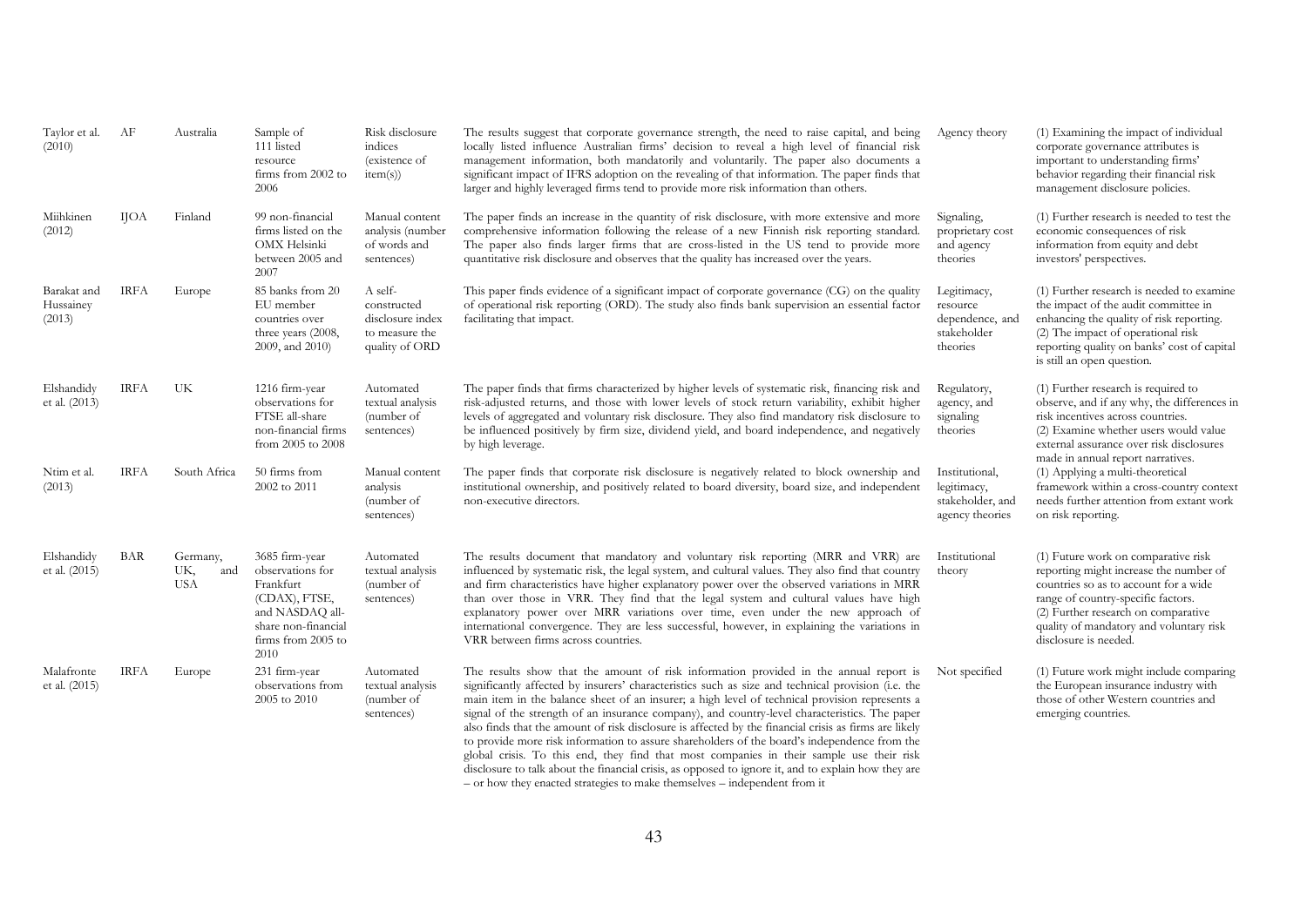| Al-Hadi et | CGIR | Gulf        | 677 firm-year     | Risk disclosure | This paper finds that firms with a separate risk committee are likely to exhibit more market Agency theory,     |                | Future work might include:                |
|------------|------|-------------|-------------------|-----------------|-----------------------------------------------------------------------------------------------------------------|----------------|-------------------------------------------|
| al.        |      | Cooperation | observations of   | indices         | risk disclosure than other firms. These firms' decision to provide risk information is also                     | legitimacy     | (1) Examining the impact of institutional |
| (2016)     |      | Council     | financial firms   | (existence of   | influenced by risk committee characteristics including size and qualification. Results are more theory, and the |                | factors on firms' decision to reveal risk |
|            |      | (GCC)       | from 2007 to 2011 | item(s)         | pronounced for mature-stage firms.                                                                              | resource-based | information.                              |
|            |      |             |                   |                 |                                                                                                                 | theory         | (2) Observing the effect of market risk   |
|            |      |             |                   |                 |                                                                                                                 |                | disclosure on information asymmetry.      |

## **Table 3**

Areas of divergence for papers on incentives for risk reporting, presented in chronological order (16 papers summarized in Table 2, discussed in Section 2, and categorized in Section 5)

| N              | Main classification          | Method and context |           |           |                          |                  |               |                |                     |
|----------------|------------------------------|--------------------|-----------|-----------|--------------------------|------------------|---------------|----------------|---------------------|
|                |                              | Type of disclosure |           |           | Type of content analysis | Type of analysis |               | Type of sector |                     |
|                |                              | Mandatory          | Voluntary | Aggregate | Manual<br>Automated      | Within-country   | Cross-country | Non-financial  | Financial/insurance |
|                | Solomon (1999)               |                    |           |           | Not applicable           |                  |               | Not applicable |                     |
| 2              | Solomon et al. (2000)        |                    |           |           | Not applicable           |                  |               | Not applicable |                     |
| $\mathfrak{Z}$ | Beretta and Bozzolan (2004)  |                    |           |           |                          |                  |               |                |                     |
| 4              | Linsley and Shrives (2006)   |                    |           |           |                          |                  |               |                |                     |
| 5              | Abraham and Cox (2007)       |                    |           |           |                          |                  |               |                |                     |
| 6              | Marshall and Weetman (2007)  |                    |           |           |                          |                  |               |                |                     |
|                | Deumes and Knechel (2008)    |                    |           |           |                          |                  |               |                |                     |
| 8              | Hill and Short (2009)        |                    |           |           |                          |                  |               |                |                     |
| 9              | Taylor et al. (2010)         |                    |           |           |                          |                  |               |                |                     |
| 10             | Miihkinen (2012)             |                    |           |           |                          |                  |               |                |                     |
| 11             | Barakat and Hussainey (2013) |                    |           |           |                          |                  |               |                |                     |
| 12             | Elshandidy et al. (2013)     |                    |           |           |                          |                  |               |                |                     |
| 13             | Ntim et al. (2013)           |                    |           |           |                          |                  |               |                |                     |
| 14             | Elshandidy et al. (2015)     |                    |           |           |                          |                  |               |                |                     |
| 15             | Malafronte et al. (2016)     |                    |           |           |                          |                  |               |                |                     |
| 16             | Al-Hadi et al. (2016)        |                    |           |           |                          |                  |               |                |                     |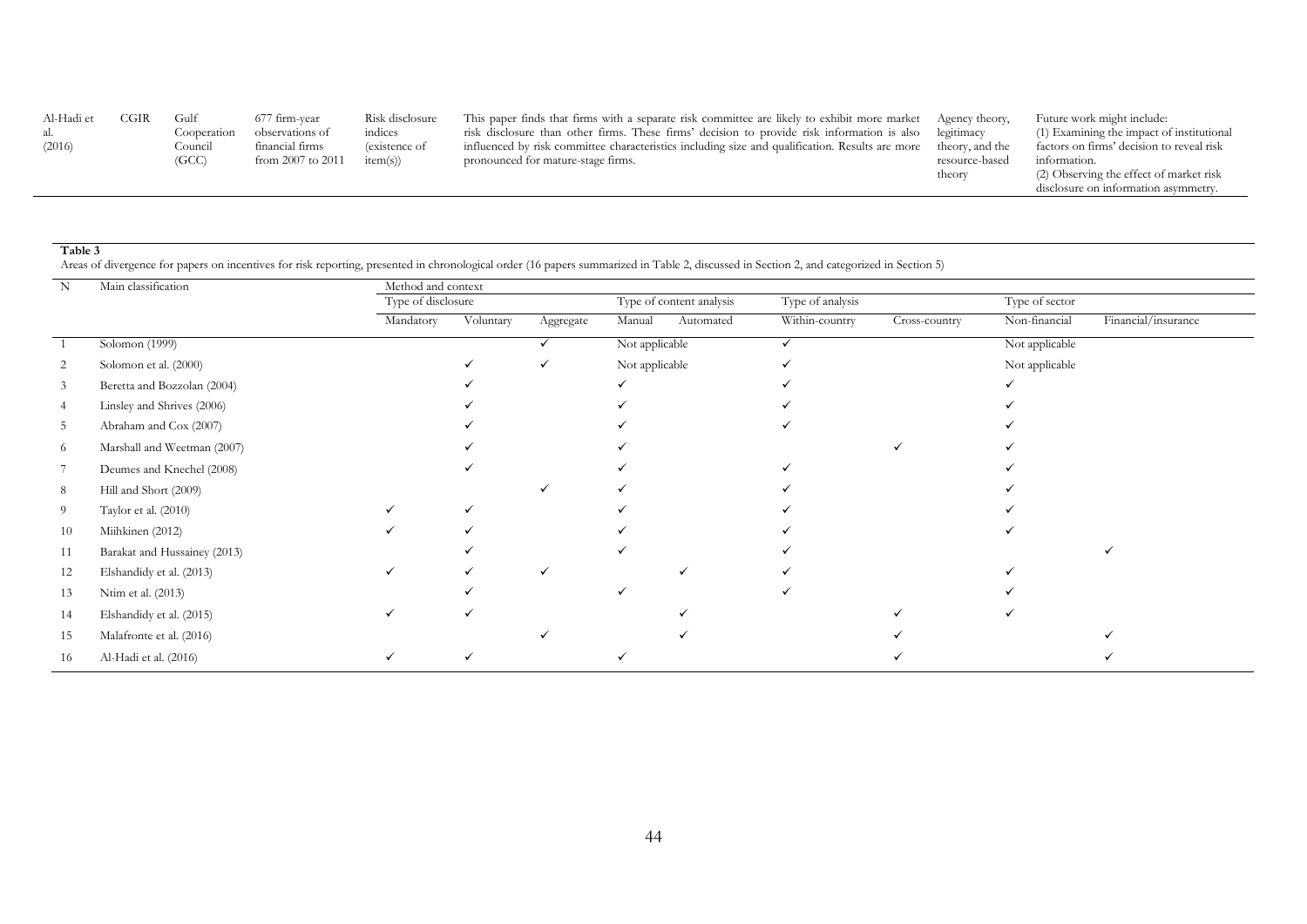| Table 4                           |            |                     |                                                              |                                                                                                 |                                                                                                                                                                                                                                                                                                                                                                                                                                                                                                                                                                                                                  |                                  |                                                                                                                                                                                                                                         |
|-----------------------------------|------------|---------------------|--------------------------------------------------------------|-------------------------------------------------------------------------------------------------|------------------------------------------------------------------------------------------------------------------------------------------------------------------------------------------------------------------------------------------------------------------------------------------------------------------------------------------------------------------------------------------------------------------------------------------------------------------------------------------------------------------------------------------------------------------------------------------------------------------|----------------------------------|-----------------------------------------------------------------------------------------------------------------------------------------------------------------------------------------------------------------------------------------|
|                                   |            |                     |                                                              | Summary of empirical papers on risk-reporting informativeness, presented in chronological order |                                                                                                                                                                                                                                                                                                                                                                                                                                                                                                                                                                                                                  |                                  |                                                                                                                                                                                                                                         |
| Study name<br>(year)              | Journal    | <b>Iurisdiction</b> | Sample                                                       | Content analysis<br>(code unit)                                                                 | Findings                                                                                                                                                                                                                                                                                                                                                                                                                                                                                                                                                                                                         | Theoretical<br>underpinnings     | Limitations and/or related suggestions                                                                                                                                                                                                  |
| Rajgopal<br>(1999)                | <b>TAR</b> | <b>USA</b>          | 149 oil and gas<br>firm-years<br>from 1993 to<br>1996        | Manual content<br>analysis<br>(number of<br>sentences)                                          | The paper finds that both disclosure formats (tabular and sensitivity) are informative (i.e.,<br>equity price sensitive to a change in oil and gas prices). These findings suggest that these<br>FRR No.48 disclosures are useful for investors wanting to assess commodity contracts and<br>prices in specific circumstances (e.g., oil and gas firms). However, the risk-relevance of<br>market risk disclosures related to more complex forms of risk and in broader contexts is<br>weak and inconsistent.                                                                                                    | Neo-classical<br>economic theory | (1) Research is needed to investigate how<br>investors interpret the results of risk<br>management activities which are presented<br>under different formats of risk disclosure (i.e.<br>sensitivity analysis, tabular, Value at Risk). |
| Roulstone<br>(1999)               | AH         | <b>USA</b>          | $25$ non-<br>financial firms<br>from<br>1996 to 1997         | Manual content<br>analysis<br>(number of<br>words)                                              | The paper finds that the majority of the sampled firms report derivative use. The majority of Not specified<br>registrants provide quantitative and qualitative disclosures of market risk; however, only<br>around half of these firms discuss the details and limitations of their risk measurement<br>models and disclosures. Overall, while registrants have greatly increased their disclosures<br>about market risk, there is room for improvement in future filings.                                                                                                                                      |                                  | (1) Further research is needed on whether<br>firms will change their focus due to the change<br>in regulations (i.e., FAS No.133).                                                                                                      |
| Hodder and<br>McAnally<br>(2001)  | FAJ        | <b>USA</b>          | financial<br>4<br>$10-K$<br>firms'<br>disclosures in<br>1999 | Manually<br>reviewed 10-K<br>disclosures<br>(sentences)                                         | The paper proposes a methodology for comparing the tabular format to the VaR format for Not specified<br>FRR No. 48 disclosures. It finds that the tabular format provides useful information about<br>firms' market risk (subject to limitations).                                                                                                                                                                                                                                                                                                                                                              |                                  | (1) Does not directly measure the<br>informativeness of the information required<br>by FRR No.48.                                                                                                                                       |
| Jorion<br>(2002)                  | <b>TAR</b> | <b>USA</b>          | Eight<br>banks<br>from $1995$ to<br>1999                     | Manual<br>(number of<br>sentences)                                                              | The paper finds that VaR disclosures are informative since they enable investors to predict<br>variability in trading revenues and make adequate comparisons of trading portfolios.                                                                                                                                                                                                                                                                                                                                                                                                                              | Not specified                    | (1) Methodology affects the observed quality<br>of VaR disclosures.<br>(2) Does not quantify the information revealed<br>in VaR disclosures.                                                                                            |
| Linsley and<br>Lawrence<br>(2007) | AAAJ       | UK                  | 25 FTSE 100<br>non-financial<br>in 2001                      | Manual content<br>analysis<br>(number of<br>sentences)                                          | The paper finds the readability of the risk disclosures to be poor or very poor. However, no<br>evidence is found to suggest that directors are deliberately obfuscating or concealing bad risk<br>news through their writing style.                                                                                                                                                                                                                                                                                                                                                                             | Not specified                    | (1) The principal formula for readability only<br>considers writing style, ignoring content,<br>organization, and format, all of which can also<br>affect reader understanding.                                                         |
| Akhigbe<br>and Martin<br>(2008)   | IBF        | <b>USA</b>          | Sample of 392<br>banks as at the<br>end of 2001              | Manual content<br>analysis (number<br>of pages)                                                 | The paper studies changes in risk measures after the passage of Sarbanes Oxley. These are<br>divided into shorter-term and longer-term measures of risk. They find that the former shift<br>positively on average, whereas the latter shift negatively on average. They suggest that the<br>positive shift in shorter-term measures of risk is consistent with the mandation of risk<br>disclosure and corporate governance. They suggest that the negative shift in longer-term<br>measures of risk is consistent with an improvement in transparency and a corresponding<br>reduction in investor uncertainty. | Agency theory                    | (1) Explore the validity, costs and benefits of<br>the assumptions made about higher (lower)<br>levels of disclosure transparency vis-à-vis<br>increases (reductions) in investor uncertainty.                                          |
| Pérignon<br>and Smith<br>(2010)   | <b>IBF</b> | <b>USA</b>          | The largest 10<br>US banks from<br>1996 to 2005.             | A self-constructed<br>disclosure index<br>to measure the<br>VaR disclosure                      | The paper studies levels of VaR disclosure (measured by an index) and the accuracy of such<br>disclosure (measured by number of VaR exceedances and whether VaR disclosure is<br>associated with volatility of subsequent trading revenues). They find an upward trend in the<br>quantity of VaR disclosure and that historical simulation is by far the most common method<br>in calculating VaR. They also find that VaR disclosure is less informative as it does not<br>impact future volatility.                                                                                                            | Not specified                    | (1) Limited sample size which might question<br>the generalization of the paper findings                                                                                                                                                |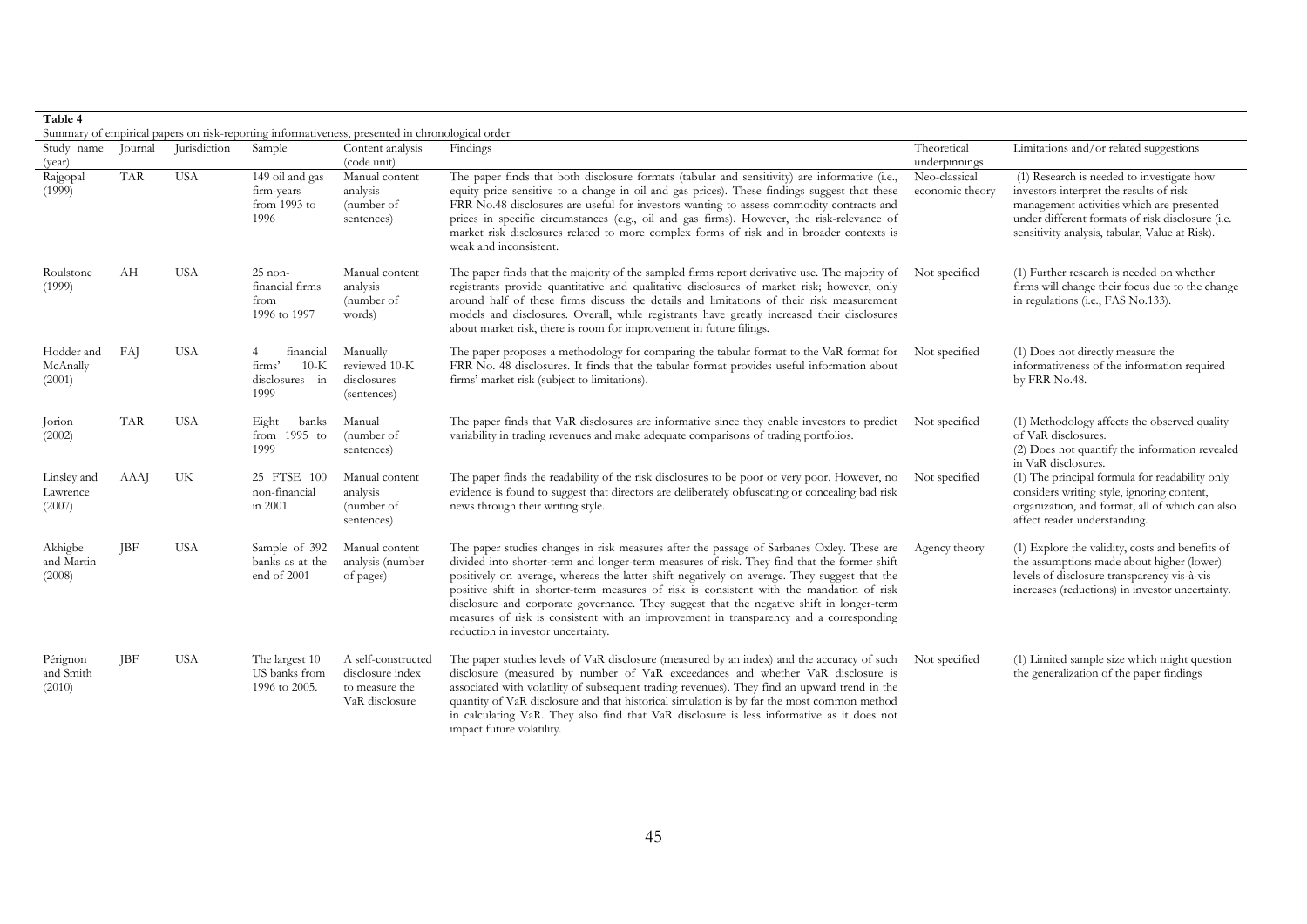| Kravet and<br>Muslu<br>(2013)         | <b>RAST</b> | <b>USA</b> | 28,110 firm-<br>year<br>observations<br>from 1994 to<br>2007             | Automated textual<br>analysis (number<br>of sentences)                     | The paper finds that annual increases in risk disclosure were associated with increased stock<br>return volatility and trading volumes around and after the filings, and with more dispersed<br>forecast revisions around the filings. It also finds the results are less pronounced for firm-<br>level disclosures that deviate from those of other companies in the same industry and year. | Not specified                                      | (1) Further research is needed to explore the<br>usefulness of risk information in the debt<br>market.                                                  |
|---------------------------------------|-------------|------------|--------------------------------------------------------------------------|----------------------------------------------------------------------------|-----------------------------------------------------------------------------------------------------------------------------------------------------------------------------------------------------------------------------------------------------------------------------------------------------------------------------------------------------------------------------------------------|----------------------------------------------------|---------------------------------------------------------------------------------------------------------------------------------------------------------|
| Abraham<br>and Shrives<br>(2014)      | <b>BAR</b>  | UK         | Four food<br>producer firms<br>from the FTSE<br>100 from 2002<br>to 2007 | Manual content<br>analysis<br>(number of<br>sentences)                     | Results suggest that company managers prefer providing symbolic than substantive<br>disclosure. In suggesting a way forward, the authors emphasize the role that stakeholders,<br>including managers, users, regulators, and auditors, could play in improving the quality of<br>risk reporting.                                                                                              | Institutional and<br>proprietary costs<br>theories | (1) Applying the suggested framework to more<br>companies.<br>(2) More field work needed, utilizing case<br>studies.                                    |
| Bao and<br>Datta<br>(2014)            | MS          | <b>USA</b> | 7679 firm-year<br>observations<br>2006-2010                              | Automated textual<br>analysis<br>(number of<br>words)                      | The authors find that around two-thirds of the types of risk disclosure lack informativeness<br>and have no significant influence on investors' perception of risk. Moreover, they find that<br>the informative risk types do not necessarily increase investors' perception of risk.                                                                                                         | Not specified                                      | (1) Further research is required to examine<br>how some risks might be correlated to each<br>other and the possibilities of merging them.               |
| Elbannan<br>and<br>Elbannan<br>(2015) | JAAF        | Egypt      | 283 firm-year<br>observations<br>2002-2011<br>of financial<br>firms      | Risk disclosure<br>indices (existence<br>of item $(s)$ )                   | They find that risk disclosure significantly influences Egyptian banks' performance and<br>evaluation. The observed effects are weaker during than prior to the period of financial<br>crisis. In emerging markets, such as Egypt, the regulatory supervision might not be sufficient<br>to ensure that information provided by banks is incorporated into stock prices.                      | Not specified                                      | (1) Examining the impact of regulations and<br>the level of supervision of Egyptian banks on<br>performance and valuation is still an open<br>question. |
| Filzen<br>(2015)                      | AH          | <b>USA</b> | 13,165 firm-<br>year<br>observations<br>from $2006$ to<br>2010           | Automated textual<br>analysis<br>(the presence of a<br>risk factor update) | This paper examines the impact of risk factor updates in quarterly reports $(10-Q)$ on negative<br>abnormal returns. It finds firms that update their risk disclosures in these reports to have<br>significantly lower future earnings, more extreme negative future earnings, and lower<br>abnormal returns around the filing dates of the 10-Q.                                             | Not specified                                      | (1) Future research might examine whether<br>there is any association between risk factor<br>disclosures and positive abnormal returns.                 |

**Table 5** 

Areas of divergence for papers on informativeness of risk reporting, presented in chronological order (12 papers summarized in Table 4, discussed in Section 3, and categorized in Section 5)

| N  | Main classification          | Method and context |           |           |                          |           |                  |               |                |                     |
|----|------------------------------|--------------------|-----------|-----------|--------------------------|-----------|------------------|---------------|----------------|---------------------|
|    |                              | Type of disclosure |           |           | Type of content analysis |           | Type of analysis |               | Type of sector |                     |
|    |                              | Mandatory          | Voluntary | Aggregate | Manual                   | Automated | Within-country   | Cross-country | Non-financial  | Financial/insurance |
| 17 | Rajgopal (1999)              |                    |           |           | Not applicable           |           |                  |               |                |                     |
| 18 | Roulstone (1999)             |                    |           |           |                          |           |                  |               |                |                     |
| 19 | Hodder and McAnally (2001)   |                    |           |           |                          |           |                  |               |                |                     |
| 20 | Jorion $(2002)$              |                    |           |           |                          |           |                  |               |                |                     |
| 21 | Linsley and Lawrence (2007)  |                    |           |           |                          |           |                  |               |                |                     |
| 22 | Akhigbe and Martin (2008)    |                    |           |           |                          |           |                  |               |                |                     |
| 23 | Pérignon and Smith (2010)    |                    |           |           |                          |           |                  |               |                |                     |
| 24 | Kravet and Muslu (2013)      |                    |           |           |                          |           |                  |               |                |                     |
| 25 | Abraham and Shrives (2014)   |                    |           |           |                          |           |                  |               |                |                     |
| 26 | Bao and Datta (2014)         |                    |           |           |                          |           |                  |               |                |                     |
| 27 | Elbannan and Elbannan (2015) |                    |           |           |                          |           |                  |               |                |                     |
| 28 | Filzen (2015)                |                    |           |           |                          |           |                  |               |                |                     |
|    |                              |                    |           |           |                          |           |                  |               |                |                     |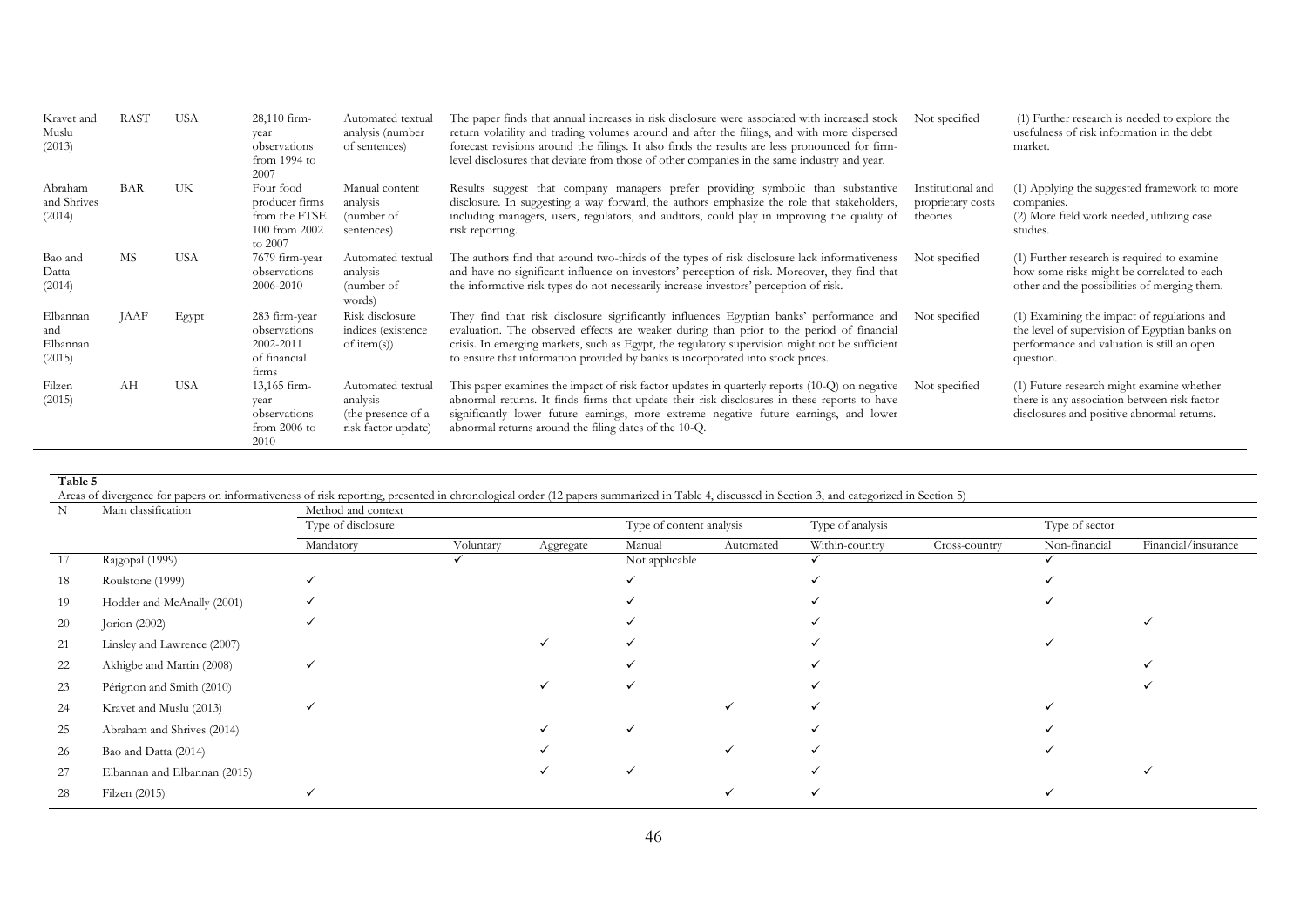| Table 6                             |             |                 |                                                                |                                                              | Summary of empirical papers on risk reporting incentives and informativeness, presented in chronological order                                                                                                                                                                                                                                                                                                                                                                                                                                                                                                                                                                                 |                                   |                                                                                                                                                                                                                                     |
|-------------------------------------|-------------|-----------------|----------------------------------------------------------------|--------------------------------------------------------------|------------------------------------------------------------------------------------------------------------------------------------------------------------------------------------------------------------------------------------------------------------------------------------------------------------------------------------------------------------------------------------------------------------------------------------------------------------------------------------------------------------------------------------------------------------------------------------------------------------------------------------------------------------------------------------------------|-----------------------------------|-------------------------------------------------------------------------------------------------------------------------------------------------------------------------------------------------------------------------------------|
| Study name<br>(year)                | Journal     | Jurisdiction    | Sample                                                         | Content<br>analysis<br>(code unit)                           | Findings                                                                                                                                                                                                                                                                                                                                                                                                                                                                                                                                                                                                                                                                                       | Theoretical<br>underpinnings      | Limitations and/or related suggestions                                                                                                                                                                                              |
| Campbell et al.<br>(2014)           | <b>RAST</b> | <b>USA</b>      | 9076 firm-<br>vear<br>observations<br>from $2005$ to<br>2008   | Automated<br>textual<br>analysis<br>(number of<br>words)     | Disclosed risk information has a significant association with market value and risk levels, and<br>the authors conclude that risk information is firm-specific and useful to investors. They also<br>find that textual risk disclosure in Section 1A (Risk Factors) of form 10-K is significantly<br>associated with risk levels, and that the information conveyed in risk factor disclosures is<br>reflected in systematic risk, idiosyncratic risk, information asymmetry, and firm value.                                                                                                                                                                                                  | Not specified                     | (1) Further research is needed to measure<br>the impact of risk disclosure on the<br>increased probability of bankruptcy and<br>credit default.                                                                                     |
| Elshandidy and<br>Neri (2015)       | <b>CGIR</b> | UK and<br>Italy | Non-<br>financial<br>firms<br>June 2005 to<br>June 2010        | Automated<br>textual<br>analysis<br>(number of<br>sentences) | The paper finds that governance factors are associated with decisions of UK (Italian) firms<br>over whether to exhibit risk information voluntarily (mandatorily) in their annual report<br>narratives. Furthermore, strongly governed firms in the UK tend to provide more meaningful<br>risk information (observed through market liquidity) to their investors than weakly governed<br>firms. In Italy, however, they find strongly governed firms risk information voluntarily, which<br>significantly improves market liquidity.                                                                                                                                                          | Agency theory                     | (1) Examining the quality rather than the<br>quantity of risk.<br>(2) Scrutinizing other corporate<br>communication outlets (e.g., Li, 2010), such<br>as online resources, conference calls,<br>and/or financial analysts' reports. |
| Elshandidy and<br>Shrives<br>(2016) | <b>IJOA</b> | Germany         | Non-<br>financial<br>firms from<br>2005 to 2009                | Automated<br>textual<br>analysis<br>(number of<br>sentences) | They find that the decision to provide or withhold risk information is more significantly<br>associated with the underlying risk of a firm (i.e., market beta) than other environmental<br>incentives (i.e., ownership structure, capital structure, external equity finance, and borrowing).<br>The size and length of firms' annual reports are the dominant factors that explain (German)<br>firms' provision of risk information. Also, the German market tends to positively (negatively)<br>price good (bad) news about risk either by improving (worsening) market liquidity by<br>removing (creating) information asymmetries, or by reducing (increasing) investor-perceived<br>risk. | Agency theory,<br>economic theory | (1) Investor-perceived risk can be measured<br>directly through questionnaires rather than<br>by relying on an indirect measure (i.e.,<br>volatility of stock returns).                                                             |
| Hope et al.<br>(2016)               | <b>RAST</b> | <b>USA</b>      | 14,865 firm-<br>year<br>observations<br>from $2006$ to<br>2011 | Automated<br>textual<br>analysis<br>(number of<br>words)     | They find significant evidence that more specific risk factors enable analysts to better assess<br>firms' fundamental risk analysis. Their results suggest that risk factor disclosure is not<br>boilerplate as some prior research has suggested (Kravet & Muslu, 2013).                                                                                                                                                                                                                                                                                                                                                                                                                      | Proprietary<br>costs<br>theory    | (1) Results are based on a relatively small<br>hand-collected sample of firms covered by<br>the analysts from one financial institution.                                                                                            |

**Table 7** 

Areas of divergence papers on risk reporting incentives and informativeness (four papers summarized in Table 6, discussed in Section 4, and categorized in Section 5)

|    | Main classification           | Method and context |           |           |                          |           |                  |                |               |                     |
|----|-------------------------------|--------------------|-----------|-----------|--------------------------|-----------|------------------|----------------|---------------|---------------------|
|    |                               | Type of disclosure |           |           | Type of content analysis |           | Type of analysis | Type of sector |               |                     |
|    |                               | Mandatory          | Voluntary | Aggregate | Manual                   | Automated | Within-country   | Cross-country  | Non-financial | Financial/insurance |
| 29 | Campbell et al. (2014)        |                    |           |           |                          |           |                  |                |               |                     |
| 30 | Elshandidy and Neri (2015)    |                    |           |           |                          |           |                  |                |               |                     |
| 31 | Elshandidy and Shrives (2016) |                    |           |           |                          |           |                  |                |               |                     |
| 32 | Hope et al. (2016)            |                    |           |           |                          |           |                  |                |               |                     |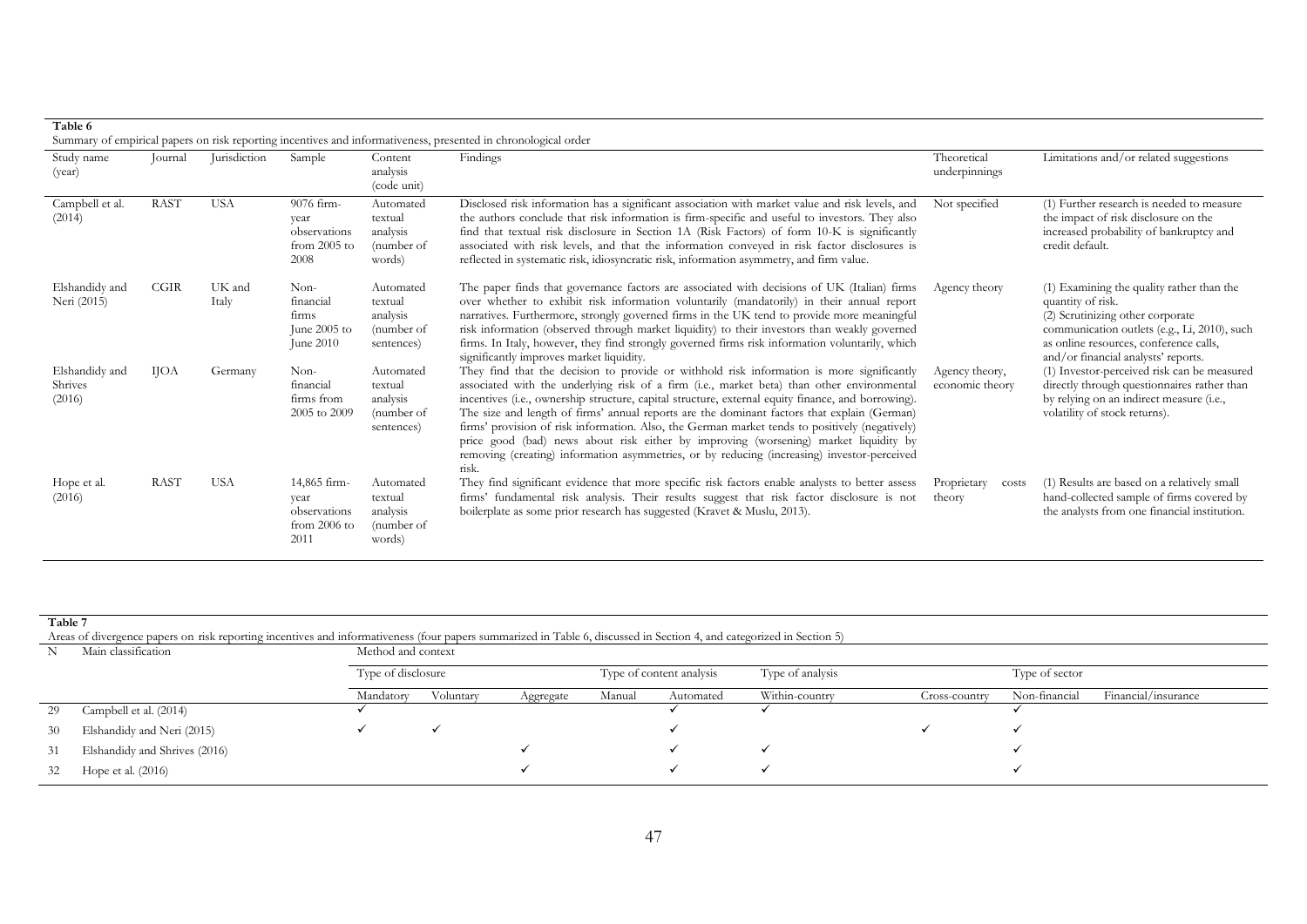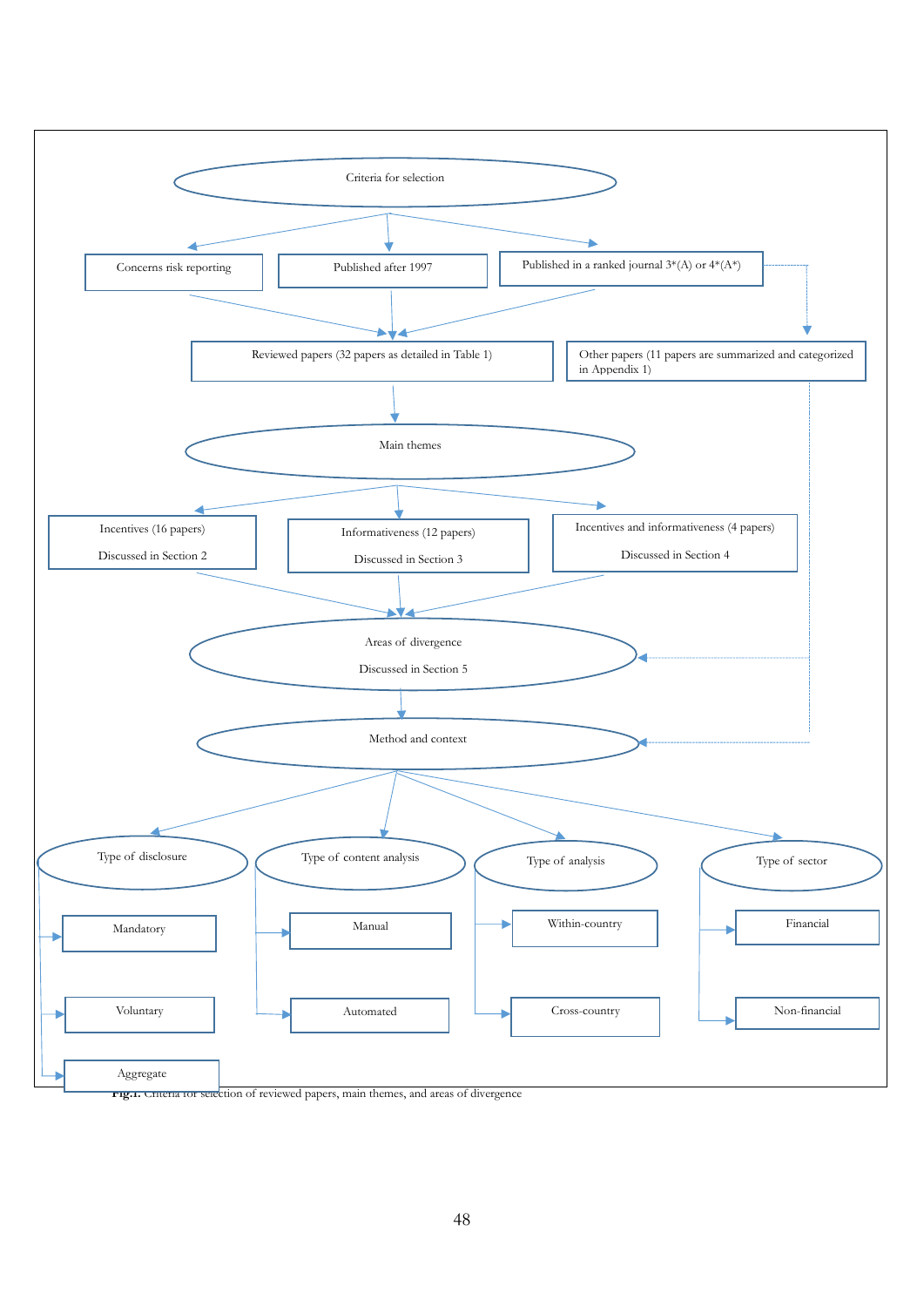## **Appendix 1**

Summary of other empirical risk reporting papers, presented in chronological order, that have been mentioned in our discussion in Section 5 rather than in the main review as they do not comply with the criteria mentioned i

**Panel A**: **papers on risk reporting incentives** 

| Study name                       | Jurisdiction                       | Sample                                                 | Findings                                                                                                                                                                                                                                                                                                                                                                                                                                                                                                                                                                                                                                                                                                                               | Areas of divergence |              |           |              |                          |                    |                   |                   |                         |
|----------------------------------|------------------------------------|--------------------------------------------------------|----------------------------------------------------------------------------------------------------------------------------------------------------------------------------------------------------------------------------------------------------------------------------------------------------------------------------------------------------------------------------------------------------------------------------------------------------------------------------------------------------------------------------------------------------------------------------------------------------------------------------------------------------------------------------------------------------------------------------------------|---------------------|--------------|-----------|--------------|--------------------------|--------------------|-------------------|-------------------|-------------------------|
| (year)                           |                                    |                                                        |                                                                                                                                                                                                                                                                                                                                                                                                                                                                                                                                                                                                                                                                                                                                        | Method and context  |              |           |              |                          |                    |                   |                   |                         |
|                                  |                                    |                                                        |                                                                                                                                                                                                                                                                                                                                                                                                                                                                                                                                                                                                                                                                                                                                        | Type of disclosure  |              |           |              | Type of content analysis | Type of analysis   |                   | Type of sector    |                         |
|                                  |                                    |                                                        |                                                                                                                                                                                                                                                                                                                                                                                                                                                                                                                                                                                                                                                                                                                                        | Mandatory           | Voluntary    | Aggregate | Manual       | Automated                | Within-<br>Country | Cross-<br>country | Non-<br>financial | Financial/<br>insurance |
| Lajili and<br>Zéghal<br>(2005)   | Canada                             | 300 firms<br>from the year<br>1999                     | This paper finds firms provide a high degree of mandatory and voluntary<br>risk information. After analytically reviewing such information, the paper<br>concludes that most of this information tends to lack uniformity, clarity,<br>and quantification, suggesting a limited role for such disclosure. The<br>paper concludes that more reforms are required to improve the quality of<br>risk information, which could reduce information asymmetry.                                                                                                                                                                                                                                                                               | $\checkmark$        | $\checkmark$ |           | $\checkmark$ |                          |                    |                   |                   |                         |
| Hassan<br>(2009)                 | United Arab<br>Emirates<br>(UAE)   | 41 firms from<br>the year 2005                         | This paper finds that leverage and industry type significantly influence<br>risk disclosure by UAE firms.                                                                                                                                                                                                                                                                                                                                                                                                                                                                                                                                                                                                                              |                     |              |           | $\checkmark$ |                          |                    |                   | $\checkmark$      |                         |
| Dobler et al.<br>(2011)          | Canada,<br>Germany,<br>UK, and USA | 160 firm-year<br>observations<br>from the year<br>2005 | This paper finds that firms do not reveal quantitative and forward-<br>looking attributes related to risk disclosure, but qualitative and<br>retrospective information. Observed variations in the quantity of risk<br>disclosure are partially associated with domestic regulation, playing an<br>important role in firm incentives. The impacts of risk factors vary by<br>country, as US and Canadian firms' risk disclosures are positively<br>associated with their risk levels, German firms' negatively, and UK firms'<br>not significantly related at all.                                                                                                                                                                     |                     |              |           | $\checkmark$ |                          |                    |                   |                   |                         |
| Oliveira et<br>al. (2011)        | Portugal                           | $81$ non-<br>financial firms<br>from the year<br>2005  | This paper finds a non-significant impact of regulations on risk-reporting<br>practices. Risk disclosure practices are likely to be categorized as generic,<br>qualitative, and backward-looking. It finds (consistent with the agency<br>theory) significant impacts of leverage and the board of directors on risk-<br>reporting practices.                                                                                                                                                                                                                                                                                                                                                                                          |                     |              |           | $\checkmark$ |                          |                    |                   | $\checkmark$      |                         |
| Mokhtar<br>and Mellett<br>(2013) | Egypt                              | 105 firms in<br>the year 2007                          | Consistent with proprietary cost theory, this paper finds firms operating $\checkmark$<br>in highly competitive areas (measured by barriers to entry) to be likely to<br>exhibit high levels of voluntary risk information. The results reveal that<br>firms with larger boards, audited by one of the big 4, and with separate<br>leadership are likely to comply with risk regulations. The paper does not<br>observe a statistical impact in relation to sector type, firm size, liquidity,<br>or risk-reporting practices. Generally, the results suggest the direction of<br>association between the main independent variables and mandatory risk<br>disclosure is different from observed trends for voluntary risk disclosure. |                     | $\checkmark$ |           | $\checkmark$ |                          | ✓                  |                   | $\checkmark$      |                         |